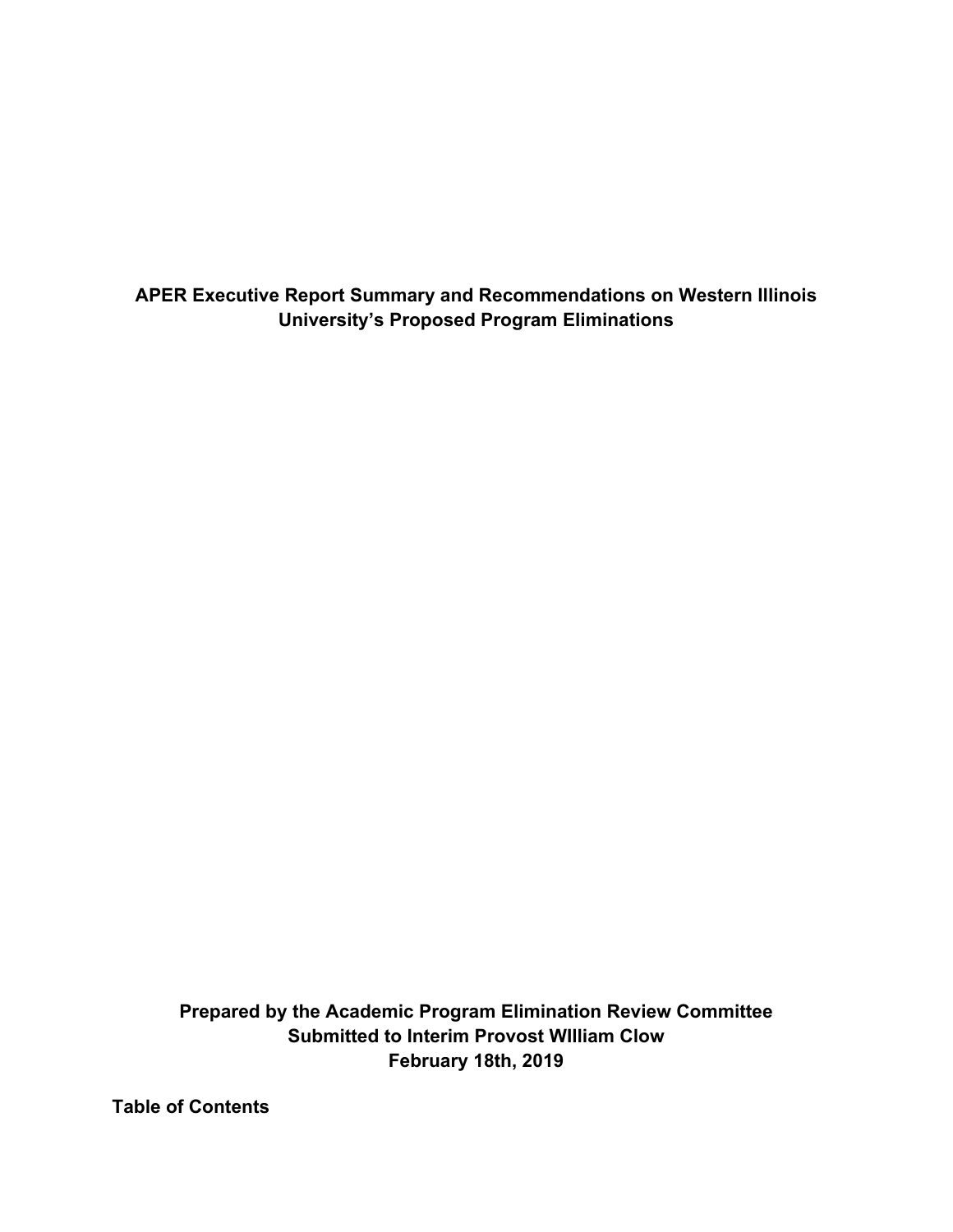| Section<br>Page(s)                                                                                                                                                                                                                                                                                                                                                                                                                                                                                                                                                         |
|----------------------------------------------------------------------------------------------------------------------------------------------------------------------------------------------------------------------------------------------------------------------------------------------------------------------------------------------------------------------------------------------------------------------------------------------------------------------------------------------------------------------------------------------------------------------------|
|                                                                                                                                                                                                                                                                                                                                                                                                                                                                                                                                                                            |
|                                                                                                                                                                                                                                                                                                                                                                                                                                                                                                                                                                            |
|                                                                                                                                                                                                                                                                                                                                                                                                                                                                                                                                                                            |
| Context<br><b>Guiding Philosophy</b><br>The Importance of Independent Review                                                                                                                                                                                                                                                                                                                                                                                                                                                                                               |
| 4. Executive Summary of APER's Recommendations on Programs (Majors) 7-12                                                                                                                                                                                                                                                                                                                                                                                                                                                                                                   |
| Anthropology<br>Art, BFA (includes Art Ed)<br>Bilingual/English as a Second Language<br><b>Clinical Laboratory Science</b><br>Dietetics (includes Pre- Dietetics)<br>Economics (includes Pre, BA & BB)<br><b>Emergency Management</b><br><b>French Teacher Education</b><br>Geography & Geographic Information Science<br>Geology<br><b>Graphic Communication</b><br><b>Hospitality Management</b><br>Meteorology<br><b>Musical Theatre</b><br><b>Nutrition &amp; Foodservice Management</b><br><b>Physics</b><br><b>Public Health</b><br><b>Spanish Teacher Education</b> |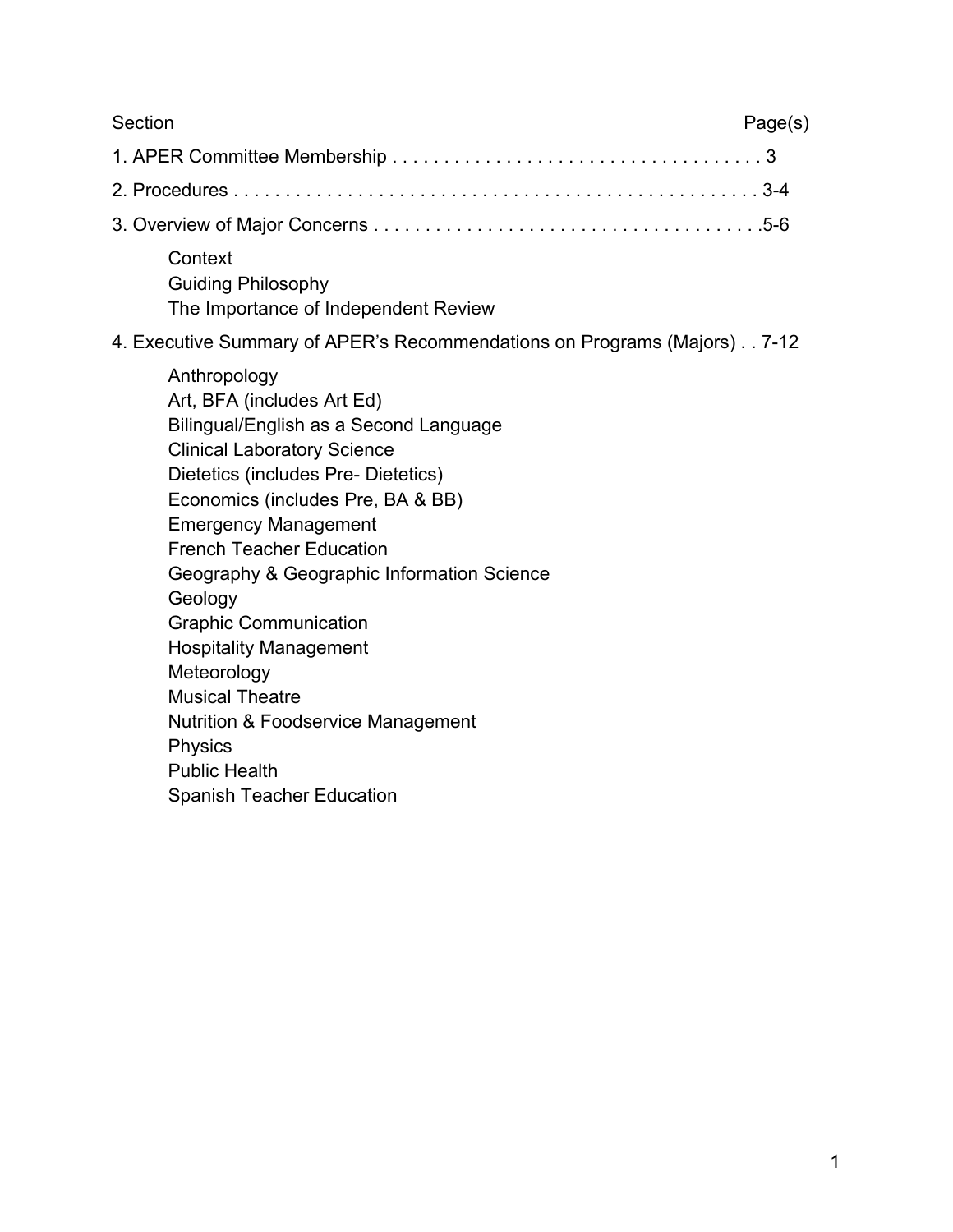#### 5. Complete Program Reports

| Program                                          | Pages |
|--------------------------------------------------|-------|
|                                                  |       |
|                                                  |       |
|                                                  |       |
|                                                  |       |
|                                                  |       |
|                                                  |       |
|                                                  |       |
|                                                  |       |
| Geography & Geographic Information Science 44-48 |       |
|                                                  |       |
|                                                  |       |
|                                                  |       |
|                                                  |       |
|                                                  |       |
|                                                  |       |
|                                                  |       |
|                                                  |       |
|                                                  |       |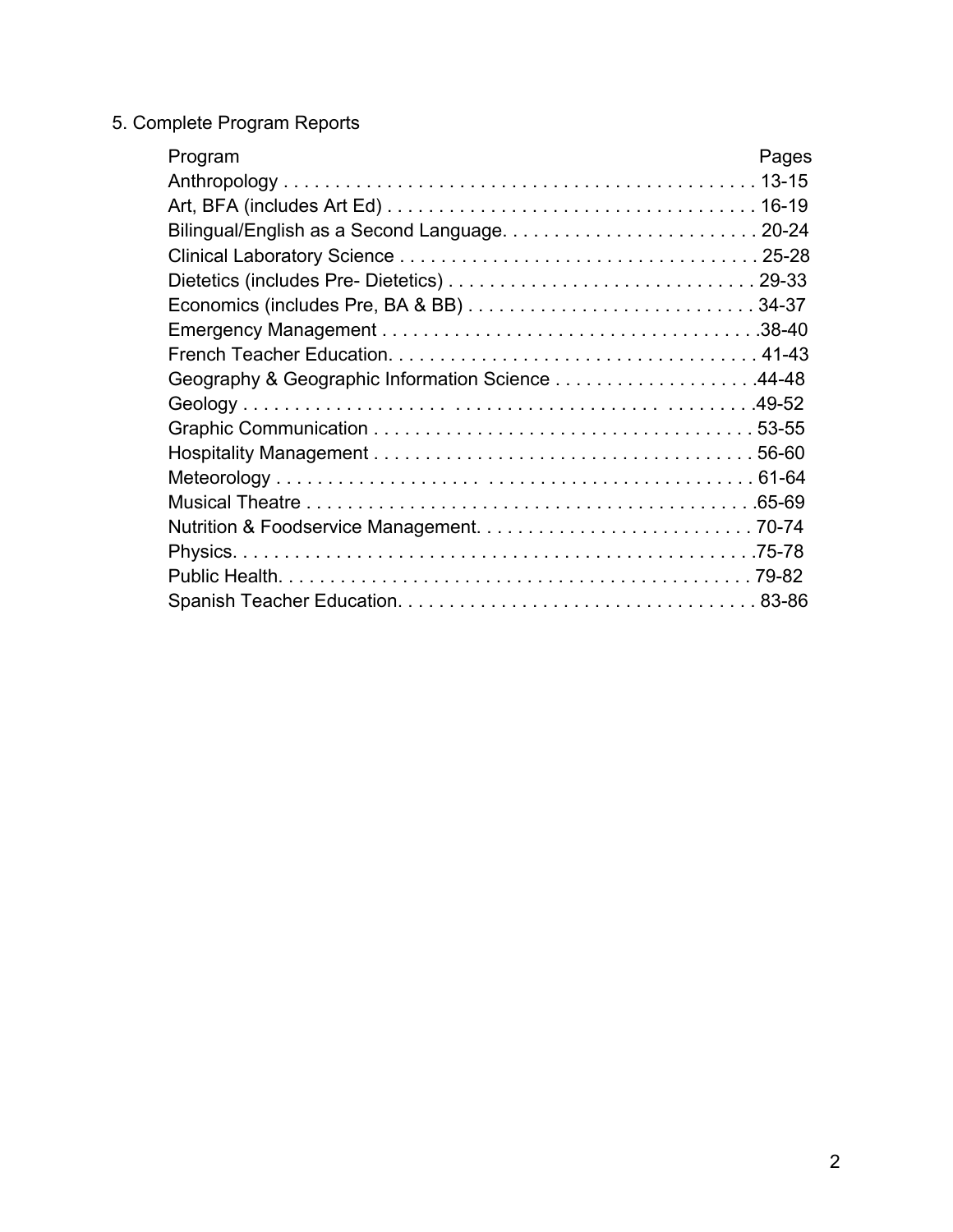### **1. Academic Program Elimination Review Committee Membership**:

 As specified in the 2017-2021 UPI contract (26.2), the Academic Program Elimination Review (APER) Committee consists of one faculty member from each college and one member from the library, each chosen through elections conducted by the Faculty Senate. The members of the 2018-2019 APER committee include:

 Julia Albarracin, College of Arts and Sciences Barton Jennings, College of Business and Technology Hal Marchand, College of Education and Human Services Henry Oursler, College of Fine Arts & Communication Linda Zellmer, WIU Libraries

# **2. Overview of APER's Procedures**

 APER began meeting on October 10, 2018. Interim Provost Neumann directed the committee to review and make recommendations on the potential elimination of eighteen academic programs (majors):

- Anthropology (45.0201)
- Art, BFA (includes Art Ed; 50.0702)
- Bilingual/English as a Second Language (13.0201)
- Clinical Laboratory Science (51.1005)
- Dietetics (includes Pre- Dietetics; 51.3101)
- Economics (includes Pre, BA 45.0601, & BB 52.0601)
- Emergency Management (43.9999)
- French Teacher Education (13.1325)
- Geography & Geographic Information Science (45.0701)
- Geology (40.0601)
- Graphic Communication (10.0305)
- Hospitality Management (52.0901)
- Meteorology (40.0404)
- Musical Theatre (50.9999)
- Nutrition & Foodservice Management (19.0501)
- Physics (40.0801)
- Public Health (51.2207)
- Spanish Teacher Education (13.330)

 Interim Provost Neumann told the committee that these programs were chosen for review because of their low numbers of declared majors and low annual graduation rates, based on criteria developed by the Illinois Board of Higher Education (IBHE). An additional meeting was held on January 16, 2019 with Interim Provost Clow.

 APER reviewed each program carefully and in great depth. The committee seriously studied the reports developed by each of the programs (major) in response to a list of questions developed and sent to each program by APER: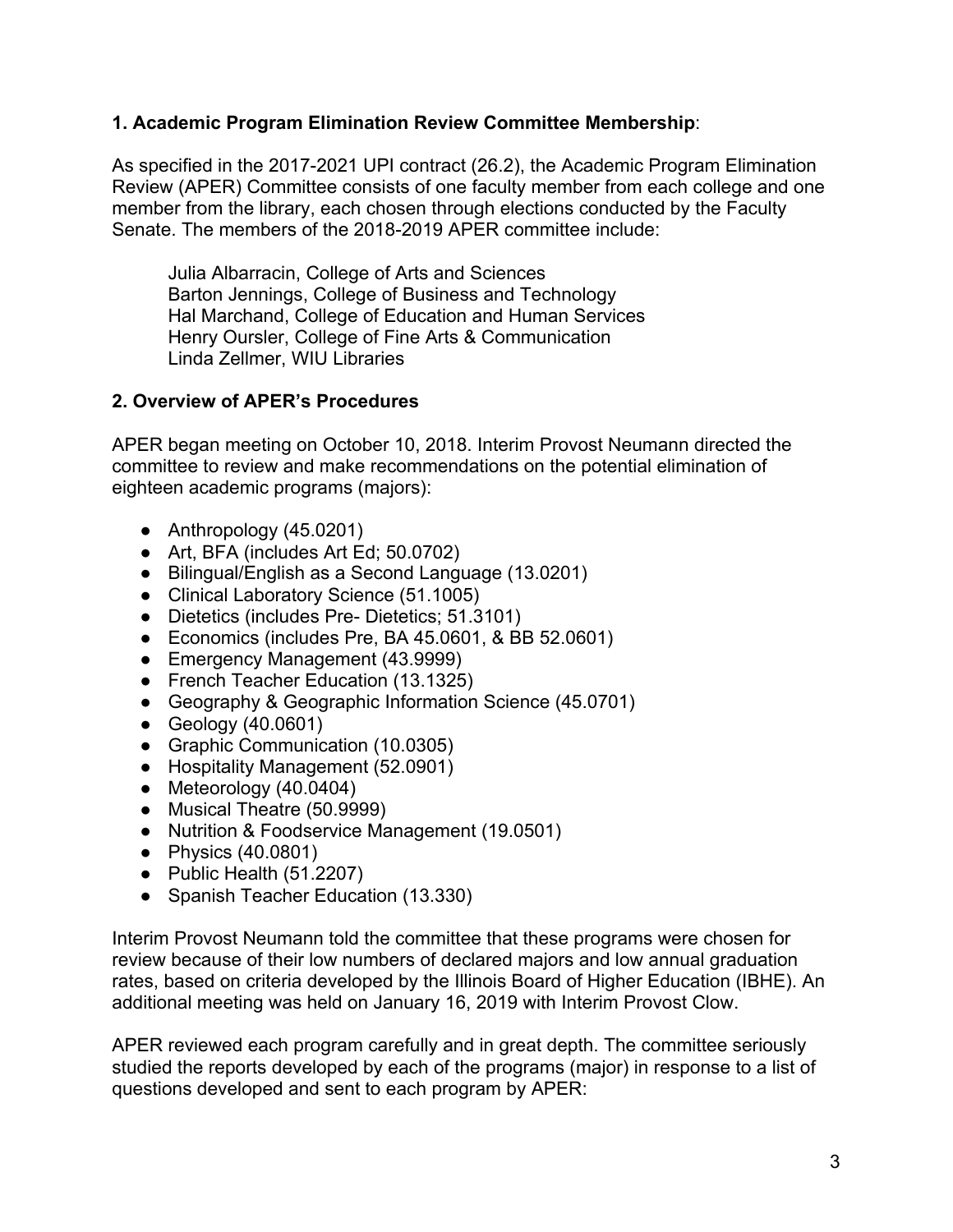- 1. What is unique and special about this program/degree?
- 2. What impediments do you have in growing this program/degree?
- 3. What other institutions offer this program/degree in the region and the state?
- 4. What special Certifications does this program/degree offer?
- 5. What is the occupational outlook for this program/degree?
- 6. What are the contributions to interdisciplinary and service functions for this program/degree?
- 7. How does this program/degree contribute to the University Mission and Goals?
- 8. How does this program/degree contribute to General Education requirements?
- 9. How does the program/degree contribute to the University curriculum?
- 10.How does the program/degree contribute to the graduation requirements?
- 11.What percentage of graduates with this degree goes to graduate school?
- 12.How does this program/degree engage the community and region?
- 13.Any information about future mergers, changes or developments?

 For each program (major), APER undertook a comprehensive, independent analysis of enrollments. Members of the committee met with faculty and administrators in each program (major) to learn about the program (major), ascertain additional information and gain greater insight. The committee carefully reviewed all information and discussed each program individually at regular APER meetings.

 APER wrote an individual report on each program (major). These reports include an overview of APER's concerns and observations to give context in considering the program (major). The individual reports highlight the strengths and weaknesses of each program (major) in a table. The strengths and weaknesses provided are not meant to be read as a scale where a greater number of strengths than weaknesses would mean retention; rather they serve to highlight some of many of the important aspects of the programs (majors) that the APER committee focused on in making our recommendations. The Committee also consulted the Bureau of Labor Statistics' *Occupational Outlook Handbook* [\(https://www.bls.gov/ooh/](https://www.bls.gov/ooh)) to determine the employment outlook for graduates of each program. Occupational outlooks provided in the reports include information on the projected change in employment from 2016 to 2026, given as a percentage, and a verbal statement describing the potential growth in the occupation. Occupational outlooks included in the report are for the entire United States. Finally, each individual report concludes with the committee's recommendation.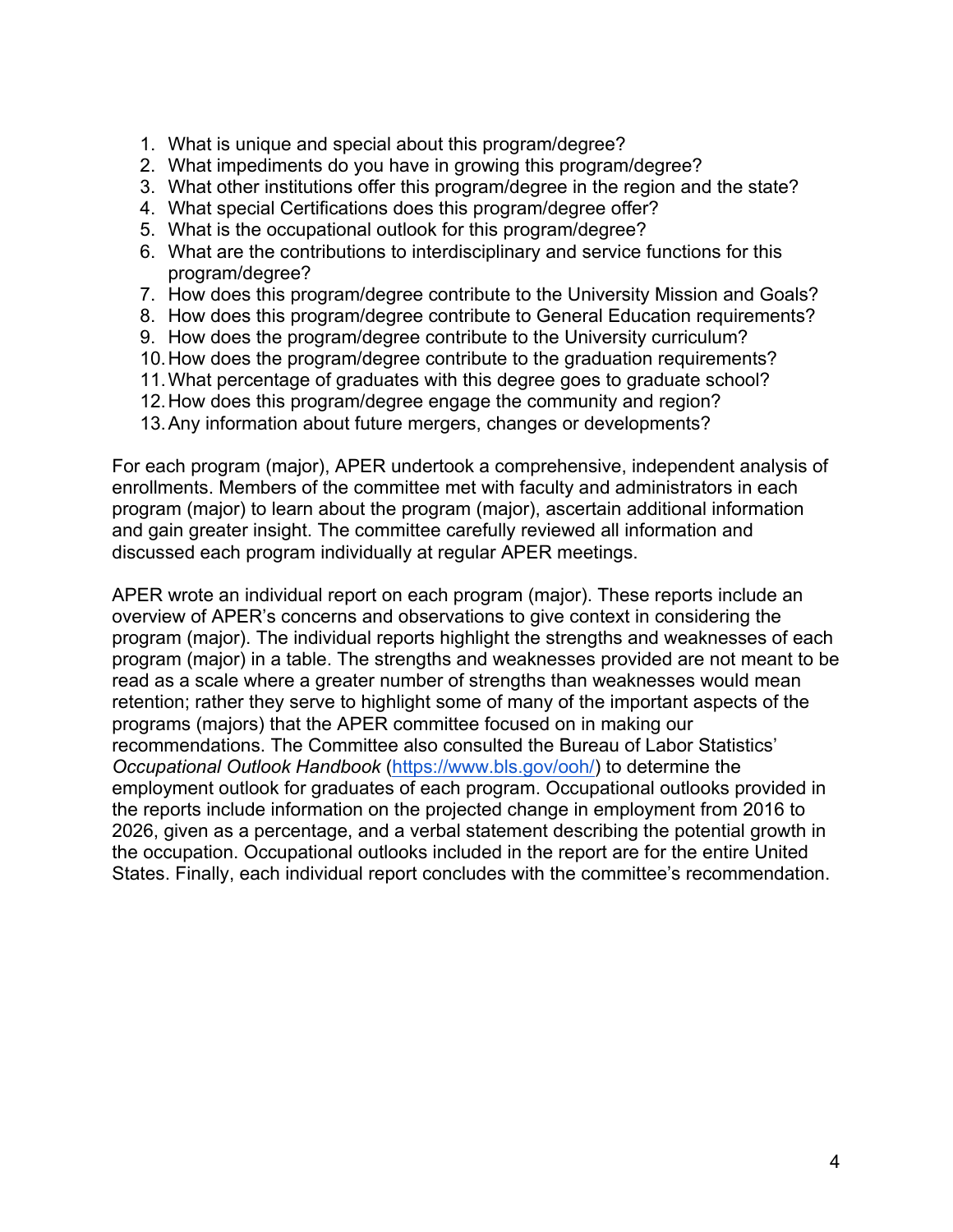# **3. Overview of Major Concerns and Observations**

# *Context:*

 The APER committee members expressed that this was unusually difficult and serious service to undertake. The Committee's charge is extraordinarily important for Western Illinois University, the departments and programs, individual faculty members in each program (major), and for the students and region we serve. Throughout our research and discussions, we had these responsibilities in mind at all times.

### *Guiding Philosophy:*

 The extensive review the committee performed forced us to wrestle with many fundamental and difficult questions about the identity of Western Illinois University and the meaning of our mission and values. Throughout, we were guided by our acute awareness of the fiscal challenges and declining enrollments that Western currently faces, but worked to balance this acute urgency by always keeping in mind the faculty's responsibility to uphold and protect Western's mission and values: [http://www.wiu.edu/catalog/intro/values.php.](http://www.wiu.edu/catalog/intro/values.php)

 While APER's work focused on one program at a time, the committee also developed a deep comparative sense of common challenges faced by the programs (majors) under review, and a set of priorities that guided each recommendation. These included:

- ● Understanding each program first and foremost in terms of its contributions to Western Illinois University's mission and values.
- ● Seeking to conserve curriculum and faculty that serve Western's mission and values whenever possible, while achieving savings by recommending strategic and effective reorganization or curriculum revision.
- ● To help improve program (major) identities, strengths, and key metrics through insights that emerged in our careful and comparative review.
- ● To make recommendations for programs (majors) to make significant and meaningful improvements and then follow up with two or three year reviews on their progress.

#### *The Importance of Independent Review:*

 Looking carefully and comparatively at the programs under review, the APER Committee came to see problems with overly complex curriculum options, missed opportunities to recruit and retain students, and areas where programs (majors) missed opportunities to develop and promote their greatest strengths and core identities. We also found programs that had made recent and successful changes in response to previous reviews and changes in the educational environment. We strongly believe that the APER committee findings produced through the review process can be of great value to the programs (majors) as they move forward.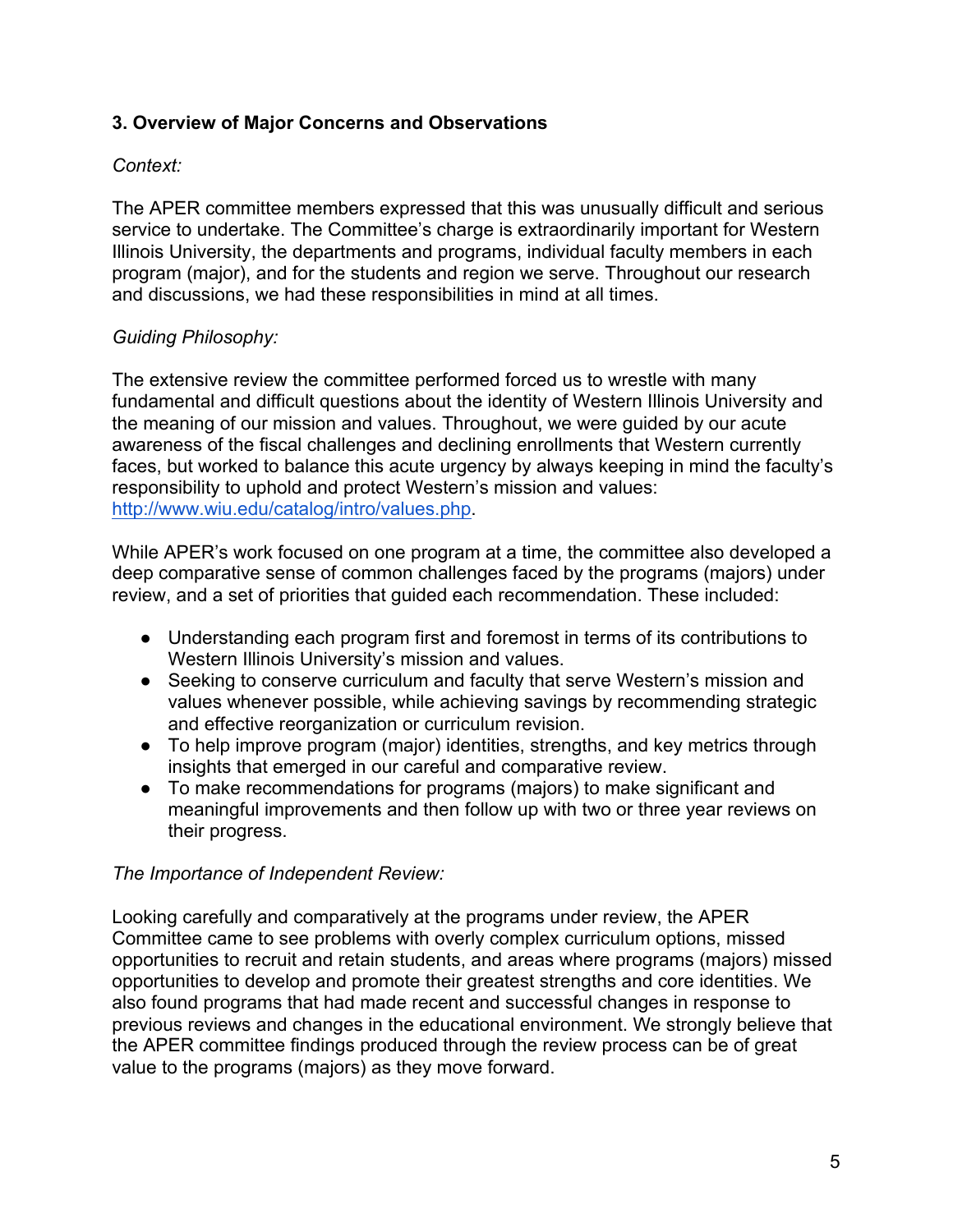At the same time, our findings reveal what we believe to be weaknesses in the curriculum development and approval process at the college and university levels. The Committee noticed some common themes in our discussions and the reports from the programs. Many programs (majors) and their potential value are unknown to students and potential students because they they are not taught in high school and highlighted in University promotional materials. The University needs to do a better job of recognizing the value of programs, promoting the benefits of those programs to society, and promoting those with high employment opportunities. Additionally, the committee believes strongly that the independent review undertaken by APER should be done for all programs on campus.

 We also noted that the university underwent a very similar process of program review under similarly challenging fiscal circumstances in 1983 and again in 2016. The 1983 report from the "Program Review and Prioritization Committee," which served the same function as the current Academic Program Elimination Review, the committee recommended that all programs be independently assessed every five years. It also recommended that programs facing serious challenges should be reviewed more frequently: "If a program was found to be so deficient that it was placed in a 'status quo\*' or 'phase down' status, the program review could be updated on a more frequent schedule" (27).

 The committee recommends that Western's curriculum development and approval processes be reviewed, along with more frequent independent reviews of struggling programs (majors) beyond the individual college level could be of great benefit to Western. The current Academic Program Elimination Review Committee agrees with the 1983 Program Review and Prioritization Committee's recommendation that all programs at Western Illinois University should be independently assessed every five years.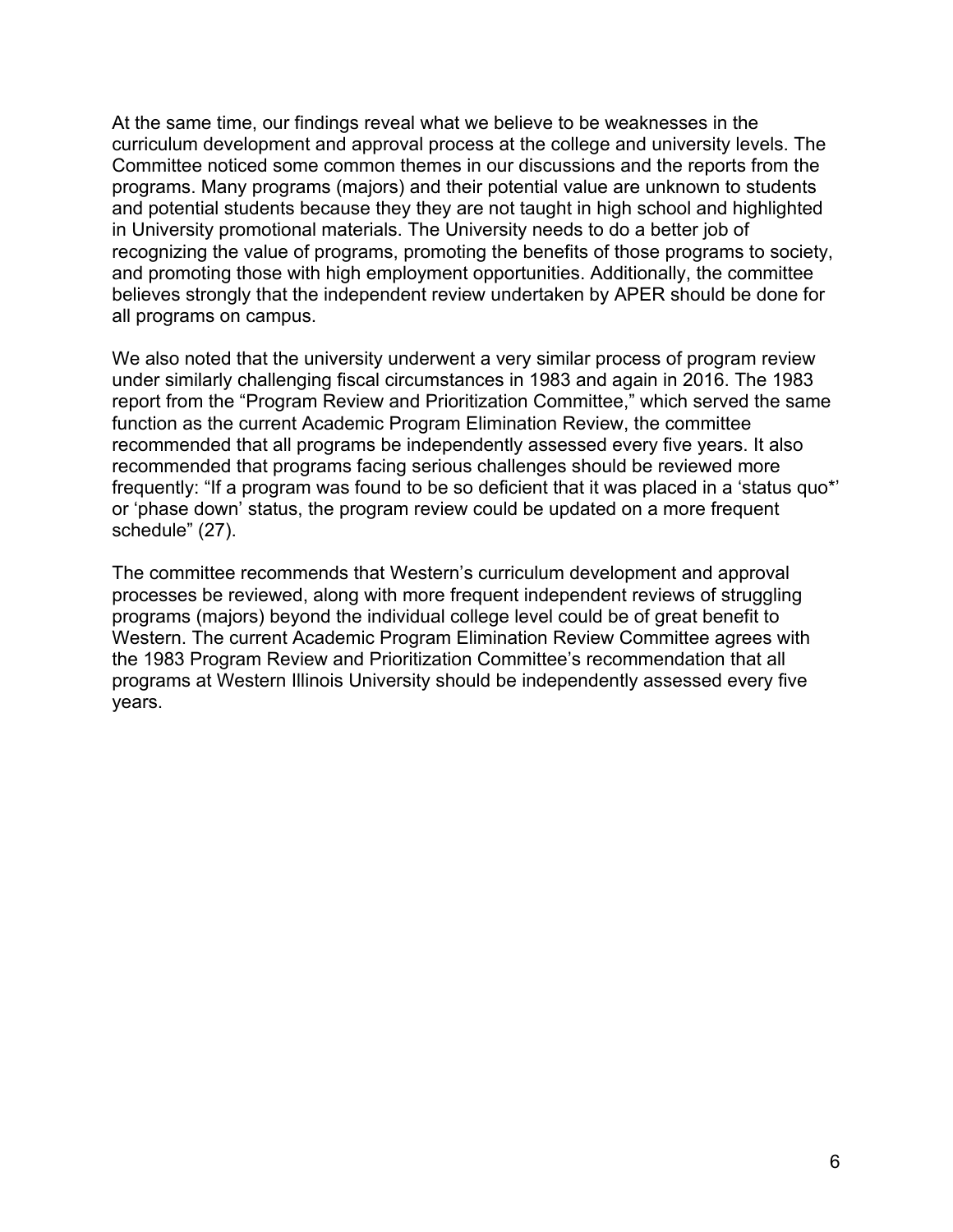### **4. Executive Summary of APER's Recommendations on Programs (Majors)**

 The Illinois Board of Higher Education (IBHE) requires a report on low-producing programs from Fall 2018 forward. IBHE defines "low producing" programs as undergraduate programs (majors) that have an enrollment of less than 39 declared majors and confer less than 8 degrees annually. However, there is an exception for programs that do not meet this metric if they have "strong institutional justification."

### **Anthropology**

 Because of the strong growth in the number of majors and minors, the Academic Program Elimination Review Committee unanimously recommends that no change take place with the Anthropology degree program. APER committee recommends the program be reviewed again in 3 years.

#### **Bachelor of Fine Arts**

 The Academic Program Elimination Review committee recommends, by a vote of 4-0, retaining the the Bachelor of Fine Arts program (major); the Committee member representing the program concurs with this recommendation. The Committee recommends the review of the BFA program again in 3 years.

### **Bilingual/English as a Second Language**

 Given the desperate statewide and national need for qualified bilingual education teachers, this program (major) plays a key role in meeting urgent needs for our region and our state. Given this growing need, the success of the program's (major) graduates, and the large number of endorsements in Bilingual/English as a Second Language provided both on campus and through Sponsored Credit Courses, there is a very strong case to make an exception for the program (major) in Bilingual/English as a Second Language.

 Illinois Administrative Code, Title 23, Subtitle A, Chapter I, Subchapter a, Section 1.780, states that teachers in Bilingual Education programs must hold "a valid educator license with stipulations endorsed for transitional bilingual educator specific to the language of instruction." Bilingual educators are not required to have a major in Bilingual Education. Therefore, only a bilingual education endorsement (not a major) is required provide services to English language learners. On a vote of 4 to 1, it is the recommendation of the Academic Program Elimination Review Committee that the Bilingual/English as a Second Language program (major) be eliminated and become an option within the College of Education, with an emphasis on providing the minor and the endorsement in Bilingual/English as a Second Language.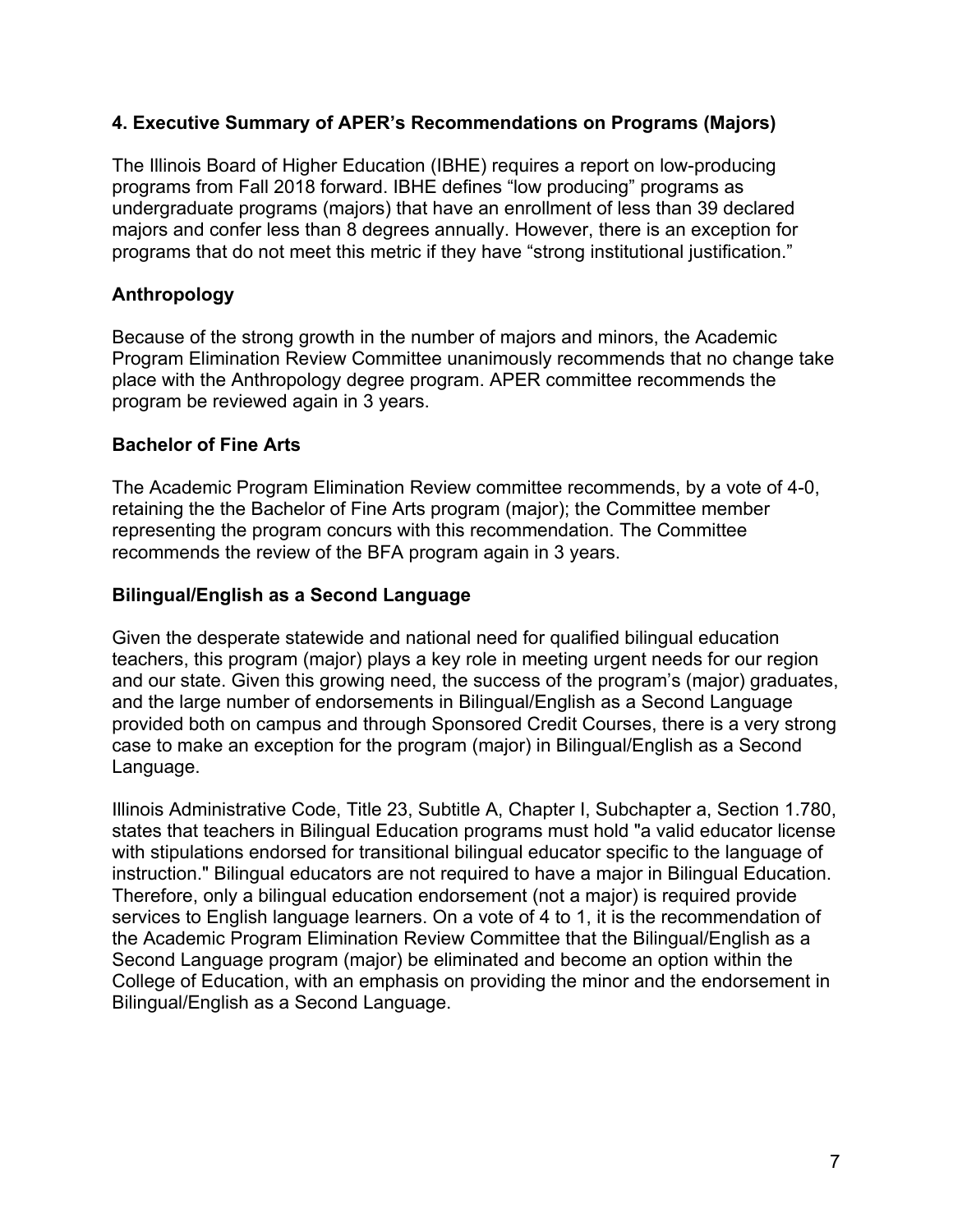### Minority Opinion:

 The dissenting/minority vote provided multiple reasons to keep the major. First, the proposed solution, as explained during the APER meeting from February, 1st, 2019, would leave the already low cost program (two faculty) intact. As such, it represents no savings of any kind for WIU. This is troubling especially if we consider that this program has brought millions of dollars in federal grants and private donations to WIU that could be lost. The Bilingual Education/English as a Second Language Program, created in 1973, was the first of its kind in our state. This has not only enhanced the reputation of the Educational Studies Department, its predecessors, and WIU, but has also helped secure federal grants. Without a major in Bilingual Education/English as a Second Language, WIU could lose both prestige and funding because the federal government pays attention to the degree of institutional support when awarding grants; absence of a major could indicate a low level of institutional support. Even though the program doesn't have the "magic number," with more support from WIU, this understaffed program could increase its enrollment, given the scarcity of bilingual education teachers in the state and the state's ranking in the country (fifth) in terms of the diversity of languages spoken. Finally, the opening line of our mission statement reads "Western Illinois University empowers students, faculty, and staff to lead dynamic and diverse communities." Bilingual Education/English as a Second Language prepares students to teach in one of the most linguistically diverse states in the country.

### **Clinical Laboratory Science**

 The program has discussed the option of removing the CLS degree and making it an option in Biology. This would still allow students to obtain the CLS hospital training their senior year, but simplify the structure of the Department.

 The APER Committee supports the suggestion of removing the CLS degree and making it an option in Biology, with the provision that the financial accounting be changed so that the Affiliate Hospital costs be covered by the University (which is collecting tuition from the students for their 4th year) instead of the Department.

 If the financial accounting does not change, a majority (4 to 1) of the APER Committee recommends that the CLS major be eliminated.

Minority Opinion:

 On the second issue involving the financial accounting, the lone dissenter thought that eliminating the program if the University doesn't transfer funding to pay for the clinical trainings would represent an unfair double-punishment.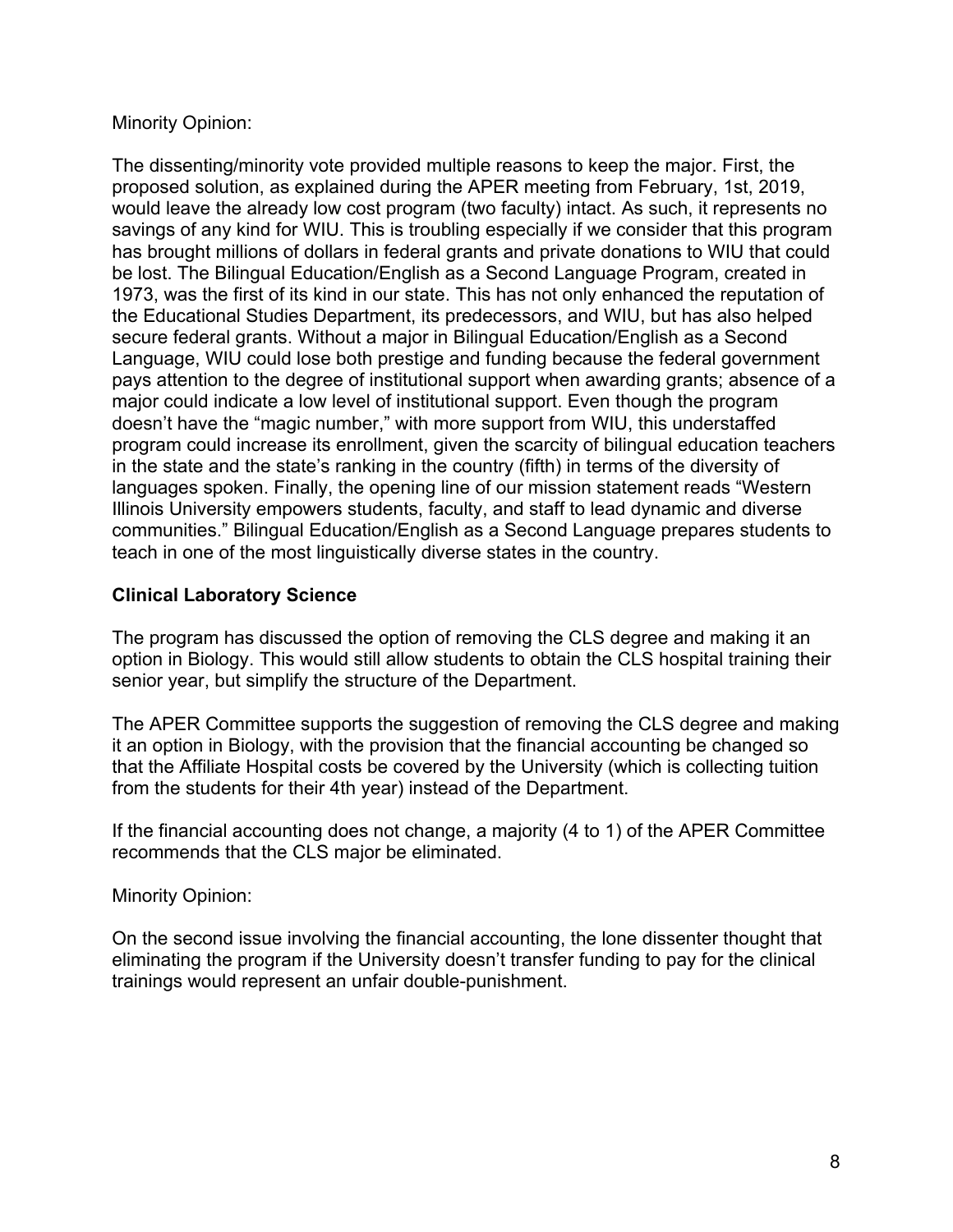# **Dietetics**

 Because of the growth of the Dietetics program, and the number of students who stayed with the Family and Consumer Sciences (FCS) degree until their graduation, the number of majors and graduates exceeds the IBHE standards when the two degrees are counted as one. With the phase out of the FCS degree and the movement to the single Dietetics degree program, the Academic Program Elimination Review Committee unanimously recommends that no change take place with the Dietetics degree program and the program be reviewed again in three years.

### **Economics**

 The Academic Program Elimination Review Committee unanimously recommends that no change take place with the Economics degree program. Because the Department has 40 majors within the various categories (majors, pre-business majors, and pre- business conditional majors), the APER committee recommends the program be maintained and reviewed again in three years.

#### **Emergency Management**

 The Academic Program Elimination Review Committee, by a vote of 4-0 with 1 abstention, recommends that no change take place with the Emergency Management (EM) degree program as it has produced the IBHE suggested number (8) of degrees conferred and is close to the IBHE standard for majors. The APER committee recommends that the EM program also be offered completely online and the EM Program be reviewed in two years.

# **French Teacher Education**

 The French Teacher Education degree program has already entered the phase-out process and changed to an option for the B.A. in Foreign Languages and Cultures degree program on the Macomb Campus, effective Fall 2019.

 Based on the memo of November 1, 2018 from Interim Provost Neumann to Susan Martinelli-Fernandez, Dean of the College of Arts and Sciences, and Luciano Picanço, Chair of Foreign Languages and Literatures, B.A. in Foreign Languages and Cultures New Options and Elimination of B.A. in French Teacher Education and B.A. in Spanish Teacher Education.

 No further actions are recommended by the Academic Program Elimination Review Committee.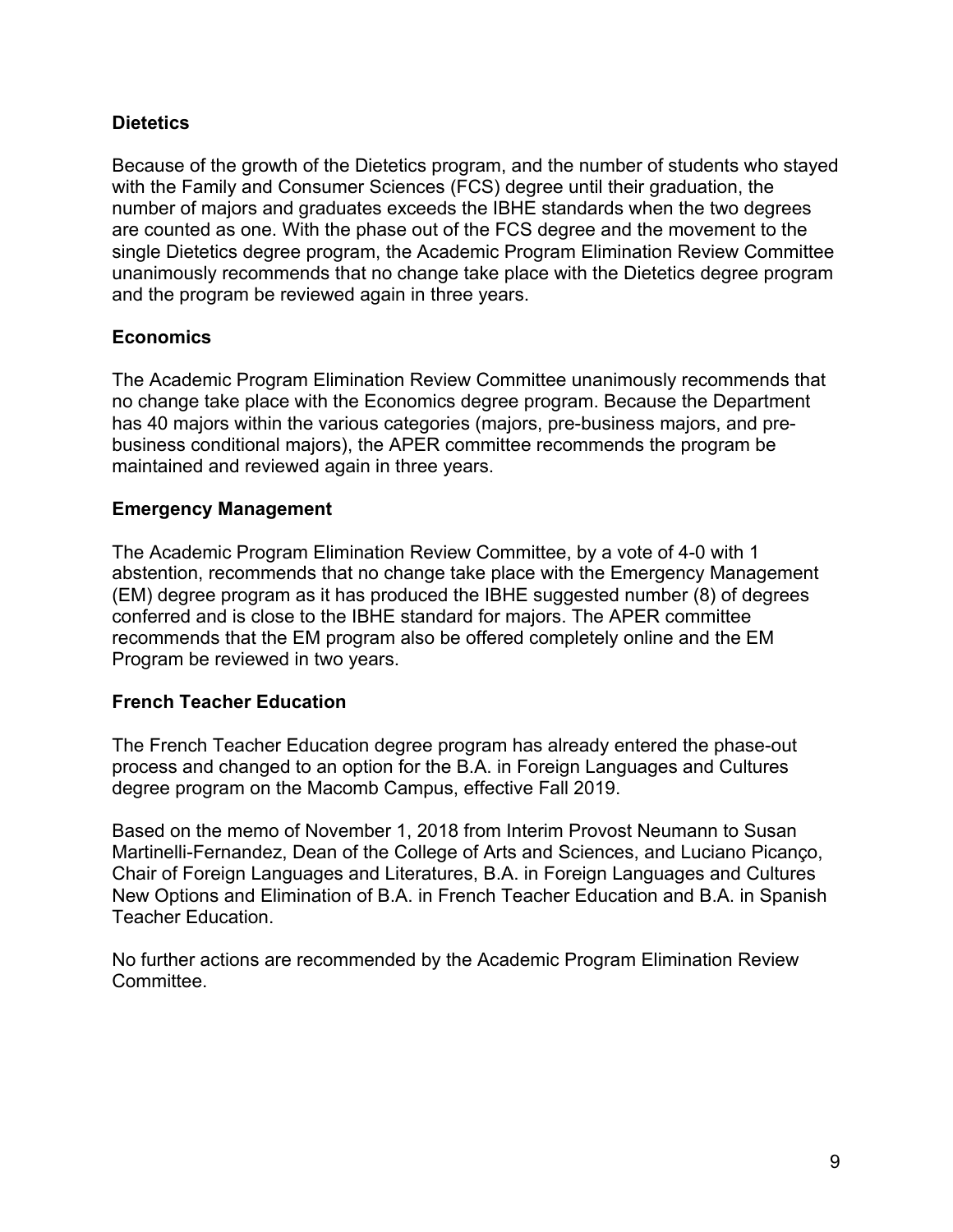### **Geography and Geographic Information Science**

 The Committee considered several options, including eliminating the degree or moving it to a minor. However, because of the very recent changes in the program, the Academic Program Elimination Review Committee unanimously recommends that no change take place with the Geography/GIS degree program. It is also recommended that the Program promote a minor in GIS that would be relevant to other majors across the University. It is recommended that a review of the program take place in two years.

### **Geology**

 Because of the recent reorganization and renaming of the Department, the Academic Program Elimination Review Committee unanimously recommends that no change take place with the geology degree program. It is recommended that a review of the program take place in two years.

### **Graphic Communication**

 The Committee considered several options, including keeping the major separate, merging with Broadcasting, or merging with the Graphic Design program, which is in the Art Department. The Graphic Design program in the Art Department has approximately 38 majors in the Bachelor of Arts program.

 By unanimous vote, the Academic Program Elimination Review Committee recommends that the Graphic Communication major be consolidated into the Graphic Design program in the Art Department.

#### **Hospitality Management**

 The Hospitality Management program merged with Recreation, Park and Tourism Management after the Family and Consumer Sciences (FCS) degree was phased out. The number of majors and graduates is approaching IBHE standards if the two degrees (FCS and Hospitality Management) are counted as one. With the elimination of the FCS degree and the movement to the single Hospitality Management degree, the Academic Program Elimination Review Committee unanimously recommends that no change take place with the Hospitality Management degree program and the program be reviewed again in three years.

#### **Meteorology**

 Because of the recent department reorganization and renaming, and the actions taken by the program faculty in terms of promotion and recruitment, the Academic Program Elimination Review Committee unanimously recommends that no change take place with the Meteorology degree program. It is recommended that a review of the program take place in two years.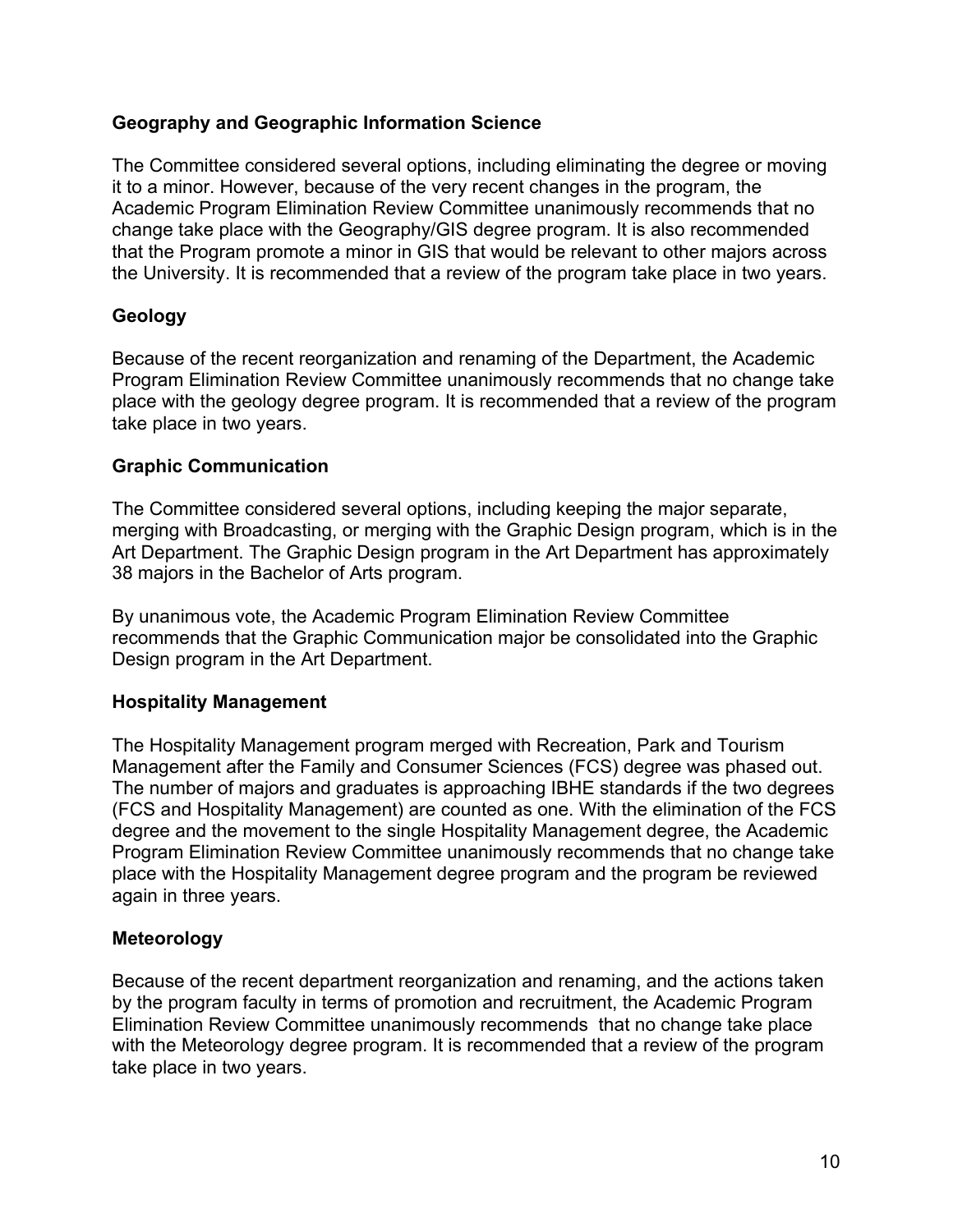### **Musical Theater**

 Given the high quality of the program and its status as a "Signature Program" at the university, the Academic Program Elimination Review committee unanimously recommends retaining the the program (major) in Musical Theater, with the provision that the number of students accepted be increased to 40, as was originally recommended by the IBHE in 2002. The Committee recommends the program be reviewed again in 2 years.

#### **Nutrition and Foodservice Management**

 There is considerable overlap between the Nutrition and Foodservice Management and Hospitality Management degree programs. The Academic Program Elimination Review Committee unanimously recommends the major of Nutrition and Foodservice Management be eliminated and become an option within the Hospitality Management degree.

### **Physics**

 Due to the nature of the area of study and its impact on other STEM degrees and programs, the APER committee unanimously recommends that no action be taken at this time. There are currently efforts by the program to increase enrollment and improve retention. The APER Committee recommends the review of the Physics program again in 3 years.

# **Public Health**

 During our review of the Public Health major, the Health Sciences and Social Work Department presented the APER Committee with a proposal to combine the 3 programs (Public Health, Emergency Management and Health Services Management) and create the *Health & Emergency Management* program. The program would be a single degree with 4 options: Public Health & Preparedness, Environmental & Occupational Safety, Emergency Management, and Health Services Management.

 The Academic Program Elimination Review Committee, by a vote of 4 to 0, with 1 abstention, agrees with and recommends this proposal, with the recommendation that the degree should be known as *Public Health & Emergency Management*. If this proposal is accepted, this recommendation would supersede the recommendation made by the APER committee for Emergency Management. The APER committee recommends the new program *Public Health & Emergency Management* unify their course prefixes and develop the major both online and in person and be reviewed in 2 years.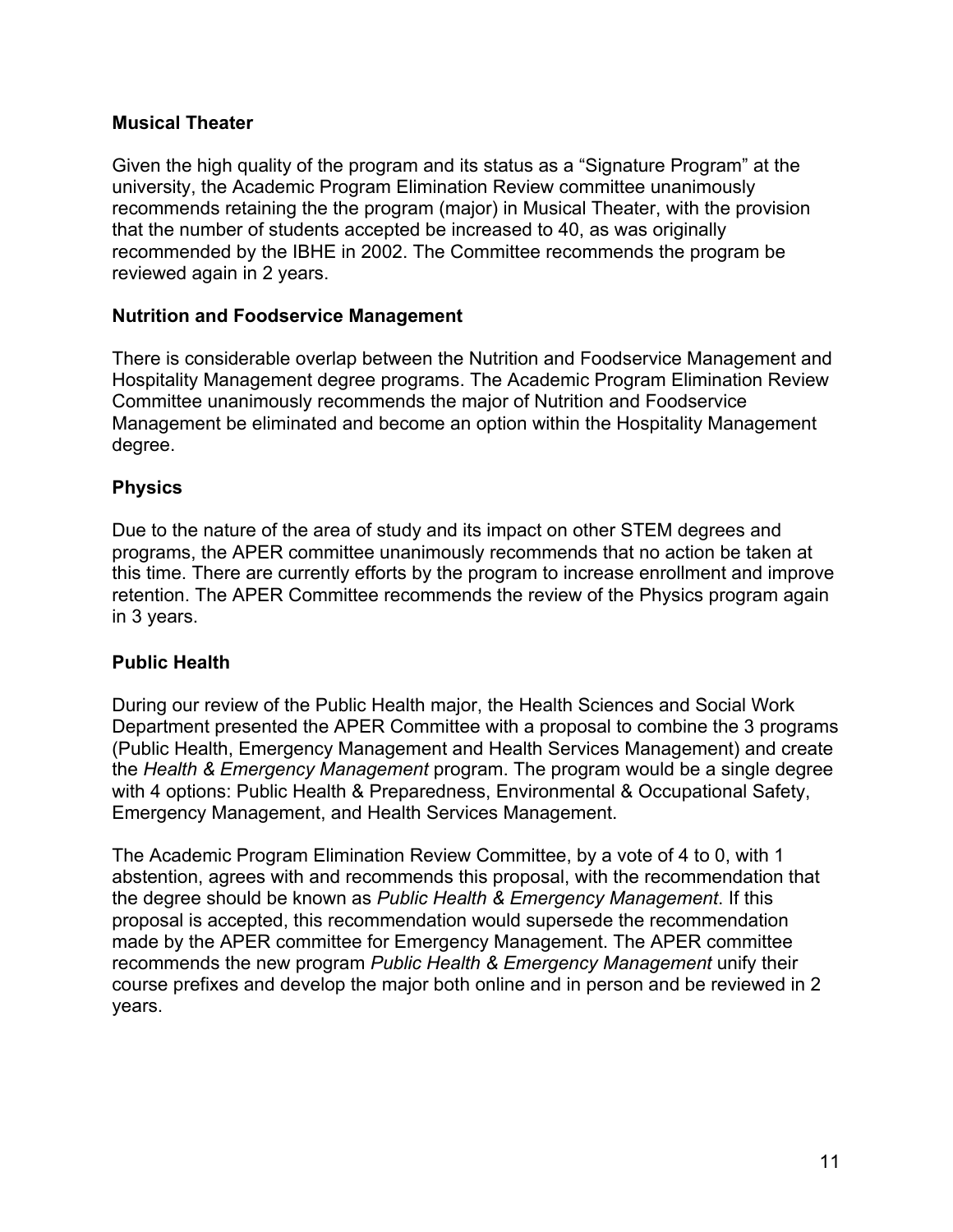### **Spanish Teacher Education**

 The Spanish Teacher Education degree program has already entered the phase-out process and changed to an option for the B.A. in Foreign Languages and Cultures degree program on the Macomb Campus, effective Fall 2019.

 Based on the memo of November 1, 2018 from Interim Provost Neumann to Susan Martinelli-Fernandez, Dean of the College of Arts and Sciences, and Luciano Picanço, Chair of Foreign Languages and Literatures, B.A. in Foreign Languages and Cultures New Options and Elimination of B.A. in French Teacher Education and B.A. in Spanish Teacher Education.

 No further actions are recommended by the Academic Program Elimination Review Committee.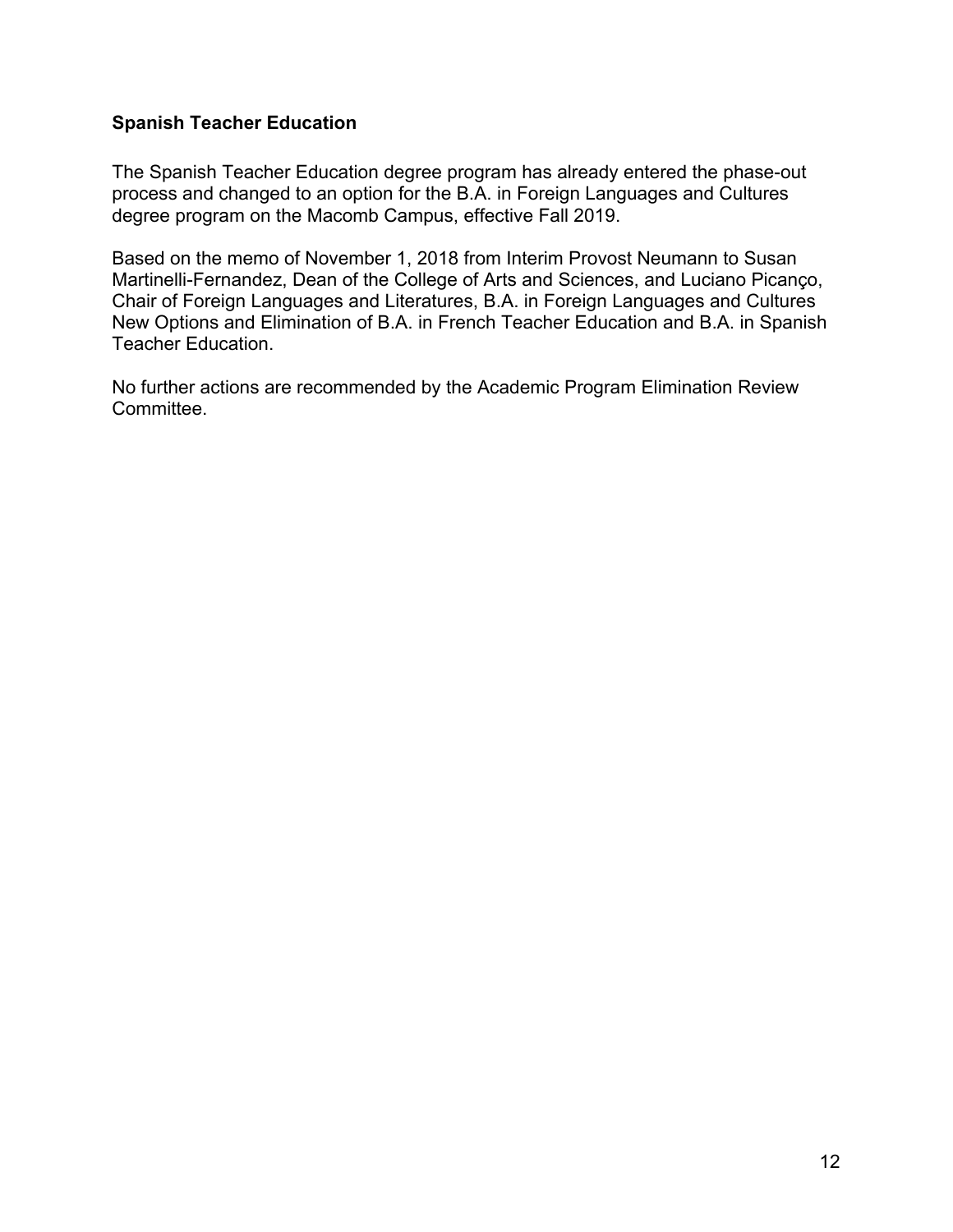**APER Report and Recommendations on Western Illinois University's Program(Major) in Anthropology** 

 **Prepared by the Academic Program Elimination Review Committee Submitted to Interim Provost William Clow Academic Program Elimination Review Committee Membership**: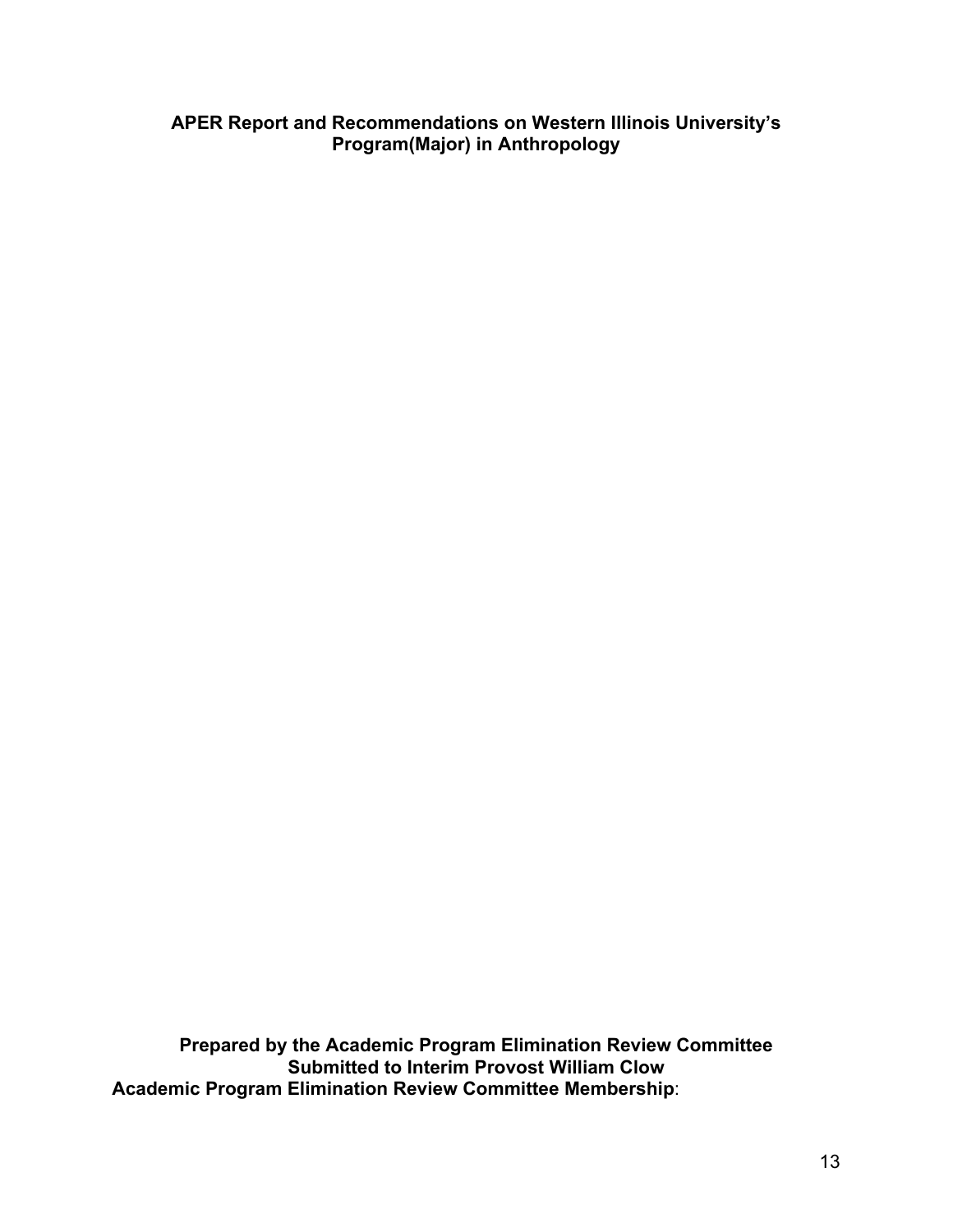As specified in the 2017-2021 UPI contract (26.2), the Academic Program Elimination Review Committee consists of one faculty member from each college and one member from the library, each chosen through elections conducted by the Faculty Senate. The members of the 2018-2019 APER committee include:

 Julia Albarracin, College of Arts and Sciences Barton Jennings, College of Business and Technology Hal Marchand, College of Education and Human Services Henry Oursler, College of Fine Arts & Communication Linda Zellmer, WIU Libraries

Summary:

 In section one, we outline our concerns/observations about the Anthropology program (major). In section 2, we condense this information into a table of program "strengths and weaknesses." In section 3, we offer recommendations to the administration on possible actions.

# **1. Overview of APER's Concerns and Observations**:

 Anthropology fell short of the IBHE standards, with a three year average of 4 (four) graduates and 23 (twenty-three) majors (2016-2018). The program has 39 minors as of Fall 2018.

 Anthropology has a low FY17 Cost per Credit Hour, \$145, among the lowest of the eighteen programs evaluated by the 2018-2019 APER committee due to the efforts of the small number of faculty.

 During the period Fall 2013/Spring 2014 through Fall 2017/Spring 2018, enrollment in Non-General Education courses increased from 221 to 275, or 24.4%, tracking with the growth in majors from 2016 (13) to 2018 (36). Much of this growth is due to the efforts of the faculty to begin delivering the program online. With continued growth in majors, the program will exceed the IBHE standards by Fall 2019. Because of the recent growth, the number of graduates will follow one to two years later.

 The program has historically been a General Education program with 77.5% (3839 of 4955 student registrations) in the four General Education courses, with 1116 student registrations in the remaining 23 courses for the years Fall 2013/Spring 2014 through Fall 2017/Spring 2018. One General Education course - 110 - accounts for 3306 of 4955 student registrations, or 66.7% of all undergraduate registrations. However, this trend began changing with the implementation of the online degree in 2017.

# **2. Summary of Program (Major) Strengths and Weaknesses:**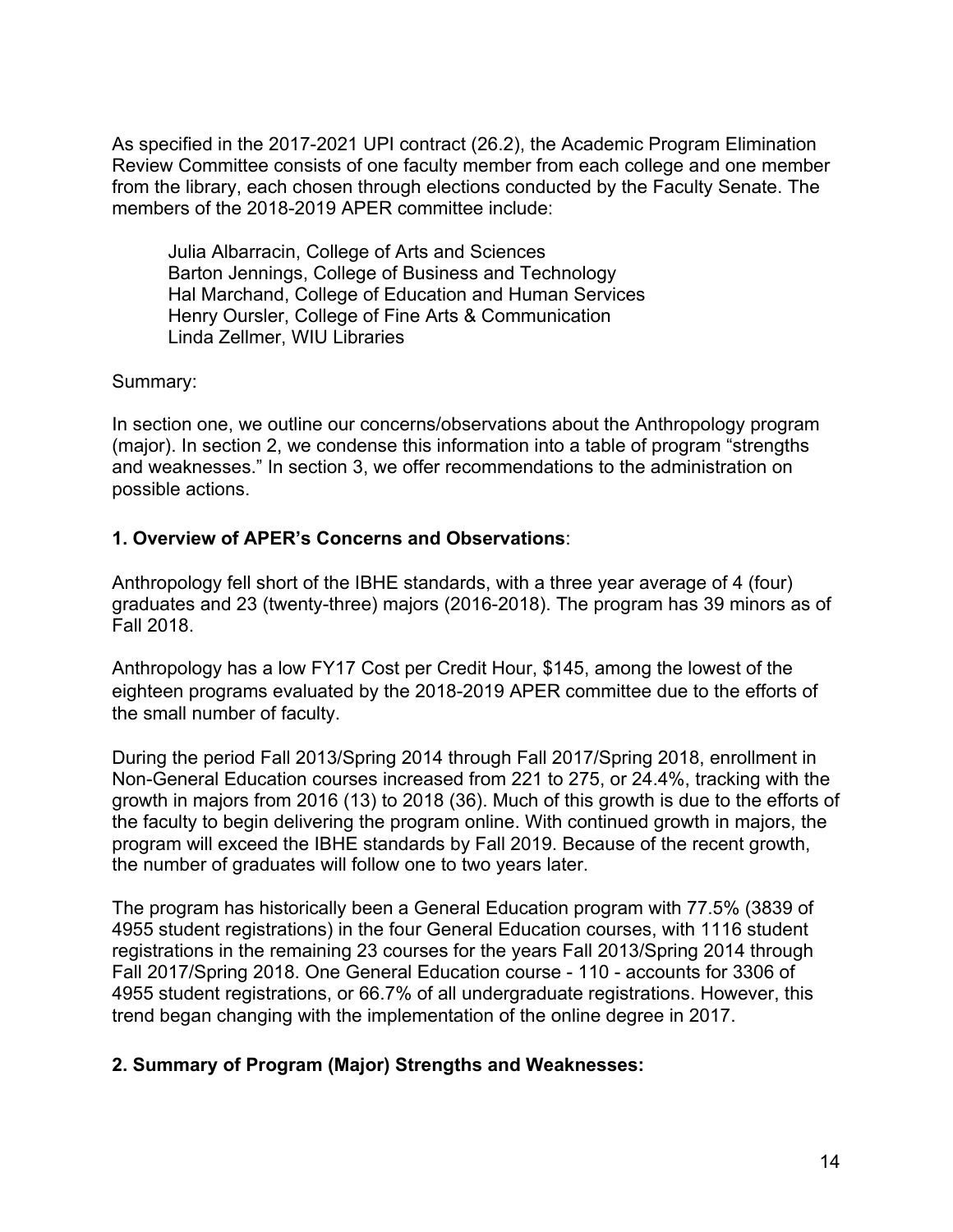| -The program grew from 13 majors in<br>-Anthropology fell short of the IBHE<br>2016 to 36 majors in 2018.<br>standards, with a three year average of 4<br>(four) graduates and 23 (twenty-three)<br>-The program became available online in<br>2017, which was highlighted at the Board<br>majors.<br>of Trustees meeting in September 2018.<br>-During the period Fall 2013/Spring 2014<br>-The Anthropology program has 39<br>through Fall 2017/Spring 2018,<br>minors as of Fall 2018.<br>enrollment in Anthropology courses<br>-During the period Fall 2013/Spring 2014<br>decreased from 987 to 829, or 16.0%.<br>through Fall 2017/Spring 2018,<br>This reduction has taken place in the<br>enrollment in Non-General Education<br>General Education courses, which saw a<br>courses increased from 221 to 275, or<br>decrease in yearly enrollment from 766 to<br>24.4%.<br>554, or 27.7%.<br>-One General Education course - 110 -<br>-Low Cost per Credit Hour at \$145 for<br>FY17.<br>accounted for 3306 of 4955 student<br>-Faculty have received \$800,000 in<br>registrations, or 66.7% of all<br>federal grants.<br>undergraduate registrations.<br>-Current curricular collaboration between<br>-The four General Education courses -<br>110, 111, 210, 215 - account for 3839 of<br>departments including Chemistry,<br>Biology, Education & Interdisciplinary<br>4955 student registrations, or 77.5% of all<br>undergraduate registrations.<br>Studies, and Psychology.<br>-Contributes to the general education<br>-Occupational outlook is 4%, a slower<br>requirements, by offering 6 general<br>than average job growth.<br>education classes. | <b>Strengths</b> | Weaknesses                             |
|-----------------------------------------------------------------------------------------------------------------------------------------------------------------------------------------------------------------------------------------------------------------------------------------------------------------------------------------------------------------------------------------------------------------------------------------------------------------------------------------------------------------------------------------------------------------------------------------------------------------------------------------------------------------------------------------------------------------------------------------------------------------------------------------------------------------------------------------------------------------------------------------------------------------------------------------------------------------------------------------------------------------------------------------------------------------------------------------------------------------------------------------------------------------------------------------------------------------------------------------------------------------------------------------------------------------------------------------------------------------------------------------------------------------------------------------------------------------------------------------------------------------------------------------------------------------------------------------------------------------------------------------------------------------------|------------------|----------------------------------------|
| software.                                                                                                                                                                                                                                                                                                                                                                                                                                                                                                                                                                                                                                                                                                                                                                                                                                                                                                                                                                                                                                                                                                                                                                                                                                                                                                                                                                                                                                                                                                                                                                                                                                                             |                  | -Faculty are paying for their own Zoom |

# **3. Recommendations:**

 The Illinois Board of Higher Education (IBHE) requires a report on low-producing programs from Fall 2018 forward. IBHE defines "low producing" programs as undergraduate programs (majors) that have an enrollment of less than 39 declared majors and confer less than 8 degrees annually. However, there is an exception for programs that do not meet this metric if they have "strong institutional justification."

 Because of the strong growth in the number of majors and minors, the Academic Program Elimination Review Committee unanimously recommends that no change take place with the Anthropology degree program. APER committee recommends the program be reviewed again in 3 years.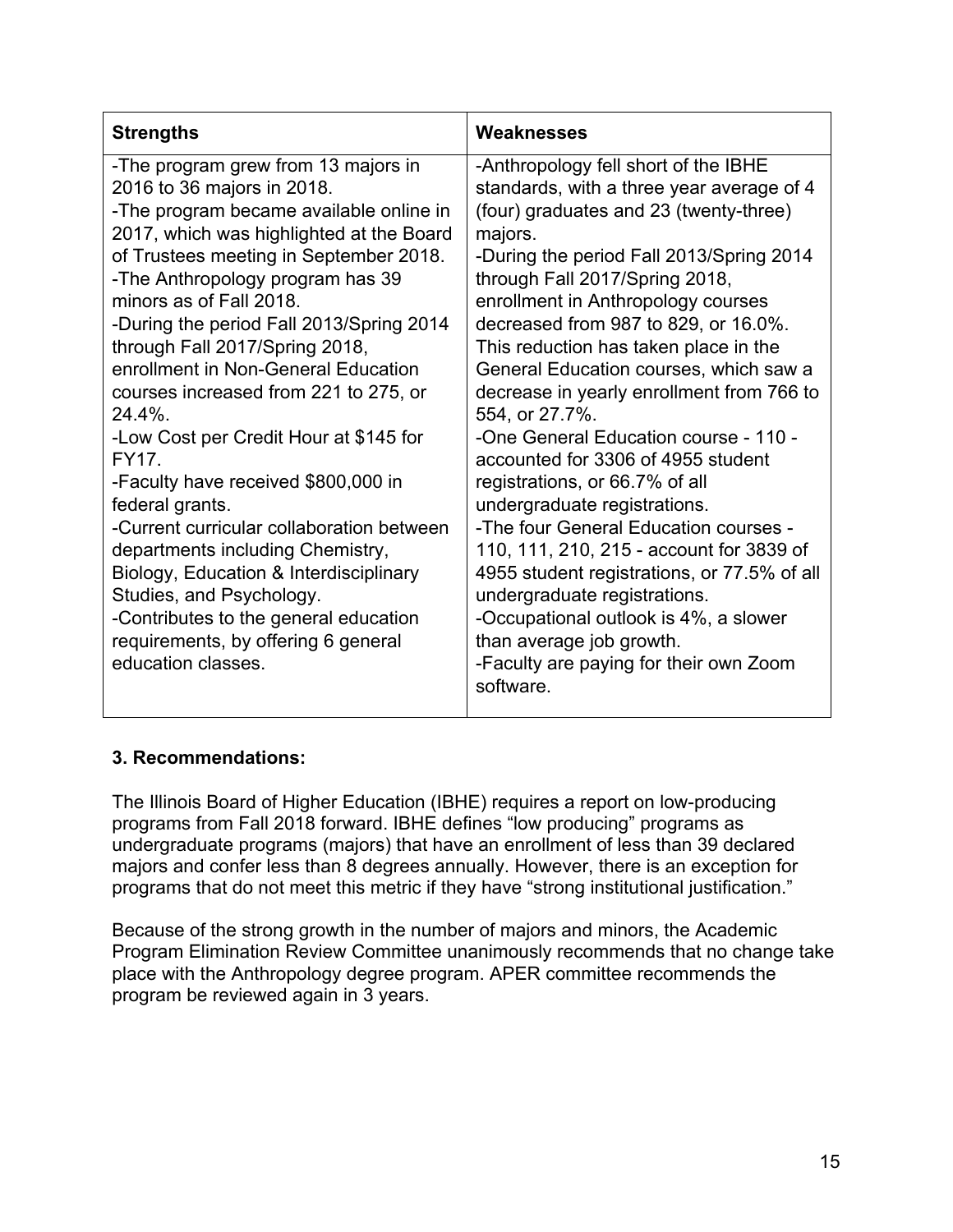**APER Report and Recommendations on Western Illinois University's Program(Major) in Art BFA (Includes Art Ed)** 

 **Prepared by the Academic Program Elimination Review Committee Submitted to Interim Provost William Clow Academic Program Elimination Review Committee Membership**: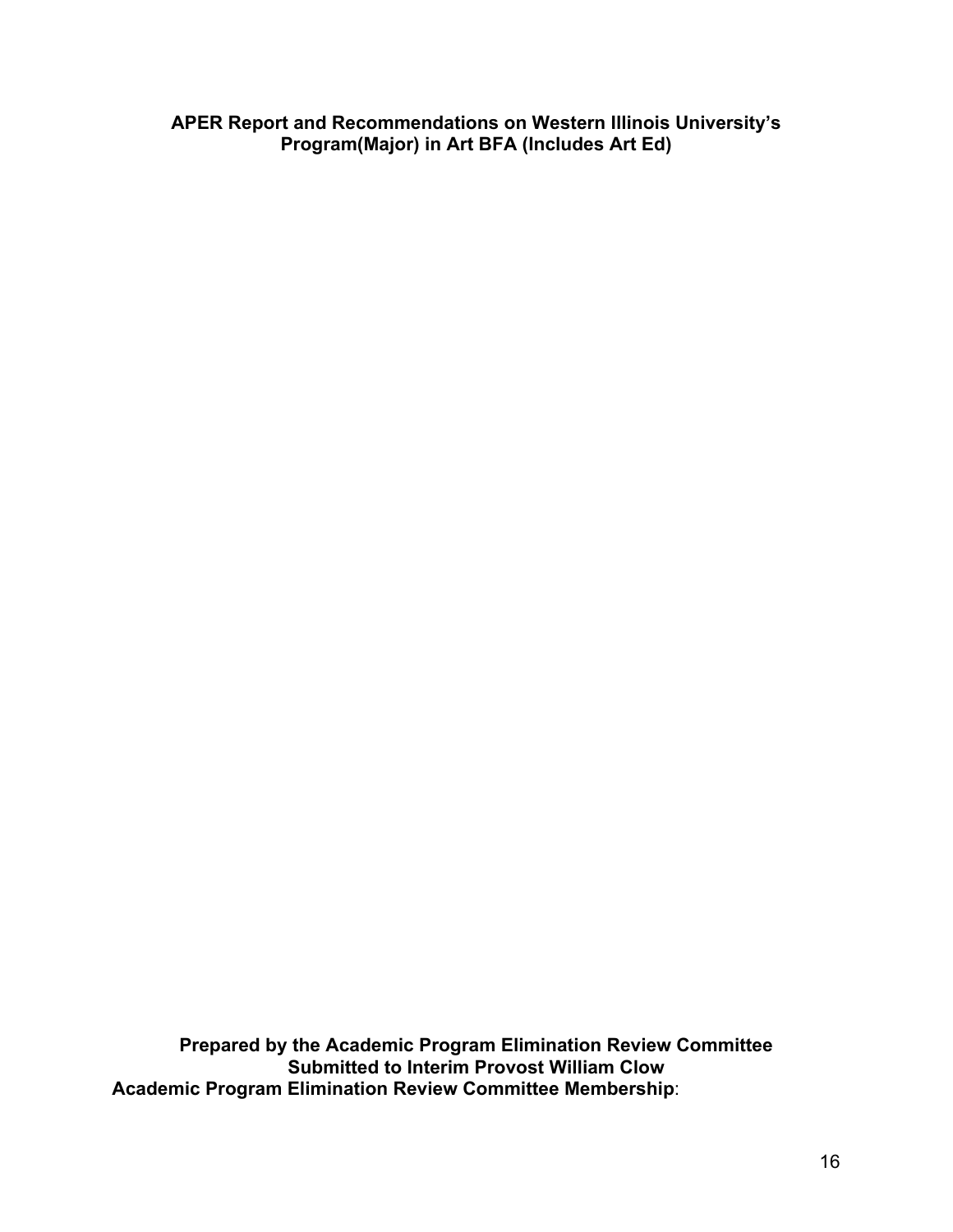As specified in the 2017-2021 UPI contract (26.2), the Academic Program Elimination Review Committee consists of one faculty member from each college and one member from the library, each chosen through elections conducted by the Faculty Senate. The members of the 2018-2019 APER committee include:

 Julia Albarracin, College of Arts and Sciences Barton Jennings, College of Business and Technology Hal Marchand, College of Education and Human Services Henry Oursler, College of Fine Arts & Communication Linda Zellmer, WIU Libraries

Summary:

 In section one, we outline our concerns/observations about the Art BFA program (major). In section 2, we condense this information into a table of program "strengths and weaknesses." In section 3, we offer recommendations to the administration on possible actions.

# **1. Overview of APER's Concerns**:

 The Art (BFA), which includes Art Education, fell short of the IBHE standards, with a three year average of 4 (four) graduates and 22 (twenty-two) majors (2016-2018). There are 30 minors as of Fall 2018. The program has a high FY17 Cost per Credit Hour, \$396, the highest of the sixteen programs evaluated by the 2018-2019 APER committee.

 The Art program as a whole consists of three different areas, each with significantly different patterns. The four Art Education (ARTE) courses have registration numbers that are too small for proper analysis, with only 100 total registrations during the period of Fall 2013/Spring 2014 to Fall 2017/Spring 2018.

 During the same period, courses in Art History (ARTH) have seen a significant decrease in enrollments, 759 to 572, or 24.6%. These courses are heavily dominated by General Education courses. The four General Education courses, ARTH 180, 282, 283, 284, account for 3749 of 4150 student registrations, or 90.3% of all undergraduate registrations. One course - ARTH 180 - accounts for 3252 of 4150 student registrations, or 78.4% of all undergraduate registrations.

 Art Studies (ARTS) has very different enrollment patterns, with an increase of 21.0% (623 to 754). No course accounts for more than 10% of the enrollment. Combined, enrollment in Art courses decreased from 1398 to 1341, or 4.0%. Enrollment in General Education courses decreased from 668 to 634, or 5.1%, while enrollment in Non-General Education courses decreased from 730 to 707, or 3.2%.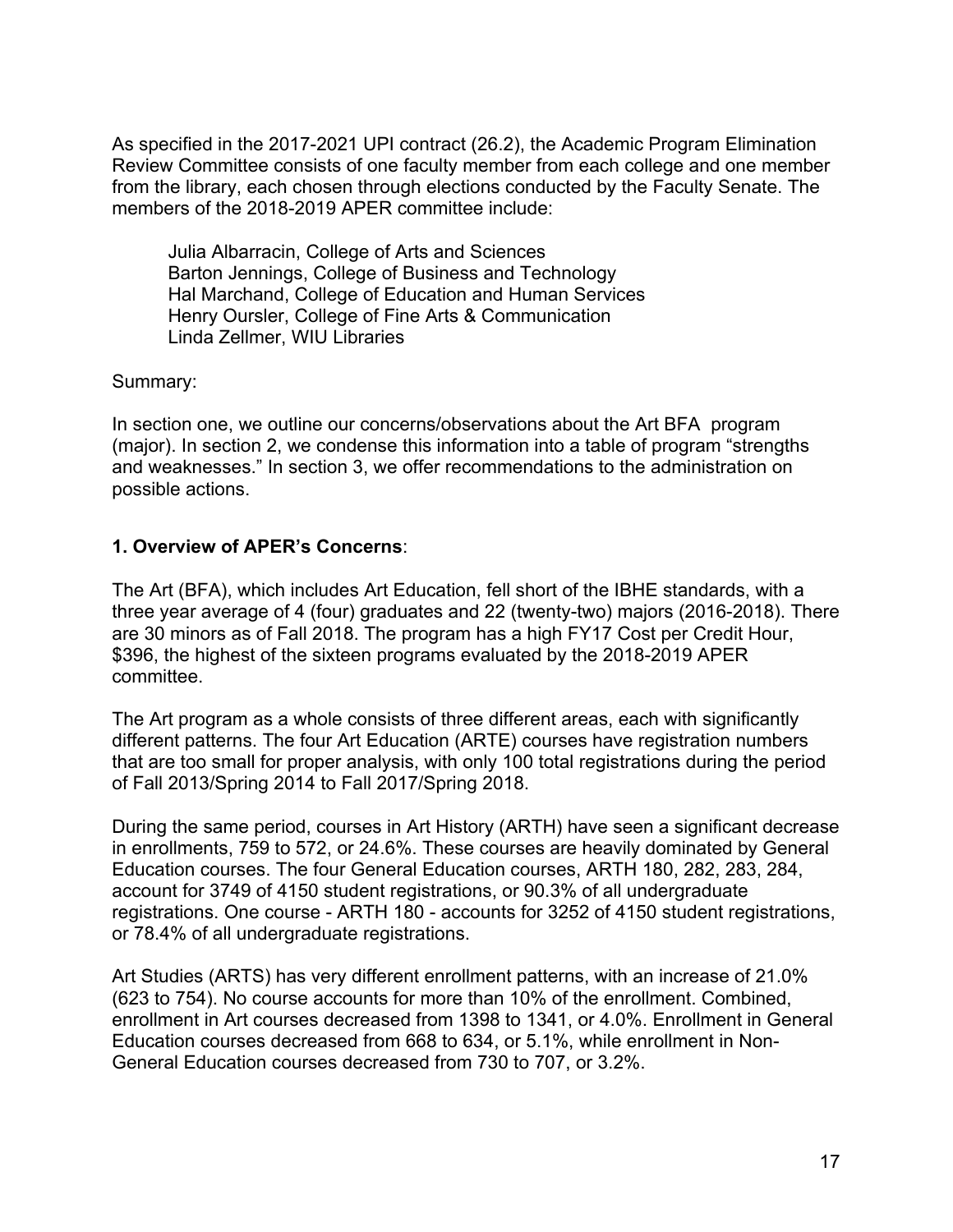The five General Education courses, ARTH 180, 282, 283, 284, ARTS 181, account for 4114 of 8161 student registrations, or 50.4% of all undergraduate registrations. One of these courses - ARTH 180 - accounts for 3252 of 8161 student registrations, or 39.8% of all undergraduate registrations.

 The Department of Art is extremely active in service work to the University, the surrounding community and the region. With programs such as Throwing Thursdays, Rocky On Parade, Visiting Artist Workshops, First Wednesdays, Community Art Program, Macomb Outdoor Sculpture Exhibition and many others the department has built strong ties with the University community, region and the City of Macomb.

# **2. Summary of Program (Major) Strengths and Weaknesses:**

| <b>Strengths</b>                               | Weaknesses                                 |
|------------------------------------------------|--------------------------------------------|
| -The decrease in enrollment in Art             | -Art (BFA) fell short of the IBHE          |
| courses is far less than the general           | standards, with a three year average of 4  |
| decrease in enrollment at the university.      | (four) graduates and 22 (twenty-two)       |
| Combined, the enrollment in Art courses        | majors.                                    |
| decreased from 1398 to 1341, or 4.0%.          | -Art (BFA) has a high FY17 Cost per        |
| <b>Enrollment in General Education courses</b> | Credit Hour, \$396, the highest of the     |
| decreased from 668 to 634, or 5.1%,            | eighteen programs evaluated by the         |
| while enrollment in Non-General                | 2018-2019 APER committee.                  |
| Education courses decreased from 730 to        | -During the period Fall 2013/Spring 2014   |
| 707, or 3.2%.                                  | to Fall 2017/Spring 2018, courses in Art   |
| -The Bachelor of Fine Arts is a                | History (ARTH) have seen a significant     |
| professional arts degree, which is             | decrease in enrollments, 759 to 572, or    |
| considered to be the most prestigious          | 24.6%. These courses are heavily           |
| degree in Art.                                 | dominated by General Education             |
| -The BFA Program is a National                 | courses. The four General Education        |
| Association of Schools of Art and Design       | courses - ARTH 180, 282, 283, 284 -        |
| (NASAD) Accredited program.                    | account for 3749 of 4150 student           |
| -BFA in Art Teacher Education became a         | registrations, or 90.3% of all             |
| NASAD accredited program in 2018.              | undergraduate registrations. One course -  |
| -BFA Program has shown growth since            | ARTH 180 - accounts for 3252 of 4150       |
| 2013.                                          | student registrations, or 78.4% of all     |
| -There are 30 minors as of Fall 2018.          | undergraduate registrations.               |
| -Strong and active recruitment.                | -The five General Education art courses -  |
| -50% of the BFA graduates attend               | ARTH 180, 282, 283, 284, ARTS 181 -        |
| graduate school.                               | account for 4114 of 8161 student           |
| -Program and department have active            | registrations, or 50.4% of all             |
| recruitment plans and practice.                | undergraduate registrations. One of these  |
| -Has developed 6 new articulation              | courses - ARTH 180 - accounts for 3252     |
| agreements with community colleges.            | of 8161 student registrations, or 39.8% of |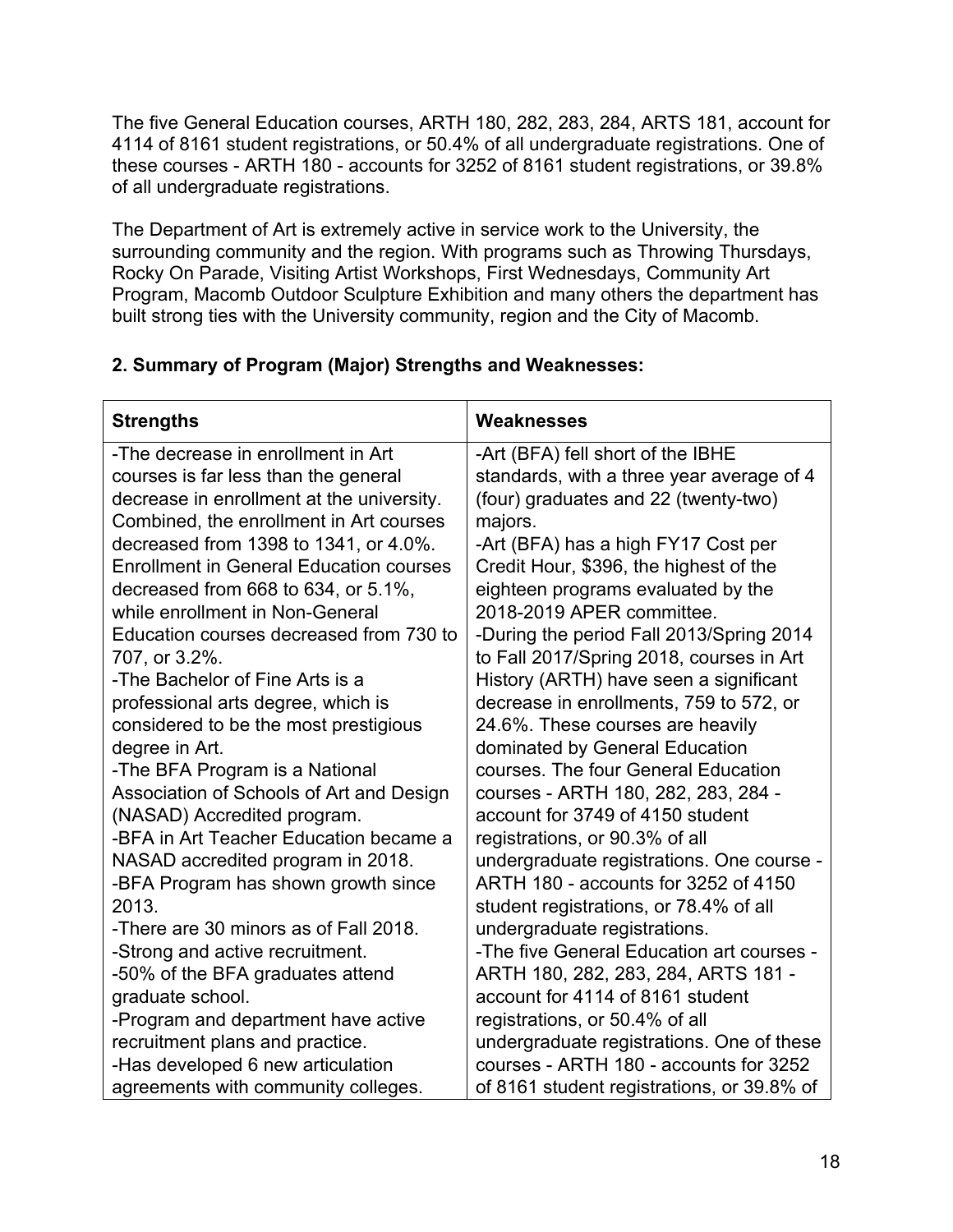| -Hosting the Prairieland High School Art   | all undergraduate registrations. |
|--------------------------------------------|----------------------------------|
| Exhibition, which could attract new        |                                  |
| students.                                  |                                  |
| -A recent change in leadership (chair)     |                                  |
| that has had a positive impact on the      |                                  |
| Department.                                |                                  |
| -There is a shortage of Art teachers in K- |                                  |
| 12 schools.                                |                                  |
| -Occupational outlook of 6%, as fast as    |                                  |
| average.                                   |                                  |

# **3. Recommendations:**

 The Illinois Board of Higher Education (IBHE) requires a report on low-producing programs from Fall 2018 forward. IBHE defines "low producing" programs as undergraduate programs (majors) that have an enrollment of less than 39 declared majors and confer less than 8 degrees annually. However, there is an exception for programs that do not meet this metric if they have "strong institutional justification."

 The Academic Program Elimination Review committee recommends, by a vote of 4-0, retaining the the Bachelor of Fine Arts program (major); the Committee member representing the program concurs with this recommendation. The Committee recommends the review of the BFA program again in 3 years.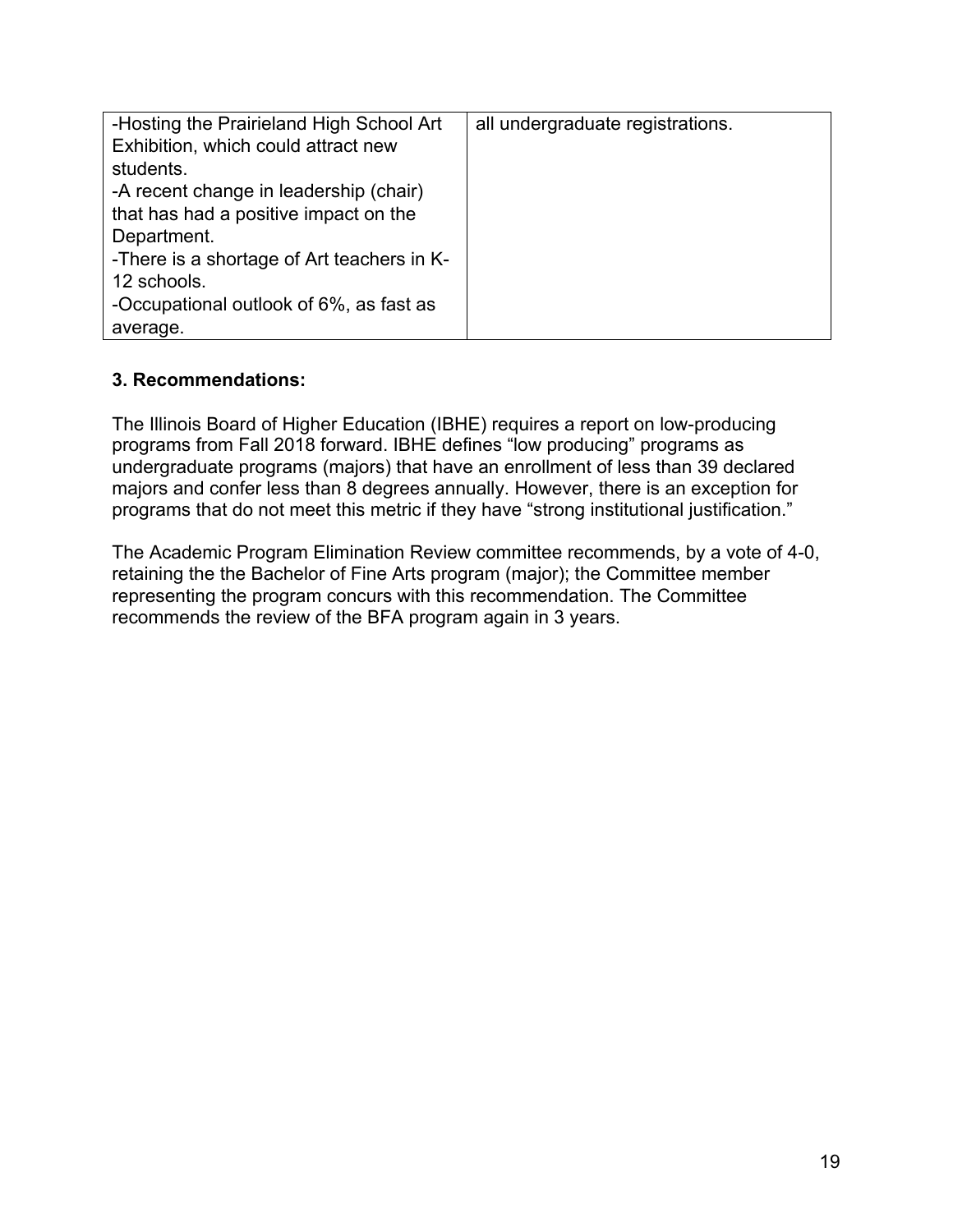**APER Report and Recommendations on Western Illinois University's Program(Major) in Bilingual/English as a Second Language** 

 **Prepared by the Academic Program Elimination Review Committee Submitted to Interim Provost William Clow Academic Program Elimination Review Committee Membership**: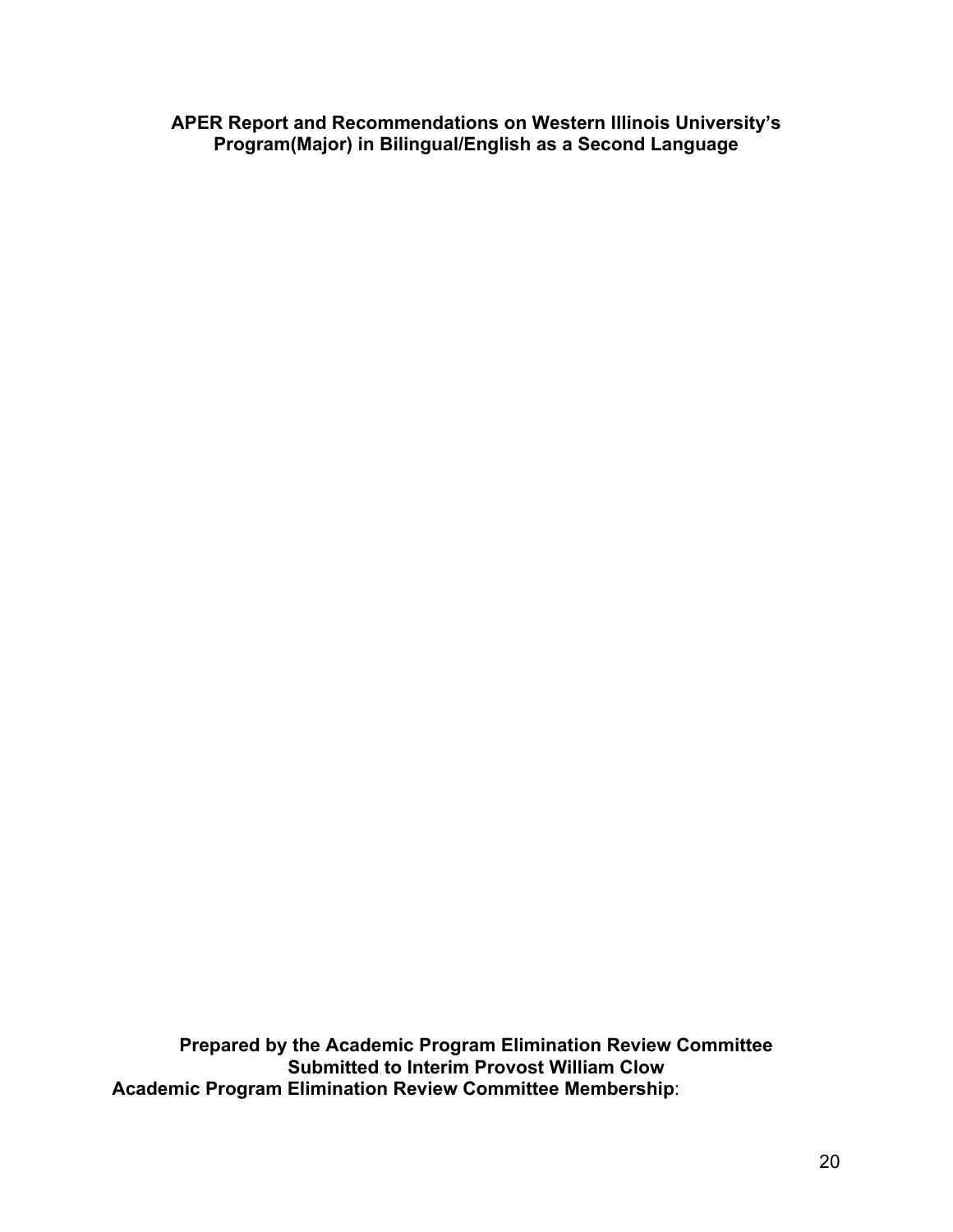As specified in the 2017-2021 UPI contract (26.2), the Academic Program Elimination Review Committee consists of one faculty member from each college and one member from the library, each chosen through elections conducted by the Faculty Senate. The members of the 2018-2019 APER committee include:

 Julia Albarracin, College of Arts and Sciences Barton Jennings, College of Business and Technology Hal Marchand, College of Education and Human Services Henry Oursler, College of Fine Arts & Communication Linda Zellmer, WIU Libraries

### Summary:

 In section one, we outline our concerns/observations about the Bilingual/English as a Second Language program (major). In section 2, we condense this information into a table of program "strengths and weaknesses." In section 3, we offer recommendations to the administration on possible actions.

# **1. Overview of APER's Concerns and Observations**:

 WIU's Bilingual/English as a Second Language (ESL) Education major, which was established in 1973, was the first ESL program in the state. Illinois has the fifth largest English Language Learner (ELL) population in the United States. A 2018 report titled *Teach Illinois* (1) published by the Illinois Board of Education, identified Bilingual Education and ESL as one of the two subject areas with the highest teacher shortages. Of the vacant teaching positions identified in Illinois for the year 2017-2018, 12% of them were for Bilingual/ESL teachers.

 Public Act 78-727 (2), passed by the Illinois General Assembly in 1973, requires transitional bilingual education for ELL students in grades K–12. In 2010, the Illinois Board of Education passed a rule requiring transitional bilingual education for ELL preschool students ages 3–5 to comply with Public Act 95-793 (3). Effective July 2014, Illinois Title 23, Administrative Code Part 228 requires school districts with preschools that serve 20 or more ELLs who speak the same language at home, to create a transitional bilingual education program for every foreign language spoken. In schools with fewer than 20 ELL students, districts must offer students instruction or services in the language they speak at home. Based upon this legislation, the demand for Bilingual and ESL services is expected to continue to increase.

 Bilingual/English as a Second Language fell short of the IBHE standards, with a three year average of 1 (one) graduate and 9 (nine) majors (2016-2018). For the period of Fall 2013/Spring 2014 to Fall 2017/Spring 2018, enrollment in Bilingual/English as a Second Language courses decreased from 1454 to 907, or 37.6%. During this time, enrollment in General Education courses decreased from 248 to 111, or 55.2%. For the same period of time, enrollment in Non-General Education courses decreased from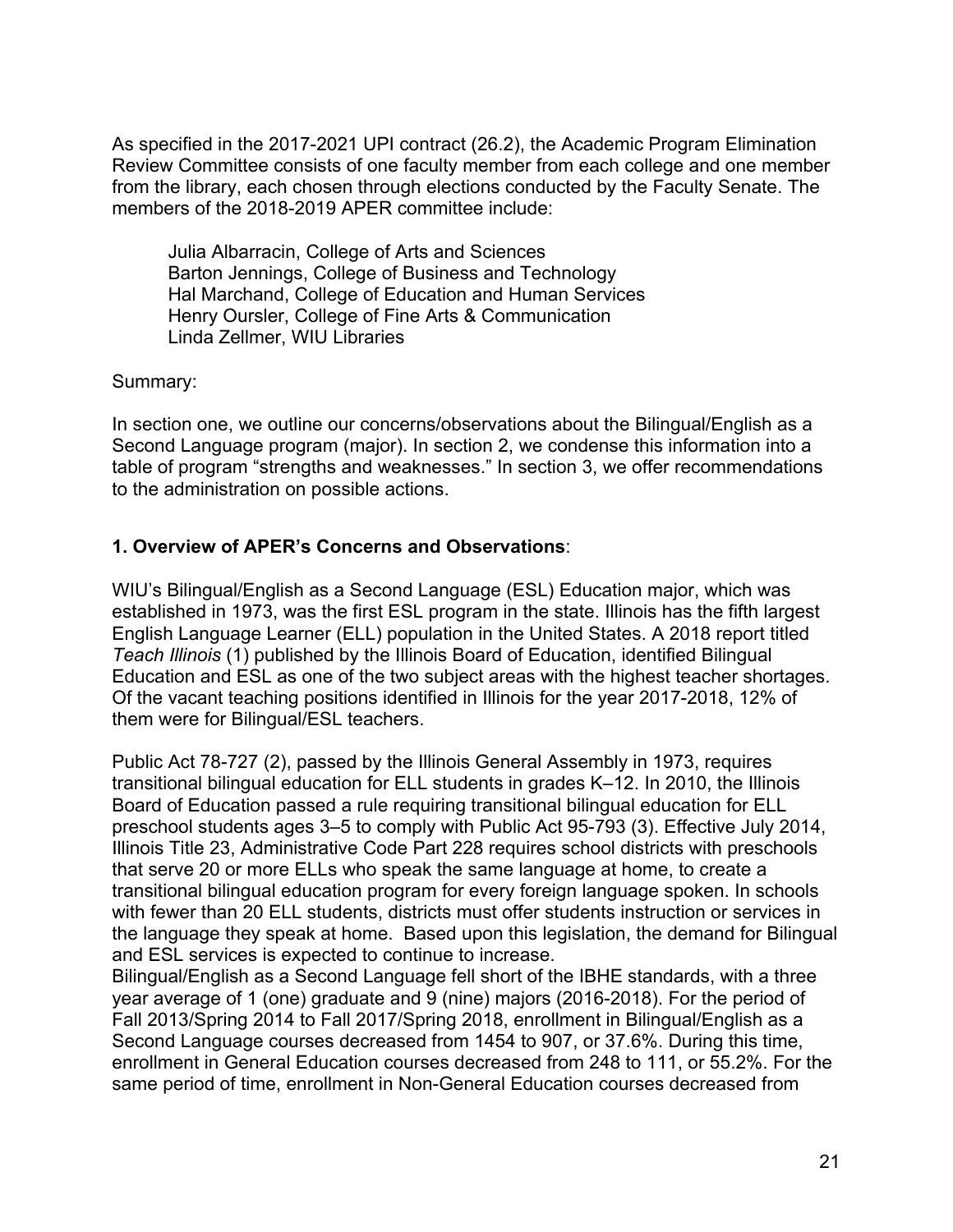1206 to 796, or 34.0%. Only 4 of the 19 courses - 121, 202, 301 and 401 - account for 3677 of 6290 student registrations, or 58.5% of all undergraduate registrations.

 A significant effort of the program involves providing courses required for endorsements in Bilingual/English as a Second Language. This includes a significant number of Sponsored Credit Courses throughout the State of Illinois. The demand for such an endorsement does not generate significant numbers of declared majors and annual graduates in the Bilingual/English as a Second Language (major) at WIU.

# **2. Summary of Program (Major) Strengths and Weaknesses:**

| <b>Strengths</b>                                                                                                                                                                                                                                                                                                                                                                                                                                                                                                                                                                                                                                                                                                                     | Weaknesses                                                                                                                                                                                                                                                                                                                                                                                                                                                                                                                                                                                                                                                                                                                                                                                                                             |
|--------------------------------------------------------------------------------------------------------------------------------------------------------------------------------------------------------------------------------------------------------------------------------------------------------------------------------------------------------------------------------------------------------------------------------------------------------------------------------------------------------------------------------------------------------------------------------------------------------------------------------------------------------------------------------------------------------------------------------------|----------------------------------------------------------------------------------------------------------------------------------------------------------------------------------------------------------------------------------------------------------------------------------------------------------------------------------------------------------------------------------------------------------------------------------------------------------------------------------------------------------------------------------------------------------------------------------------------------------------------------------------------------------------------------------------------------------------------------------------------------------------------------------------------------------------------------------------|
| -Illinois has the fifth largest English<br>Language Learner population in the<br>U.S., and Illinois has made educating<br>these students a significant priority.<br>-Graduates of the Bilingual/English as a<br>Second Language program have 100%<br>employment with a recognized shortage<br>of teachers in the field both in Illinois<br>and nationally.<br>-Graduates are eligible for a license in<br><b>Elementary Education with endorsements</b><br>in Bilingual/English as a Second<br>Language.<br>-Curriculum in Bilingual/English as a<br>Second Language program supports<br>many other programs (majors) in<br>Education at the undergraduate and<br>graduate levels.<br>-The program had 33 minors as of Fall<br>2018. | -Bilingual/English as a Second Language<br>did not meet IBHE standards, with a three<br>year average of 1 (one) graduate and 9<br>(nine) majors.<br>-For the period of Fall 2013/Spring 2014<br>to Fall 2017/Spring 2018, enrollment in<br>Bilingual/English as a Second Language<br>courses decreased from 1454 to 907, or<br>$37.6\%$ .<br>-During this time, enrollment in General<br>Education courses decreased from 248 to<br>111, or 55.2%.<br>-For the same period of time, enrollment<br>in Non-General Education courses<br>decreased from 1206 to 796, or 34.0%.<br>-Only 4 of the 19 courses - 121, 202, 301<br>and 401 - account for 3677 of 6290<br>student registrations, or 58.5% of all<br>undergraduate registrations.<br>-Nationwide, most programs in the field<br>offer only a certificate and/or<br>endorsement. |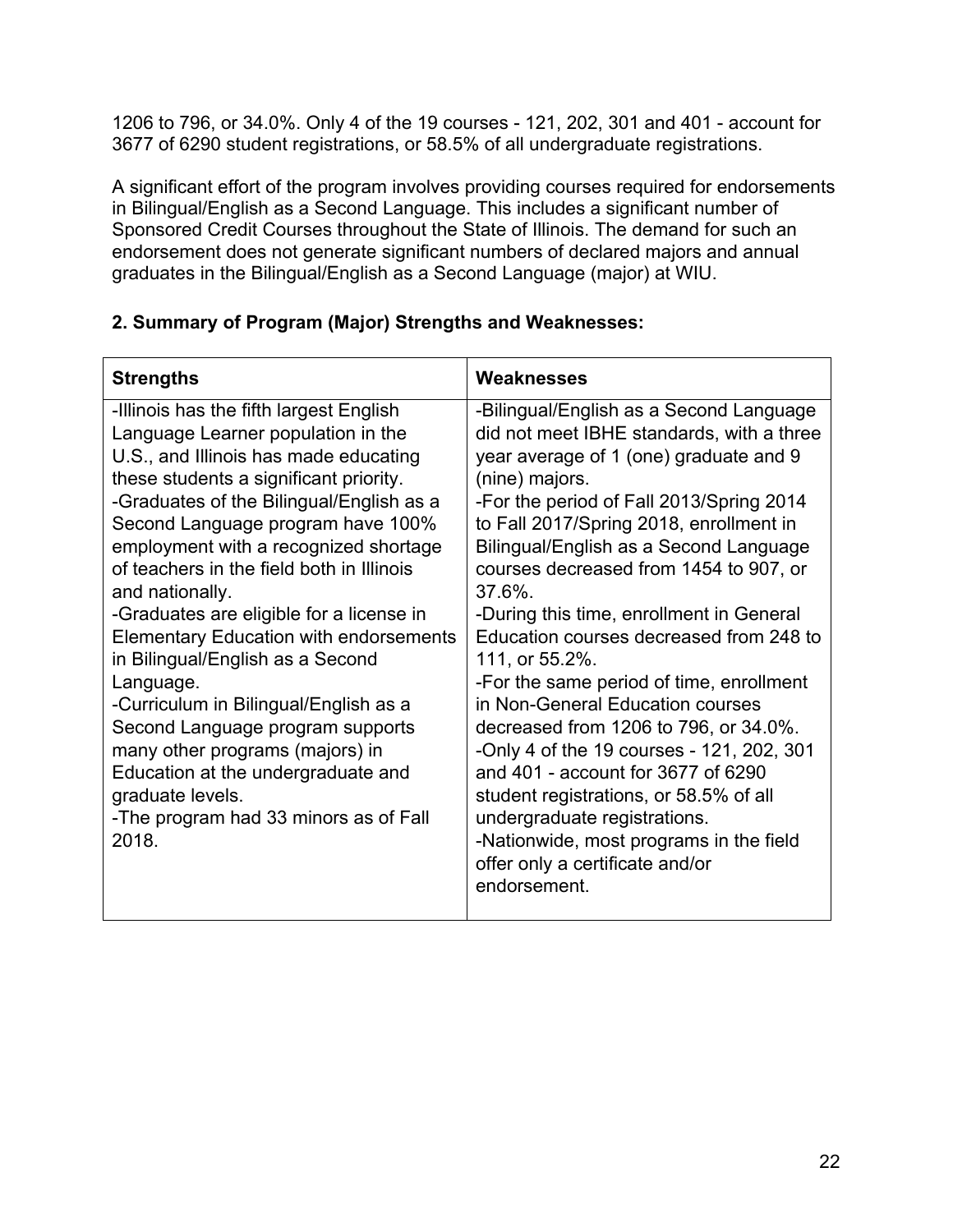# **3. Recommendations:**

 The Illinois Board of Higher Education (IBHE) requires a report on low-producing programs from Fall 2018 forward. IBHE defines "low producing" programs as undergraduate programs (majors) that have an enrollment of less than 39 declared majors and confer less than 8 degrees annually. However, there is an exception for programs that do not meet this metric if they have "strong institutional justification."

 Given the desperate statewide and national need for qualified bilingual education teachers, this program (major) plays a key role in meeting urgent needs for our region and our state. Given this growing need, the success of the program's (major) graduates, and the large number of endorsements in Bilingual/English as a Second Language provided both on campus and through Sponsored Credit Courses, there is a very strong case to make an exception for the program (major) in Bilingual/English as a Second Language.

 Illinois Administrative Code, Title 23, Subtitle A, Chapter I, Subchapter a, Section 1.780, states that teachers in Bilingual Education programs must hold "a valid educator license with stipulations endorsed for transitional bilingual educator specific to the language of instruction." Bilingual educators are not required to have a major in Bilingual Education. Therefore, only a bilingual education endorsement (not a major) is required provide services to English language learners. On a vote of 4 to 1, it is the recommendation of the Academic Program Elimination Review Committee that the Bilingual/English as a Second Language program (major) be eliminated and become an option within the College of Education, with an emphasis on providing the minor and the endorsement in Bilingual/English as a Second Language.

# **4. Minority Opinion:**

 The dissenting/minority vote provided multiple reasons to keep the major. First, the proposed solution, as explained during the APER meeting from February, 1st, 2019, would leave the already low cost program (two faculty) intact. As such, it represents no savings of any kind for WIU. This is troubling especially if we consider that this program has brought millions of dollars in federal grants and private donations to WIU that could be lost. The Bilingual Education/English as a Second Language Program, created in 1973, was the first of its kind in our state. This has not only enhanced the reputation of the Educational Studies Department, its predecessors, and WIU, but has also helped secure federal grants. Without a major in Bilingual Education/English as a Second Language, WIU could lose both prestige and funding because the federal government pays attention to the degree of institutional support when awarding grants; absence of a major could indicate a low level of institutional support. Even though the program doesn't have the "magic number," with more support from WIU, this understaffed program could increase its enrollment, given the scarcity of bilingual education teachers in the state and the state's ranking in the country (fifth) in terms of the diversity of languages spoken. Finally, the opening line of our mission statement reads "Western Illinois University empowers students, faculty, and staff to lead dynamic and diverse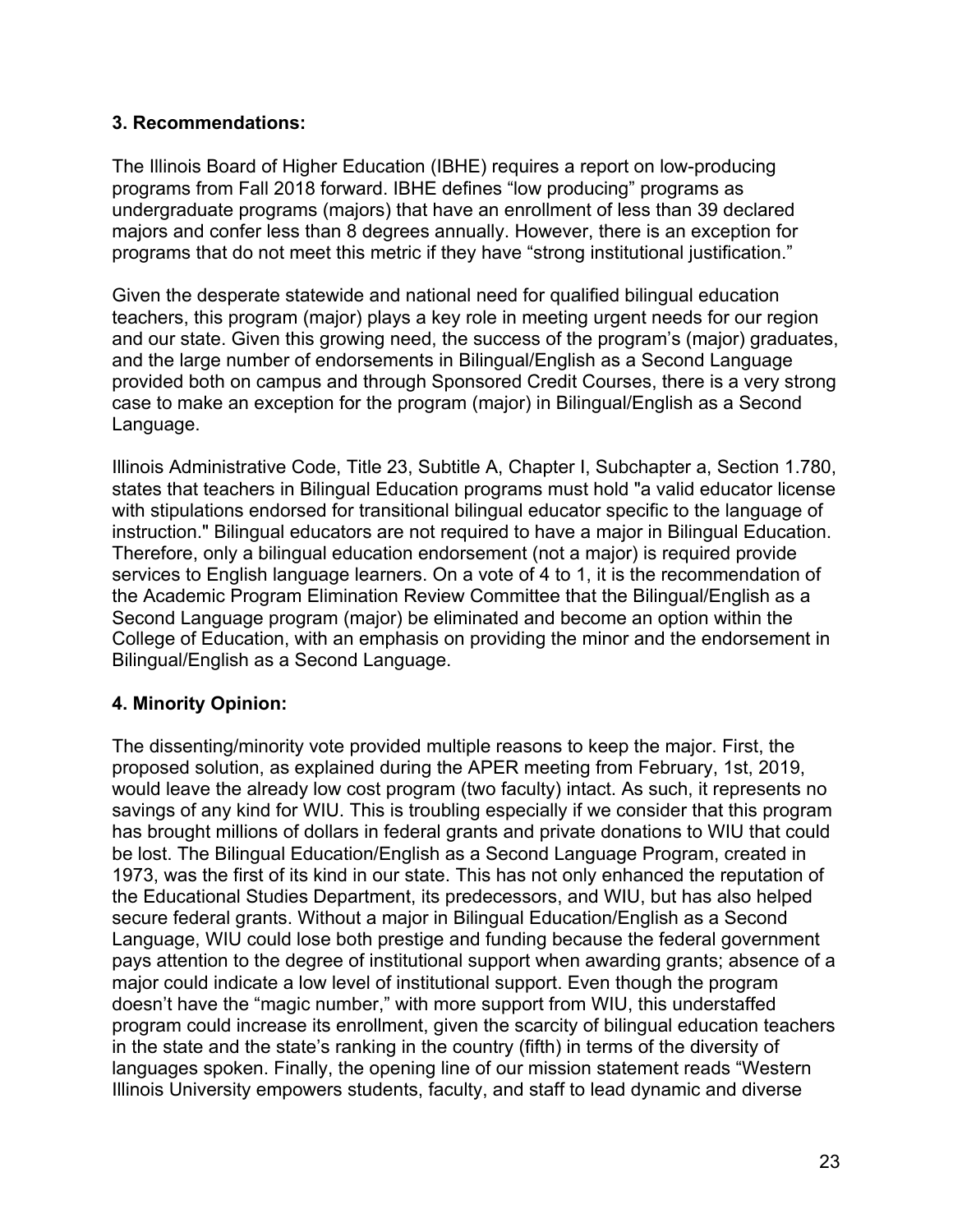communities." Bilingual Education/English as a Second Language prepares students to teach in one of the most linguistically diverse states in the country.

# **5. Citations:**

 (1) Illinois State Board of Education, 2018. *Teach Illinois Strong Teachers, Strong Classrooms: Policy Solutions to Alleviate Teacher Shortages in Illinois*. Springfield, IL: Illinois State Board of Education. URL: [https://www.isbe.net/Documents/Teach-Illinois-](https://www.isbe.net/Documents/Teach-Illinois)Memo.pdf. Retrieved: February 1, 2019.

 (2) Schools: Creates Department of Transitional Bilingual Education within Office of Superintendent of Public Instruction. Pub. Act 78-727, 1973 Ill. Laws 2184.

(3) An Act concerning Education. Pub. Act 95-0793, 2008 Ill. Laws 1230.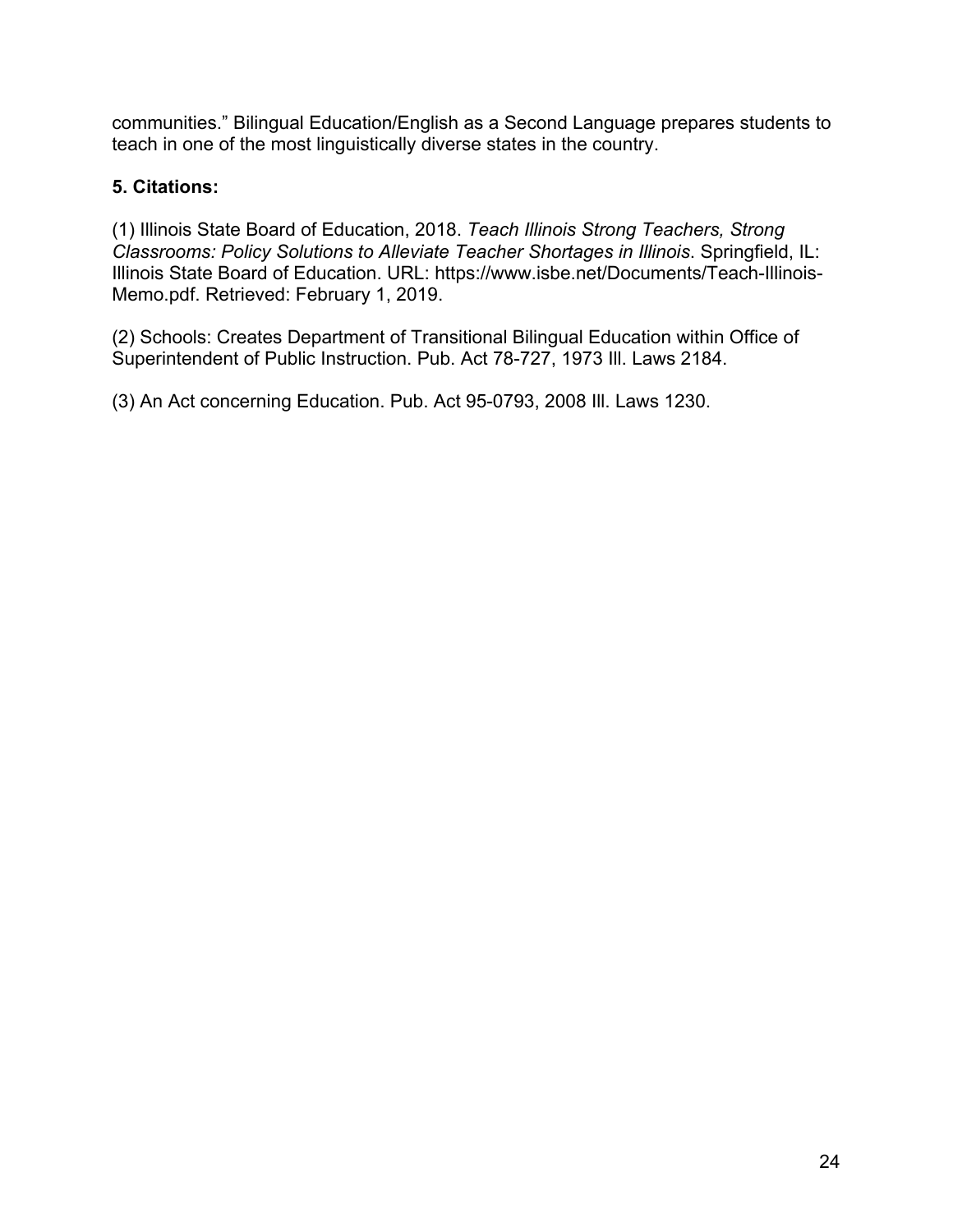**APER Report and Recommendations on Western Illinois University's (Major) in Clinical Lab Science Program** 

 **Prepared by the Academic Program Elimination Review Committee Submitted to Interim Provost William Clow Academic Program Elimination Review Committee Membership**: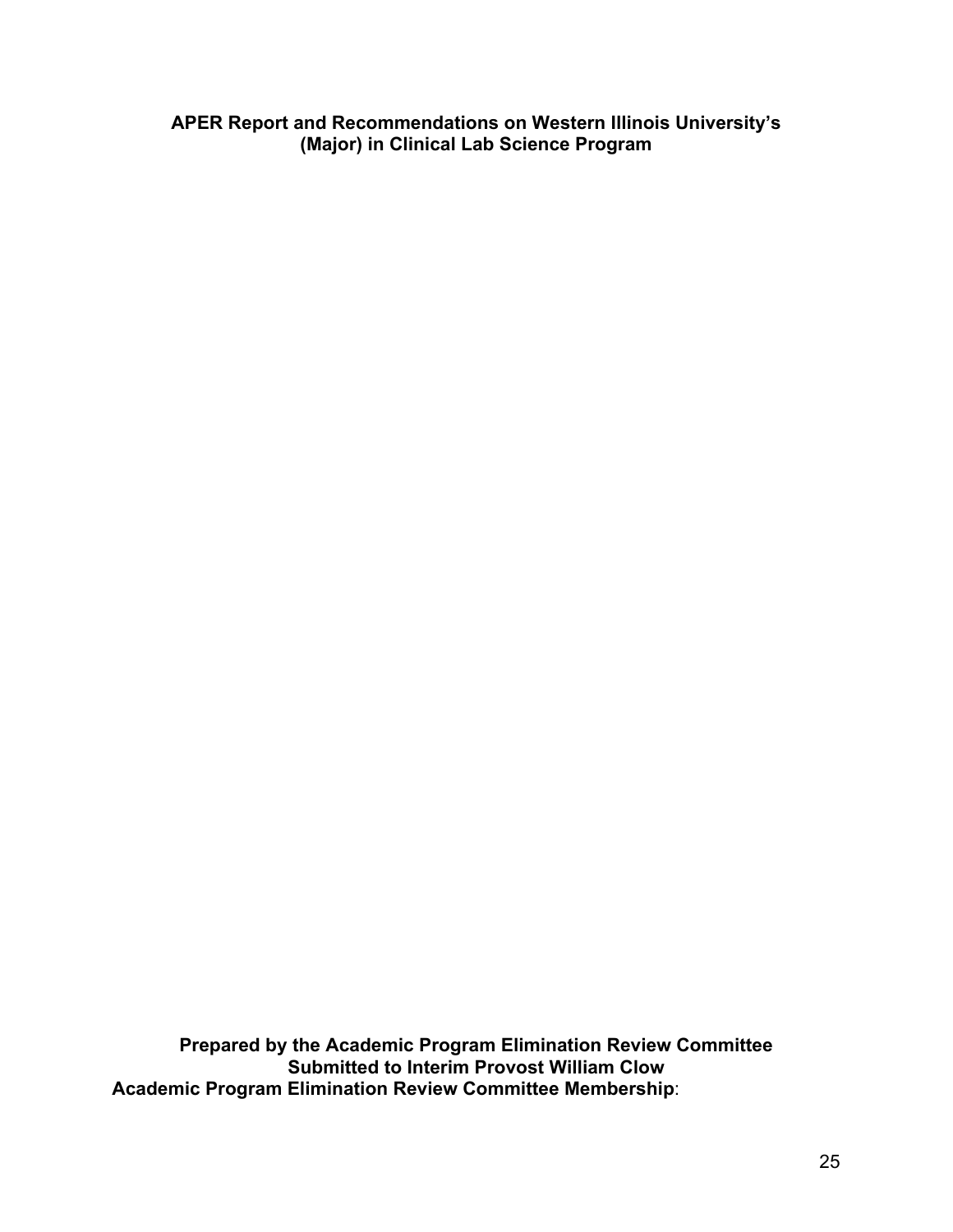As specified in the 2017-2021 UPI contract (26.2), the Academic Program Elimination Review Committee consists of one faculty member from each college and one member from the library, each chosen through elections conducted by the Faculty Senate. The members of the 2018-2019 APER committee include:

 Julia Albarracin, College of Arts and Sciences Barton Jennings, College of Business and Technology Hal Marchand, College of Education and Human Services Henry Oursler, College of Fine Arts & Communication Linda Zellmer, WIU Libraries

Summary:

 In section one, we outline our concerns/observations about the Clinical Lab Science (major). In section 2, we condense this information into a table of program "strengths and weaknesses." In section 3, we offer recommendations to the administration on possible actions.

# **1. Overview of APER's Concerns and Observations**:

 Clinical Laboratory Sciences fell short of the IBHE standards, with a three year average of 1 (one) graduate and 12 (twelve) majors (2016-2018). Note that the course registration numbers are too small for proper analysis, but there was only one student in Fall 2016-Spring 2017, and three students in Fall 2017-Spring 2018 taking the CLS Clinical courses.

 Clinical Laboratory Sciences (CLS) students are in the Biology Program for their first three years, and then take clinical training during their fourth year at an Affiliated Hospital. Students who are not accepted into a clinical training program transfer to become Biology majors for their fourth year.

 The field is expected to experience a growth rate above the national average, and the program currently has a 100% employment rate. However, due to its unique position of being offered by the Biology faculty and the high turnover in the Department Chair's position, there has been a lack of adequate staff time and management for growing the number of affiliate hospitals that are required to allow program growth. The current position of the program has made it difficult to work with other WIU programs with similar affiliate hospital agreements. Additionally, the current affiliate agreements cost the Department \$4000 per year per student, a cost not reimbursed by the University despite the fact that the students pay WIU tuition during their fourth year.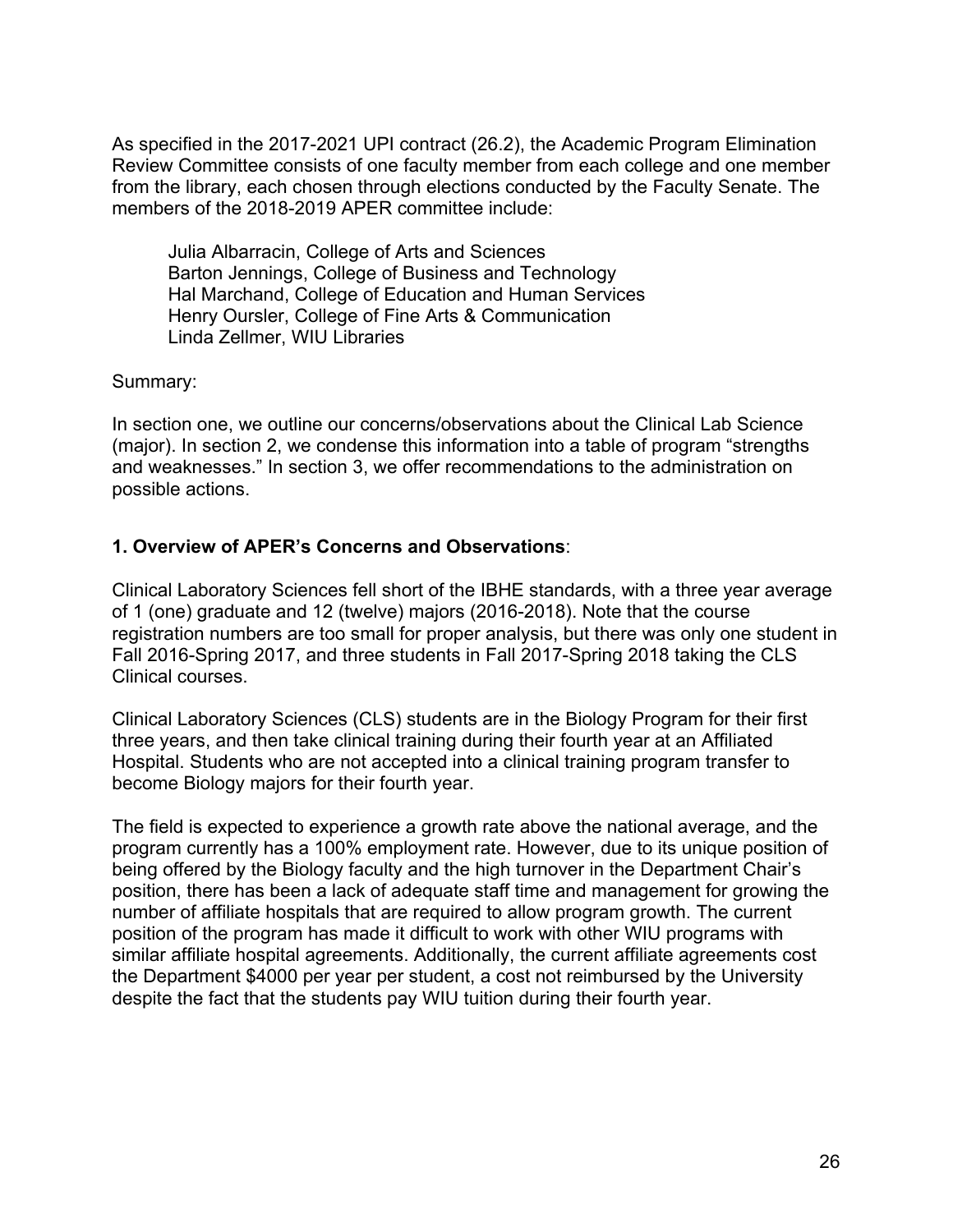# **2. Summary of Program (Major) Strengths and Weaknesses:**

| <b>Strengths</b>                                                                                                                                                                                                                                                            | Weaknesses                                                                                                                                                                                                                                                                                                                                                                                                                                                                                                                                                                                                                                                                                                                                                        |
|-----------------------------------------------------------------------------------------------------------------------------------------------------------------------------------------------------------------------------------------------------------------------------|-------------------------------------------------------------------------------------------------------------------------------------------------------------------------------------------------------------------------------------------------------------------------------------------------------------------------------------------------------------------------------------------------------------------------------------------------------------------------------------------------------------------------------------------------------------------------------------------------------------------------------------------------------------------------------------------------------------------------------------------------------------------|
| -Occupation outlook of 13% growth<br>(faster than average) resulting in a<br>demand for the degree over the next 8<br>years.<br>-Program fulfills a need for the degree in<br>the region.<br>-Program offered by existing Biology<br>faculty.<br>-100% jobs placement rate. | -Clinical Laboratory Sciences fell short of<br>the IBHE standards, with a three year<br>average of 1 (one) graduate and 12<br>(twelve) majors.<br>-CLS has not been actively managed to<br>grow the program.<br>-Only three affiliate hospitals, which limits<br>the number of positions for senior year<br>training.<br>-Department is responsible for the \$4000<br>per student fee charged for clinical<br>training by the affiliate hospitals, while<br>tuition is collected by WIU. This has<br>eliminated any economic incentive to<br>increase the size of the program.<br>-Other universities in the region conduct<br>their clinical training in-house or with<br>closely aligned institutions.<br>-Department has had 5 chairs in the last<br>10 years. |
|                                                                                                                                                                                                                                                                             |                                                                                                                                                                                                                                                                                                                                                                                                                                                                                                                                                                                                                                                                                                                                                                   |

# **3. Recommendations:**

 The Illinois Board of Higher Education (IBHE) requires a report on low-producing programs from Fall 2018 forward. IBHE defines "low producing" programs as undergraduate programs (majors) that have an enrollment of less than 39 declared majors and confer less than 8 degrees annually. However, there is an exception for programs that do not meet this metric if they have "strong institutional justification."

 The program has discussed the option of removing the CLS degree and making it an option in Biology. This would still allow students to obtain the CLS hospital training their senior year, but simplify the structure of the Department.

 The APER Committee supports the suggestion of removing the CLS degree and making it an option in Biology, with the provision that the financial accounting be changed so that the Affiliate Hospital costs be covered by the University (which is collecting tuition from the students for their 4th year) instead of the Department.

 If the financial accounting does not change, a majority (4 to 1) of the APER Committee recommends that the CLS major be eliminated.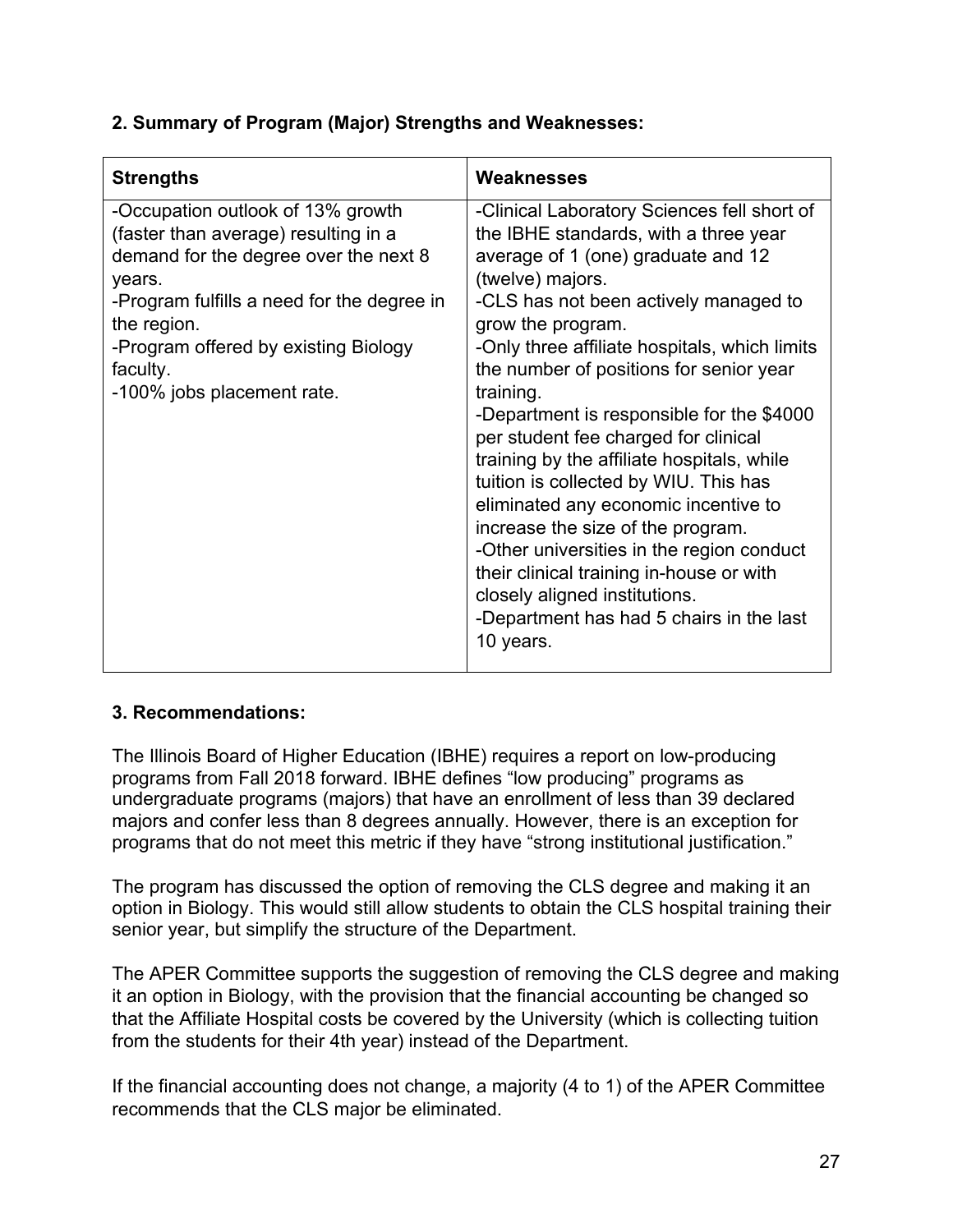# **4. Minority Opinion**:

 On the second issue involving the financial accounting, the lone dissenter thought that eliminating the program if the University doesn't transfer funding to pay for the clinical trainings would represent an unfair double-punishment.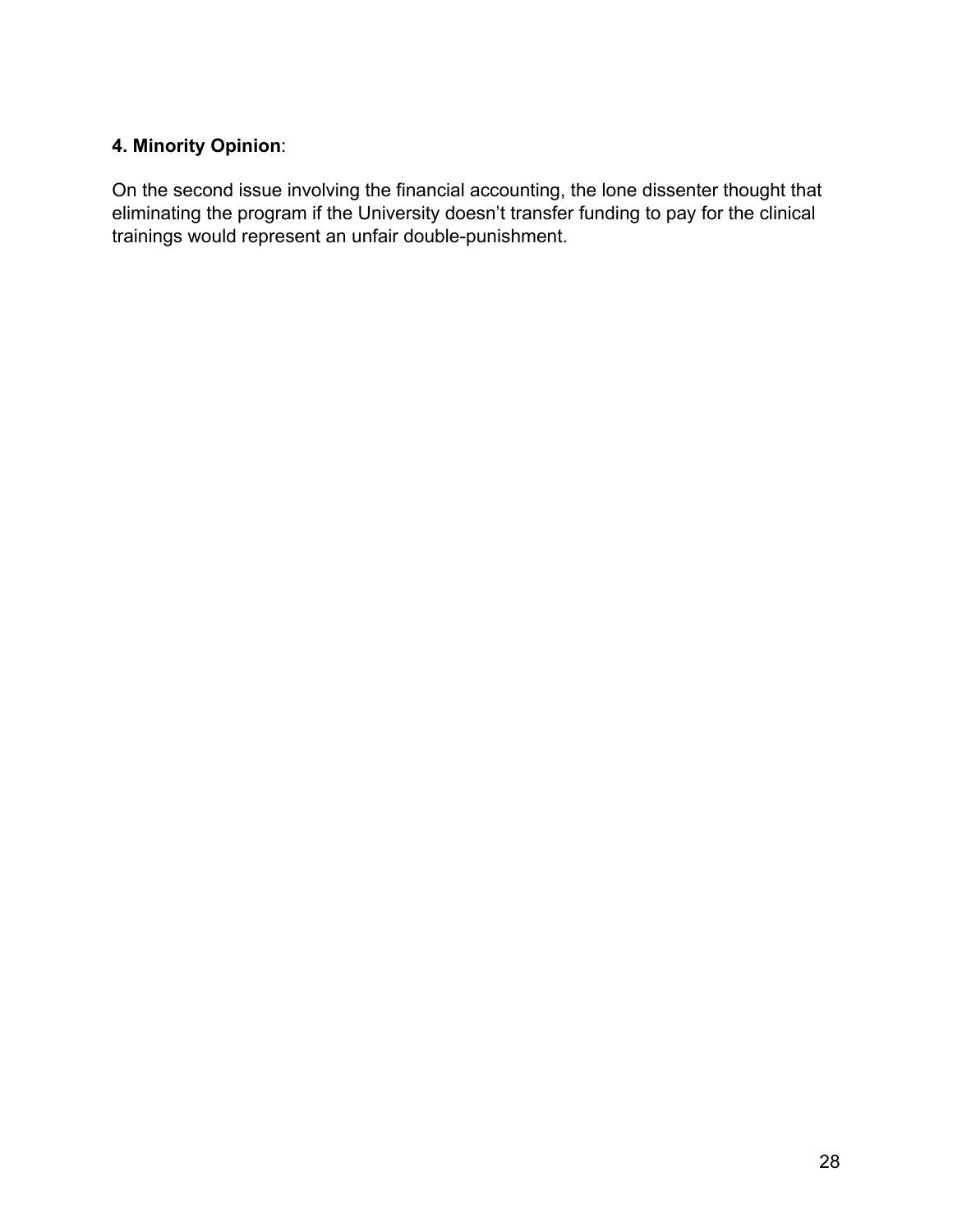#### **APER Report and Recommendations on Western Illinois University's Program(Major) in Dietetics**

 **Prepared by the Academic Program Elimination Review Committee Submitted to Interim Provost William Clow Academic Program Elimination Review Committee Membership**: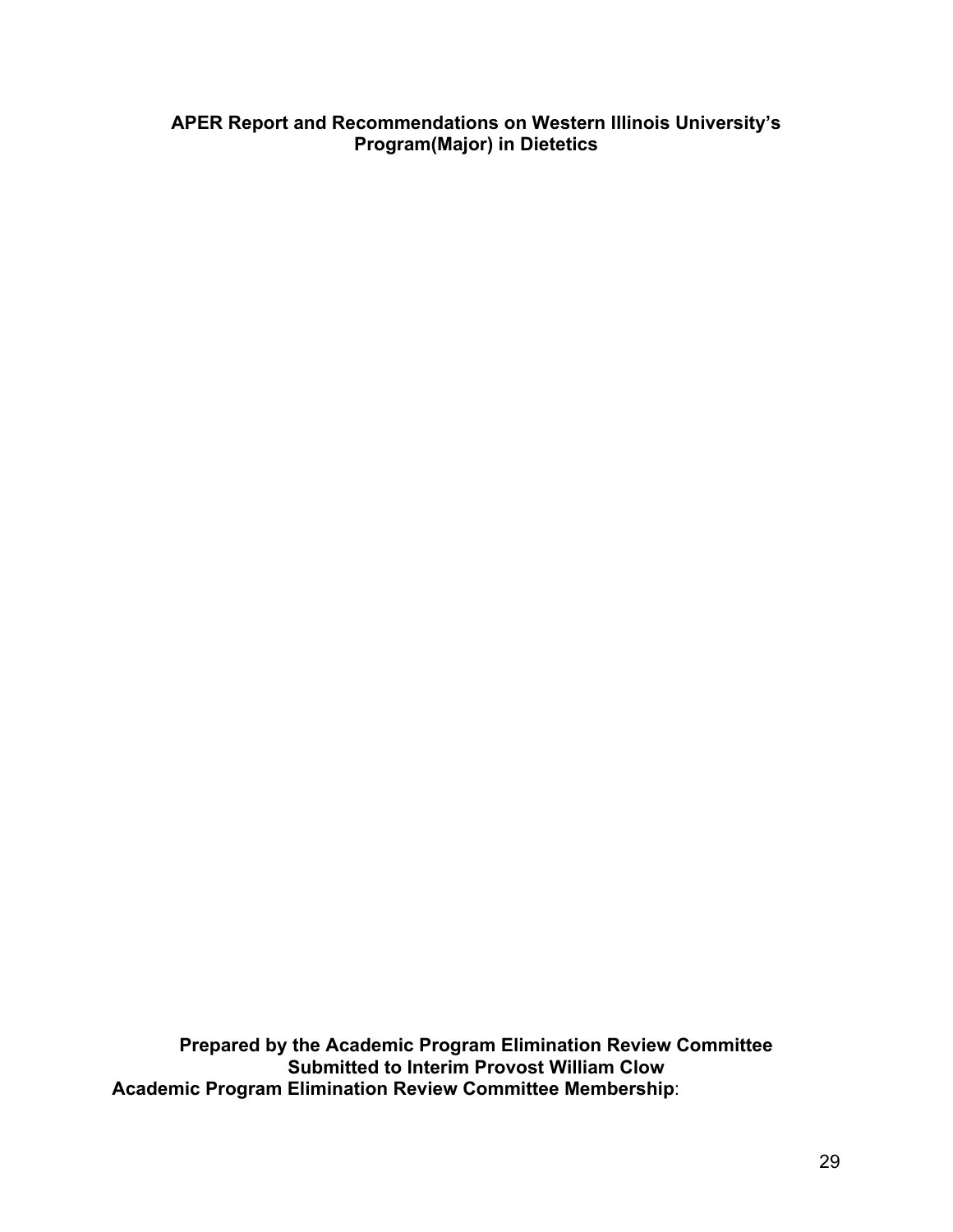As specified in the 2017-2021 UPI contract (26.2), the Academic Program Elimination Review Committee consists of one faculty member from each college and one member from the library, each chosen through elections conducted by the Faculty Senate. The members of the 2018-2019 APER committee include:

 Julia Albarracin, College of Arts and Sciences Barton Jennings, College of Business and Technology Hal Marchand, College of Education and Human Services Henry Oursler, College of Fine Arts & Communication Linda Zellmer, WIU Libraries

Summary:

 In section one, we outline our concerns/observations about the Dietetics and Pre Dietetics program (major). In section 2, we condense this information into a table of program "strengths and weaknesses." In section 3, we offer recommendations to the administration on possible actions.

### **1. Overview of APER's Concerns and Observations**:

 Dietetics fell short of the IBHE standards, with a three year average of 8 (eight) graduates and 37 (thirty-seven) majors. However, these numbers fail to note that the degree has recently been separated from the former Family and Consumer Science (FCS) degree which had a Dietetics option. Many students selected to stay with the FCS degree. When totaled, the combined number of majors (44 according to data provided by the program) and graduates (19 according to data provided by the program) exceed the IBHE standards.

 Individually, as the degree has moved, the Dietetics degree has shown substantial growth from 5 (FY2015) to 40 (FY2018).

 The Dietetics degree relies on courses in two areas: Hospitality Management and Nutrition. These courses are shared with degrees in Nutrition and Foodservice Management, and Hospitality Management. Therefore, specific trends in the course enrollments cannot be directly connected with the Dietetics program enrollments.

 Enrollment in Hospitality Management courses decreased from 825 (Fall 2013/Spring 2014) to 369 (Fall 2017/Spring 2018), or 55.3%; there are no General Education courses. Also, no course includes a registration of more than 9.2%. Five courses - 150, 151, 190, 250, 253 - account for 1134 of 3176 student registrations, or 35.7% of all undergraduate registrations. Of these, courses 151, 250 and 253 are required for a Dietetics major.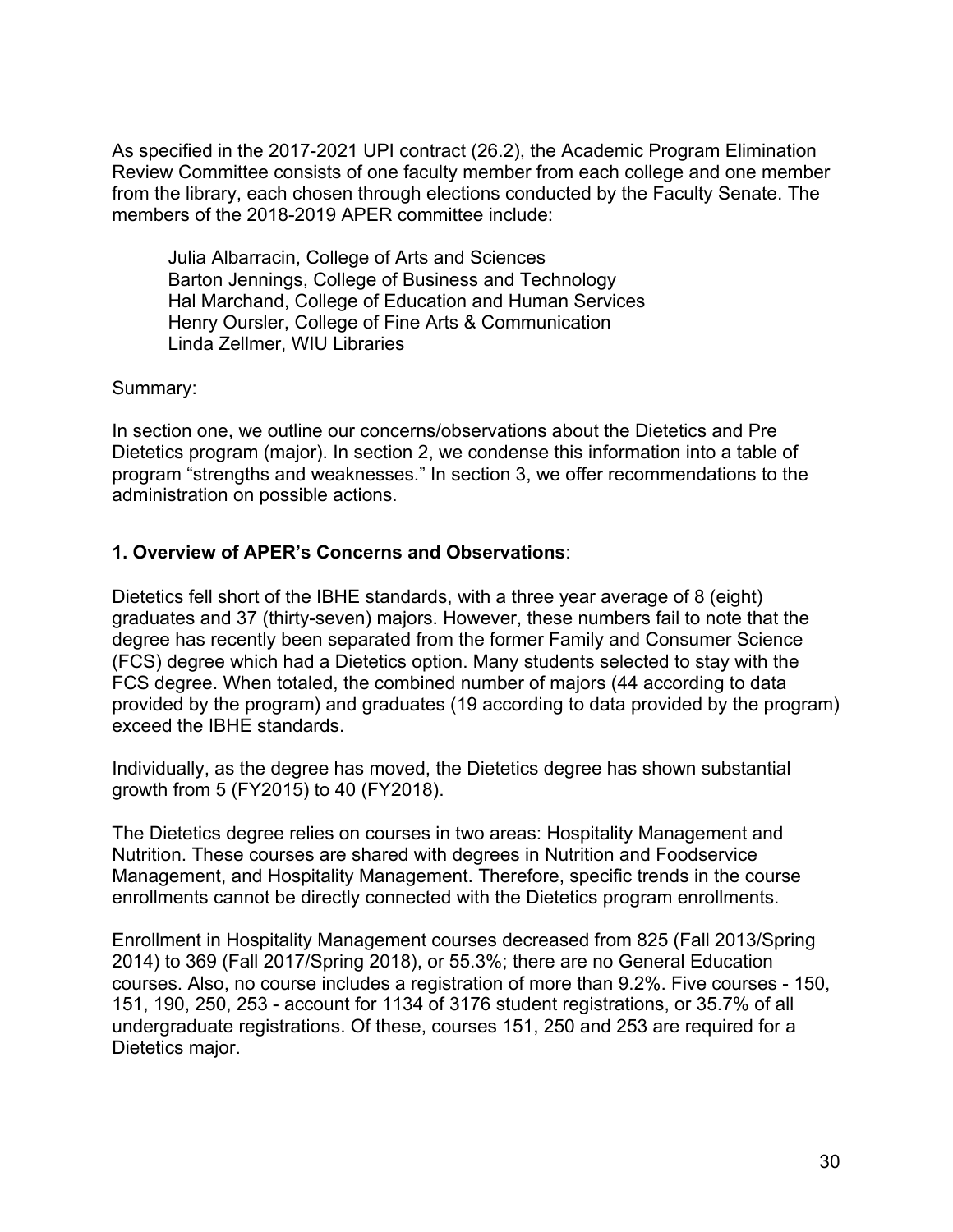Enrollment in Nutrition courses decreased from 1424 (Fall 2013/Spring 2014) to 917 (Fall 2017/Spring 2018), or 35.6%. The two General Education courses, 109 and 300, account for 3624 of 7064 student registrations, or 51.3% of all undergraduate registrations. Enrollment in these General Education courses decreased from 681 to 496, or 27.2%. Three courses - 109, 300, 450 - account for 4283 of 7064 student registrations, or 60.6% of all undergraduate registrations. Two of these - 109 and 300 - are required for Dietetics. Enrollment in Non-General Education courses decreased from 743 to 421, or 43.3%.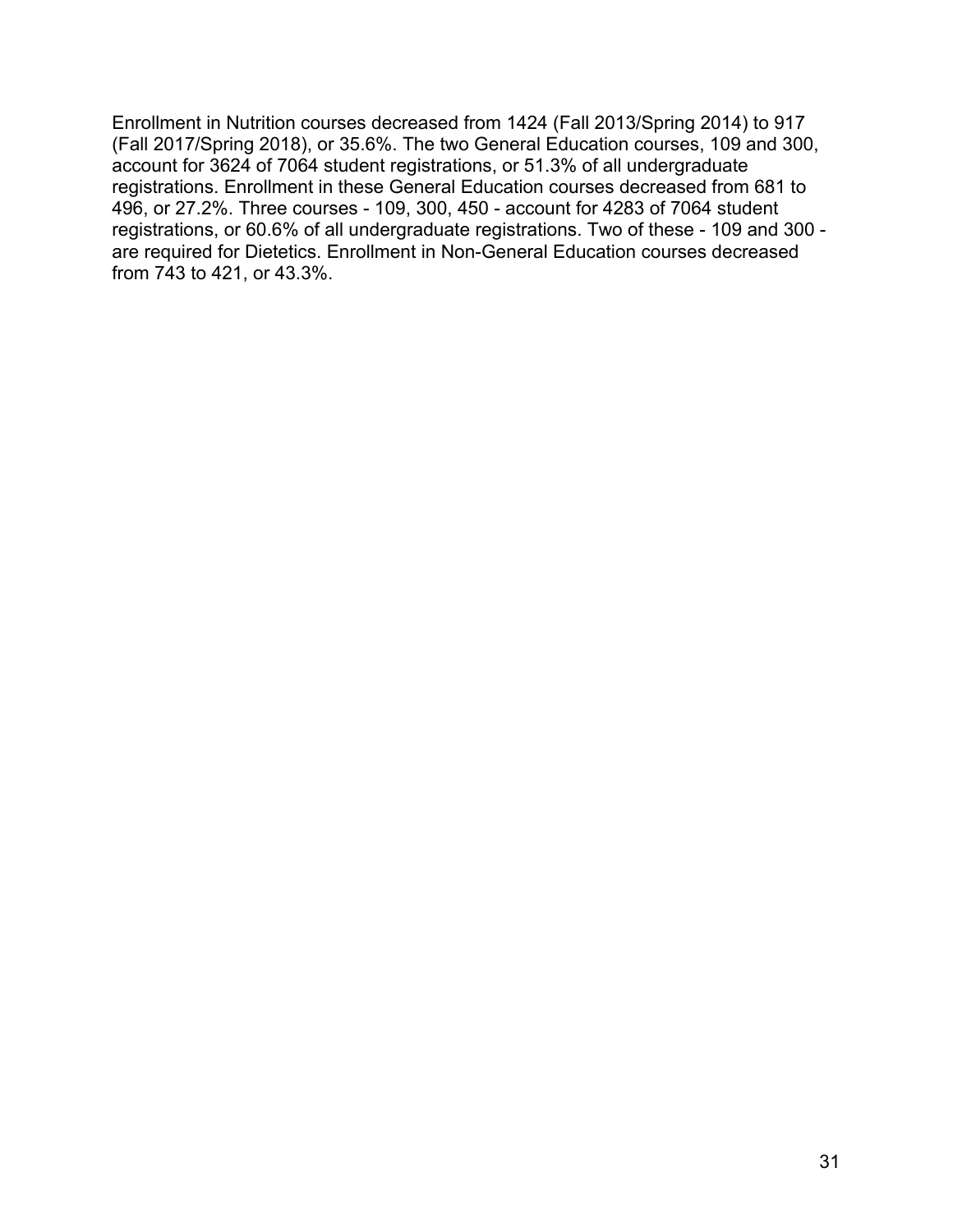# **2. Summary of Program (Major) Strengths and Weaknesses:**

| <b>Strengths</b>                                                                                                                                                                                                                                                                                                                                                                                                                                                                                                                                                                                                                                                                                                                                                                                                                                                                                                                                                                                                                                                                                                                                                                                                                                                                                                       | Weaknesses                                                                                                                                                                                                                                                                                                                                                                                                                                                                                                                                                                                                                                                                                                                                                                                                                                                                                                                                                                                                                                                                                                                                                         |
|------------------------------------------------------------------------------------------------------------------------------------------------------------------------------------------------------------------------------------------------------------------------------------------------------------------------------------------------------------------------------------------------------------------------------------------------------------------------------------------------------------------------------------------------------------------------------------------------------------------------------------------------------------------------------------------------------------------------------------------------------------------------------------------------------------------------------------------------------------------------------------------------------------------------------------------------------------------------------------------------------------------------------------------------------------------------------------------------------------------------------------------------------------------------------------------------------------------------------------------------------------------------------------------------------------------------|--------------------------------------------------------------------------------------------------------------------------------------------------------------------------------------------------------------------------------------------------------------------------------------------------------------------------------------------------------------------------------------------------------------------------------------------------------------------------------------------------------------------------------------------------------------------------------------------------------------------------------------------------------------------------------------------------------------------------------------------------------------------------------------------------------------------------------------------------------------------------------------------------------------------------------------------------------------------------------------------------------------------------------------------------------------------------------------------------------------------------------------------------------------------|
| -Dietetics fell short of the IBHE standards,<br>with a three year average of 8 (eight)<br>graduates and 37 (thirty-seven) majors.<br>However, these numbers fail to note that<br>the degree has recently been separated<br>from the former FCS degree with the<br>Dietetics option. Many students selected<br>to stay with the FCS degree. When<br>totaled, the combined number of majors<br>(44 according to data provided by the<br>program) and graduates (19 according to<br>data provided by the program) exceed the<br><b>IBHE</b> standards.<br>-Individually, as the degree has moved,<br>the Dietetics degree has shown<br>substantial growth from 5 (FY2015) to 40<br>(FY2018).<br>-Upon graduation, dietetics majors are<br>provided a verification statement, allowing<br>graduates to apply for accredited post-<br>baccalaureate dietetics internships.<br>-67% of undergraduates entered an<br>internship that included graduate school<br>in advance of the 2024 graduate degree<br>mandate for certification in the field.<br>-Upon graduation, dietetics majors are<br>eligible to sit for the Dietetic Technician<br>Registered (DTR) exam, and the Certified<br>Dietary Managers (CDM) exam.<br>-The occupational outlook for Dietitians<br>and Nutritionists is 15%, much faster than<br>average. | -Enrollment in Hospitality Management<br>courses decreased from 825 (Fall<br>2013/Spring 2014) to 369 (Fall<br>2017/Spring 2018), or 55.3%. Note that<br>there are no General Education courses.<br>Also, no course includes a registration of<br>more than 9.2%. Five courses - 150, 151,<br>190, 250, 253 - account for 1134 of 3176<br>student registrations, or 35.7% of all<br>undergraduate registrations. Of these,<br>courses 151, 250 and 253 are required<br>for Dietetics.<br>-Enrollment in Nutrition courses<br>decreased from 1424 (Fall 2013/Spring<br>2014) to 917 (Fall 2017/Spring 2018), or<br>35.6%. The two General Education<br>courses - 109, 300 - account for 3624 of<br>7064 student registrations, or 51.3% of all<br>undergraduate registrations. Enrollment<br>in these General Education courses<br>decreased from 681 to 496, or 27.2%.<br>Three courses - 109, 300, 450 - account<br>for 4283 of 7064 student registrations, or<br>60.6% of all undergraduate registrations.<br>Two of these - 109 and 300 - are required<br>for Dietetics. Enrollment in Non-General<br>Education courses decreased from 743 to<br>421, or 43.3%. |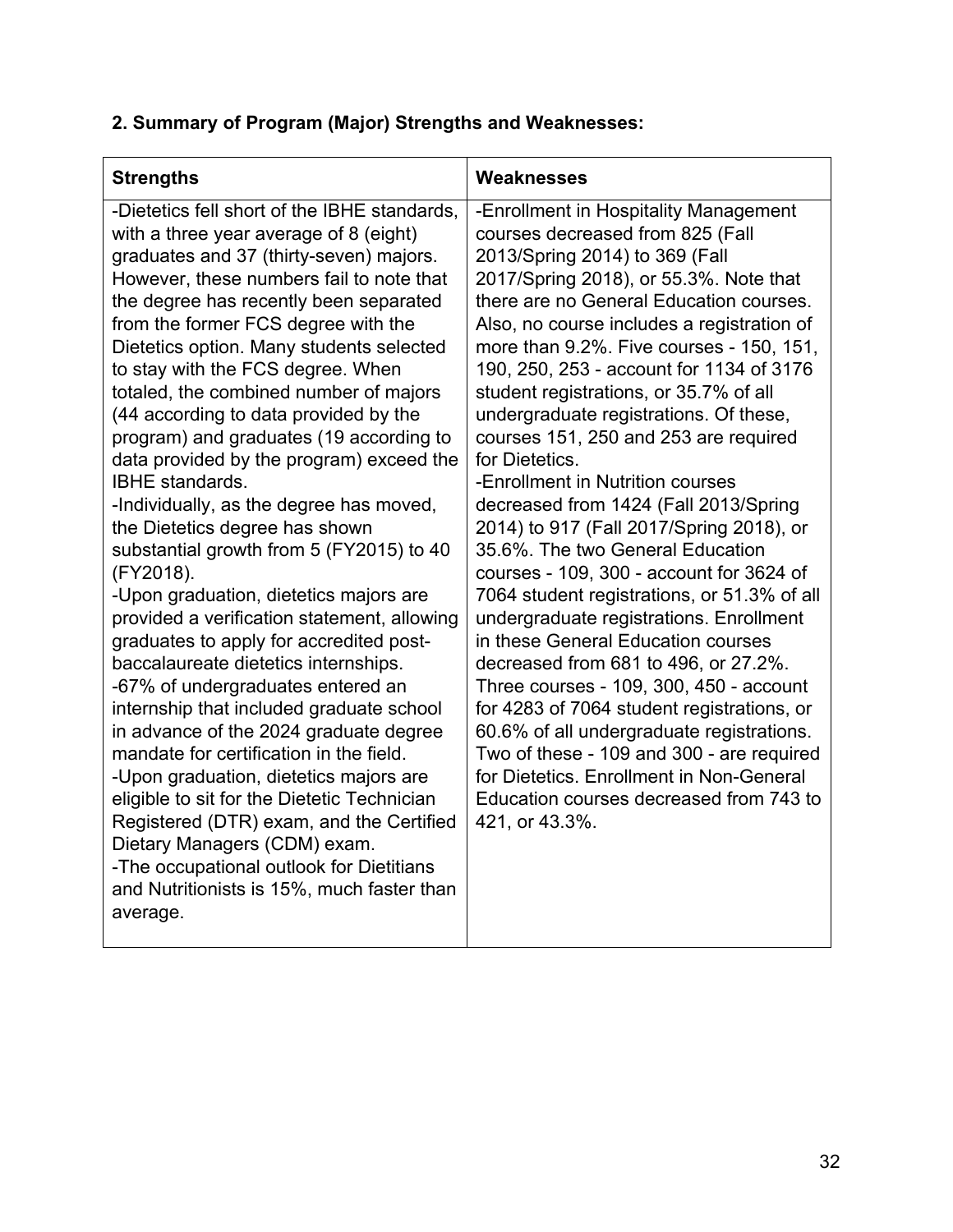### **3. Recommendations:**

 The Illinois Board of Higher Education (IBHE) requires a report on low-producing programs from Fall 2018 forward. IBHE defines "low producing" programs as undergraduate programs (majors) that have an enrollment of less than 39 declared majors and confer less than 8 degrees annually. However, there is an exception for programs that do not meet this metric if they have "strong institutional justification."

 Because of the growth of the Dietetics program, and the number of students who stayed with the Family and Consumer Sciences (FCS) degree until their graduation, the number of majors and graduates exceeds the IBHE standards when the two degrees are counted as one. With the phase out of the FCS degree and the movement to the single Dietetics degree program, the Academic Program Elimination Review Committee unanimously recommends that no change take place with the Dietetics degree program and the program be reviewed again in three years.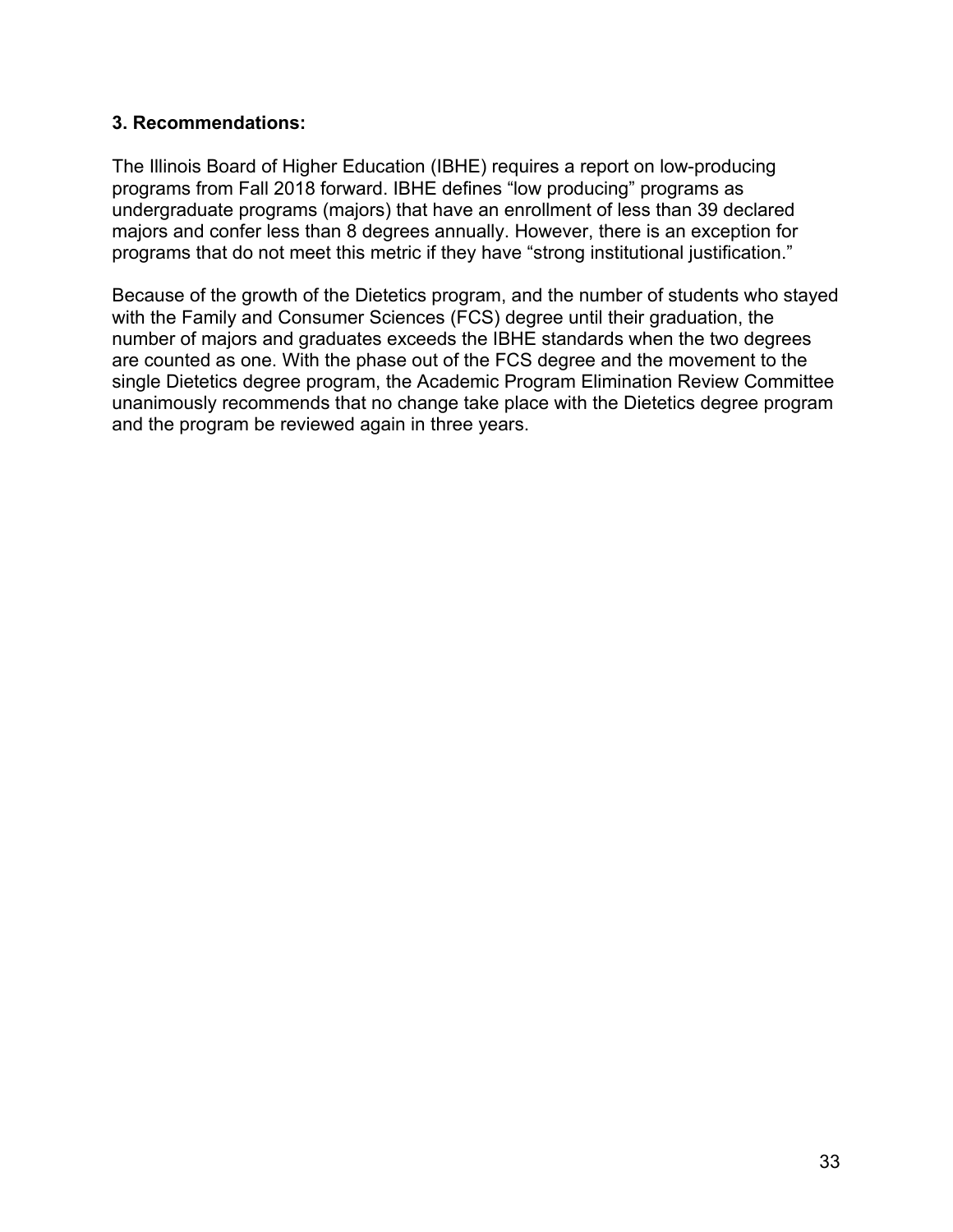**APER Report and Recommendations on Western Illinois University's Program(Major) in Economics** 

 **Prepared by the Academic Program Elimination Review Committee Submitted to Interim Provost William Clow Academic Program Elimination Review Committee Membership**: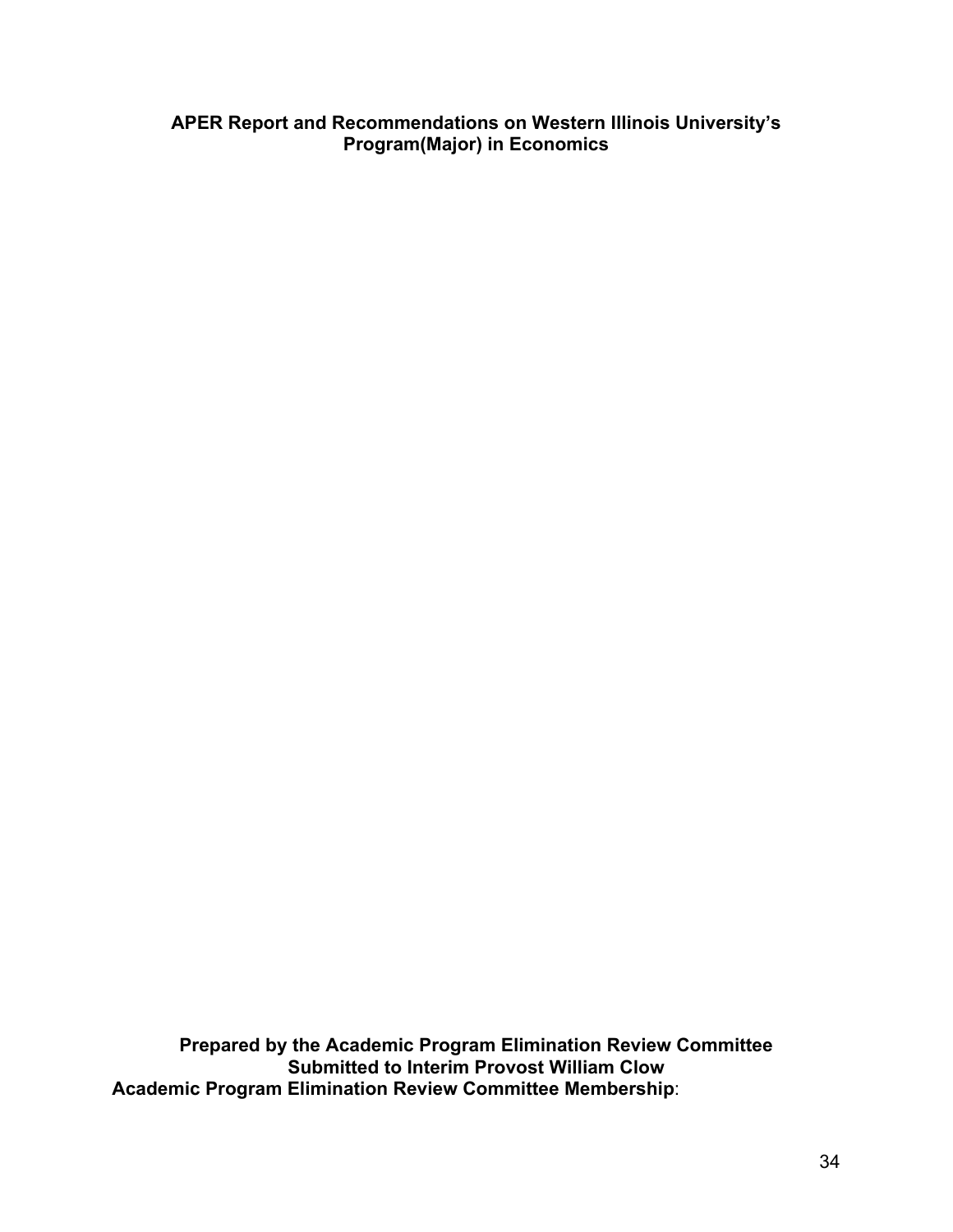As specified in the 2017-2021 UPI contract (26.2), the Academic Program Elimination Review (APER) Committee consists of one faculty member from each college and one member from the library, each chosen through elections conducted by the Faculty Senate. The members of the 2018-2019 APER committee include:

 Julia Albarracin, College of Arts and Sciences Barton Jennings, College of Business and Technology Hal Marchand, College of Education and Human Services Henry Oursler, College of Fine Arts & Communication Linda Zellmer, WIU Libraries

Summary:

 In section one, we outline our concerns/observations about the Economics program (major). In section 2, we condense this information into a table of program "strengths and weaknesses." In section 3, we offer recommendations to the administration on possible actions.

# **1. Overview of APER's Concerns and Observations**:

 Economics fell slightly below the IBHE standards, with a three year average of 8 (eight) graduates and 32 (thirty-two) majors (2016-2018). A possible reason for this reduction in majors and graduates is the creation of the Business Analytics program within the department. Spring 2019 numbers indicate 26 declared majors, 6 pre-business majors, and 8 pre-business conditional majors, for a total of 40 majors. The program also has 18 additional students listed as graduate students (who are 5-year majors) and 24 minors.

 Two of the thirty-six courses in Economics, 231 and 232, account for 5279 of 9066 student registrations, or 58.2% of all undergraduate registrations. These two courses are core for the Bachelor of Business degrees. Additionally, the General Education courses - 100, 231, 232, 350, and 351 - account for 7201 of 9066 student registrations, or 79.4% of all undergraduate registrations. Enrollment in General Education courses decreased from 1259 (Fall 2013/Spring 2014) to 949 (Fall 2017/Spring 2018), or 24.6%.

 Enrollment in Non-General Education courses decreased from 386 (Fall 2013/Spring 2014) to 213 (Fall 2017/Spring 2018), or 44.8%. Enrollment in Economics courses decreased from 1645 (Fall 2013/Spring 2014) to 1162 (Fall 2017/Spring 2018), or 29.4%.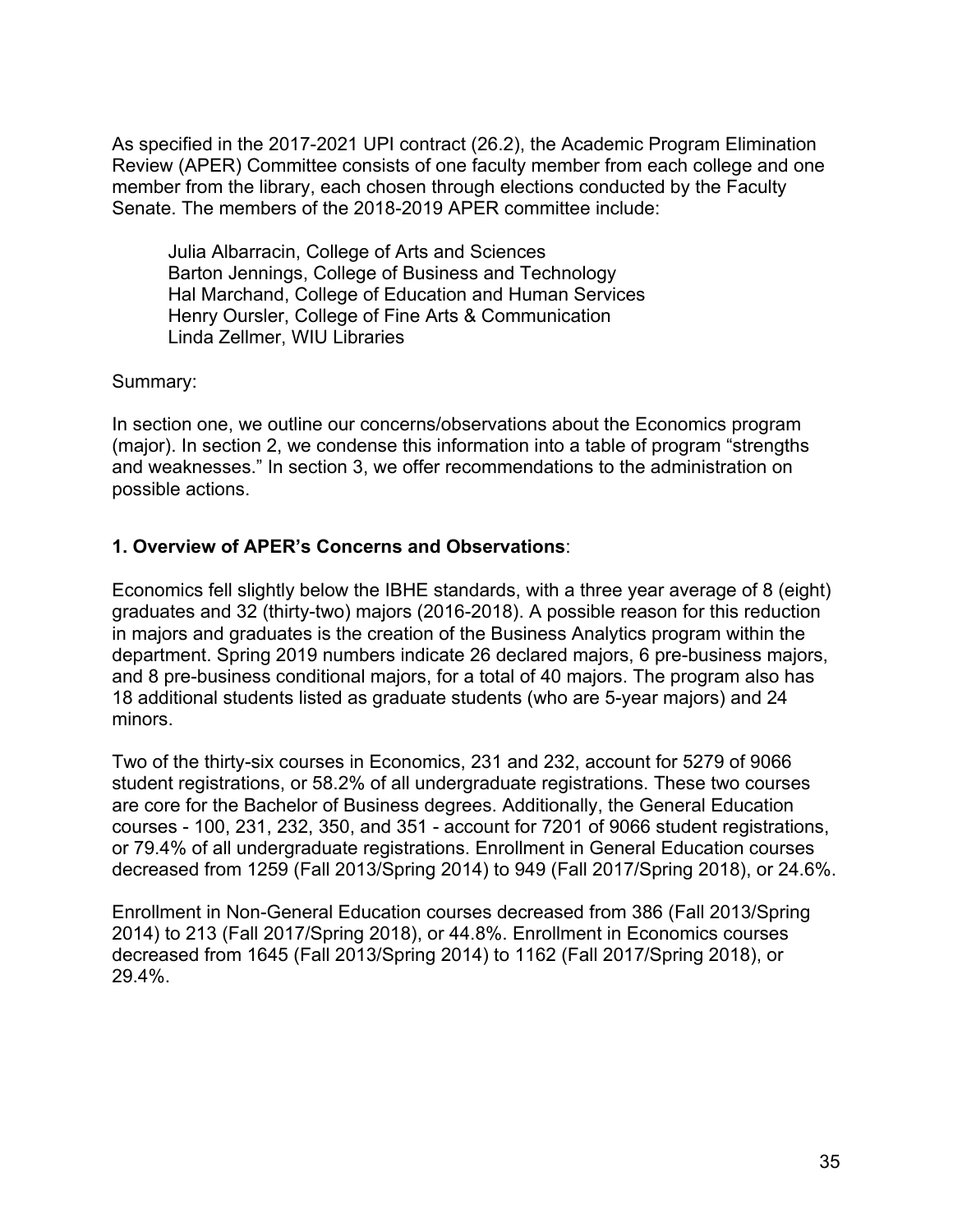| <b>Strengths</b>                                                                                                                                                                                                                                                                                                                                                                                                                                                                                                                                                                                | Weaknesses                                                                                                                                                                                                                                                                                                                                                                                                                                                                                                                                                                                                                                                                                                                                                                                                                                                                                                                                                                                                                                                                                                                                                                     |
|-------------------------------------------------------------------------------------------------------------------------------------------------------------------------------------------------------------------------------------------------------------------------------------------------------------------------------------------------------------------------------------------------------------------------------------------------------------------------------------------------------------------------------------------------------------------------------------------------|--------------------------------------------------------------------------------------------------------------------------------------------------------------------------------------------------------------------------------------------------------------------------------------------------------------------------------------------------------------------------------------------------------------------------------------------------------------------------------------------------------------------------------------------------------------------------------------------------------------------------------------------------------------------------------------------------------------------------------------------------------------------------------------------------------------------------------------------------------------------------------------------------------------------------------------------------------------------------------------------------------------------------------------------------------------------------------------------------------------------------------------------------------------------------------|
| -Department offers BB and BA. BB<br>(Bachelor Business) go to jobs in<br>Business. BA go to jobs in Public Sector<br>or law school<br>-Faculty began the process of moving the<br>BA and BB program online during Fall,<br>2018.<br>-Faculty teaching BB also teach BA<br>courses (8 of the courses required for BA<br>are also required for the BB)<br>-BA and BB all have nearly the same core<br>requirements<br>-Economics students have been<br>nominated for Truman & Rhodes<br>scholarships.<br>-The department also has 24 minors.<br>-Occupational Outlook: 6%, as fast as<br>average. | -Economics fell slightly below the IBHE<br>standards, with a three year average of 8<br>(eight) graduates and 32 (thirty-two)<br>majors. A significant reason for this<br>reduction in majors and graduates is the<br>creation of the business analytics<br>program within the department.<br>-The Economics program has two of its<br>thirty-six courses - 231 and 232 - account<br>for 5279 of 9066 student registrations, or<br>58.2% of all undergraduate registrations.<br>This is due to them being core courses in<br>the Bachelor of Business degrees.<br>-The five General Education courses -<br>100, 231, 232, 350, and 351 - account for<br>7201 of 9066 student registrations, or<br>79.4% of all undergraduate registrations.<br><b>Enrollment in General Education courses</b><br>decreased from 1259 (Fall 2013/Spring<br>2014) to 949 (Fall 2017/Spring 2018), or<br>24.6%.<br>-Enrollment in Non-General Education<br>courses decreased from 386 (Fall<br>2013/Spring 2014) to 213 (Fall<br>2017/Spring 2018), or 44.8%.<br>-Enrollment in Economics courses<br>decreased from 1645 (Fall 2013/Spring<br>2014) to 1162 (Fall 2017/Spring 2018), or<br>29.4%. |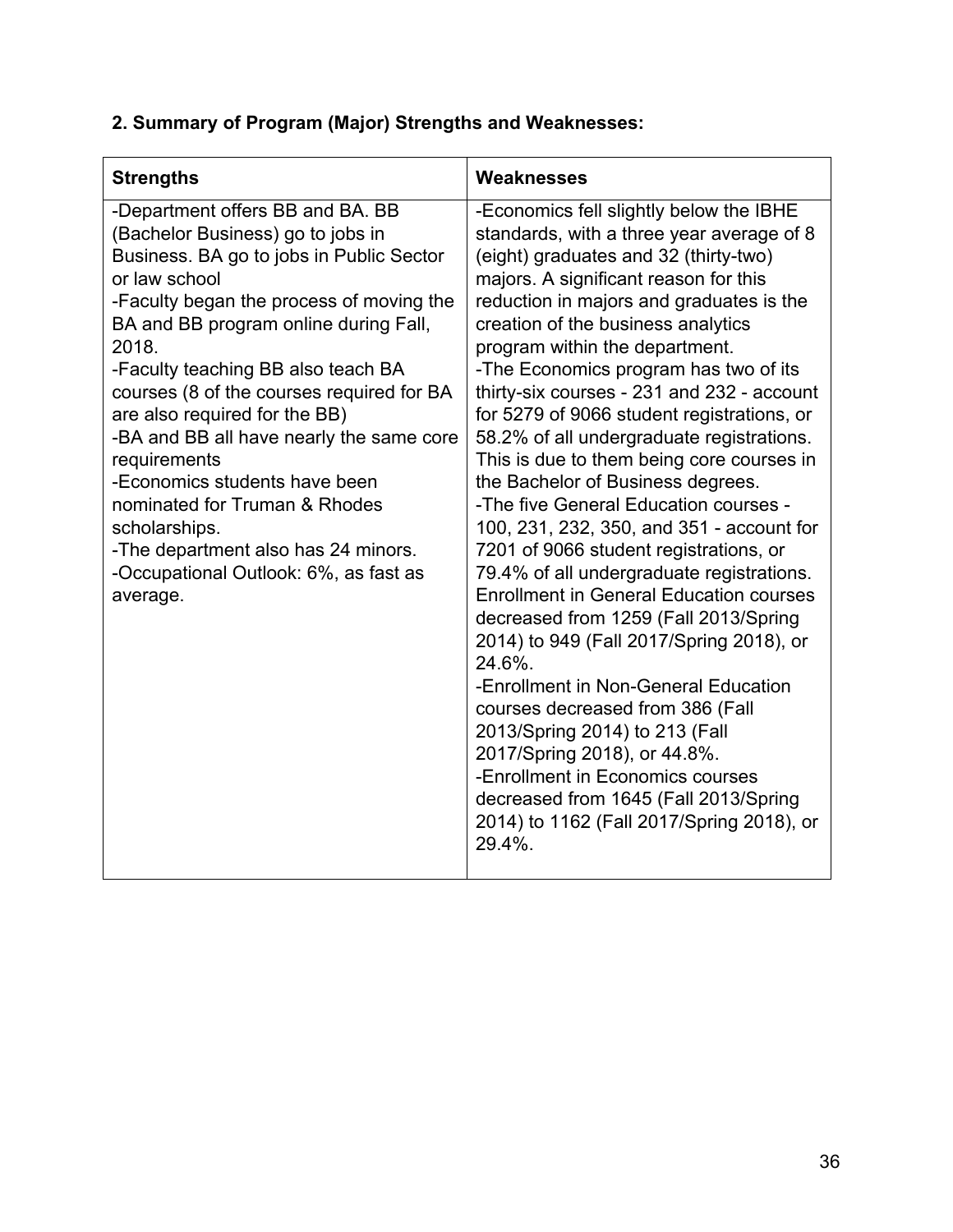### **3. Recommendations:**

.

 The Illinois Board of Higher Education (IBHE) requires a report on low-producing programs from Fall 2018 forward. IBHE defines "low producing" programs as undergraduate programs (majors) that have an enrollment of less than 39 declared majors and confer less than 8 degrees annually. However, there is an exception for programs that do not meet this metric if they have "strong institutional justification."

 The Academic Program Elimination Review Committee unanimously recommends that no change take place with the Economics degree program. Because the Department has 40 majors within the various categories (majors, pre-business majors, and pre- business conditional majors), the APER committee recommends the program be maintained and reviewed again in three years.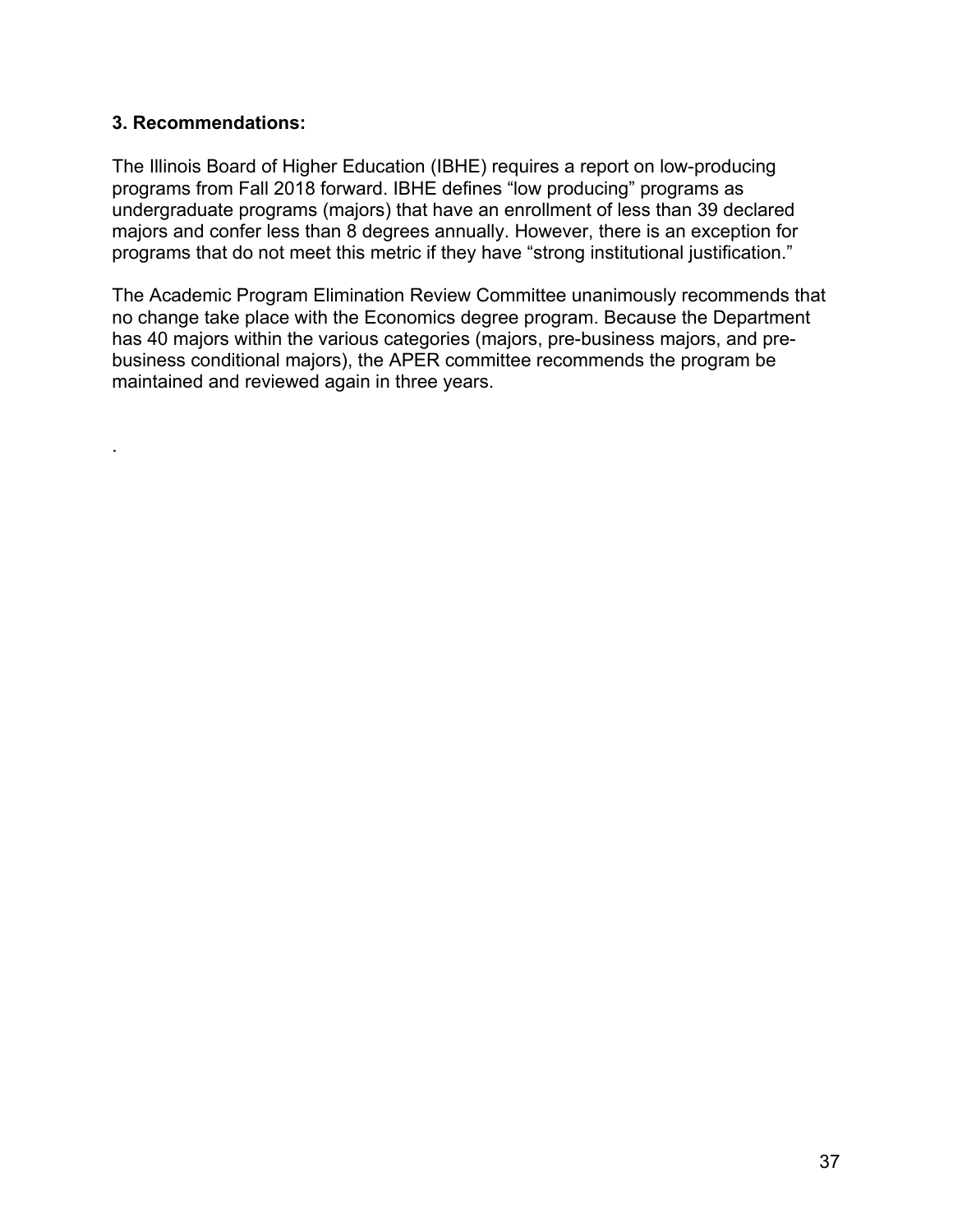**APER Report and Recommendations on Western Illinois University's Program(Major) in Emergency Management**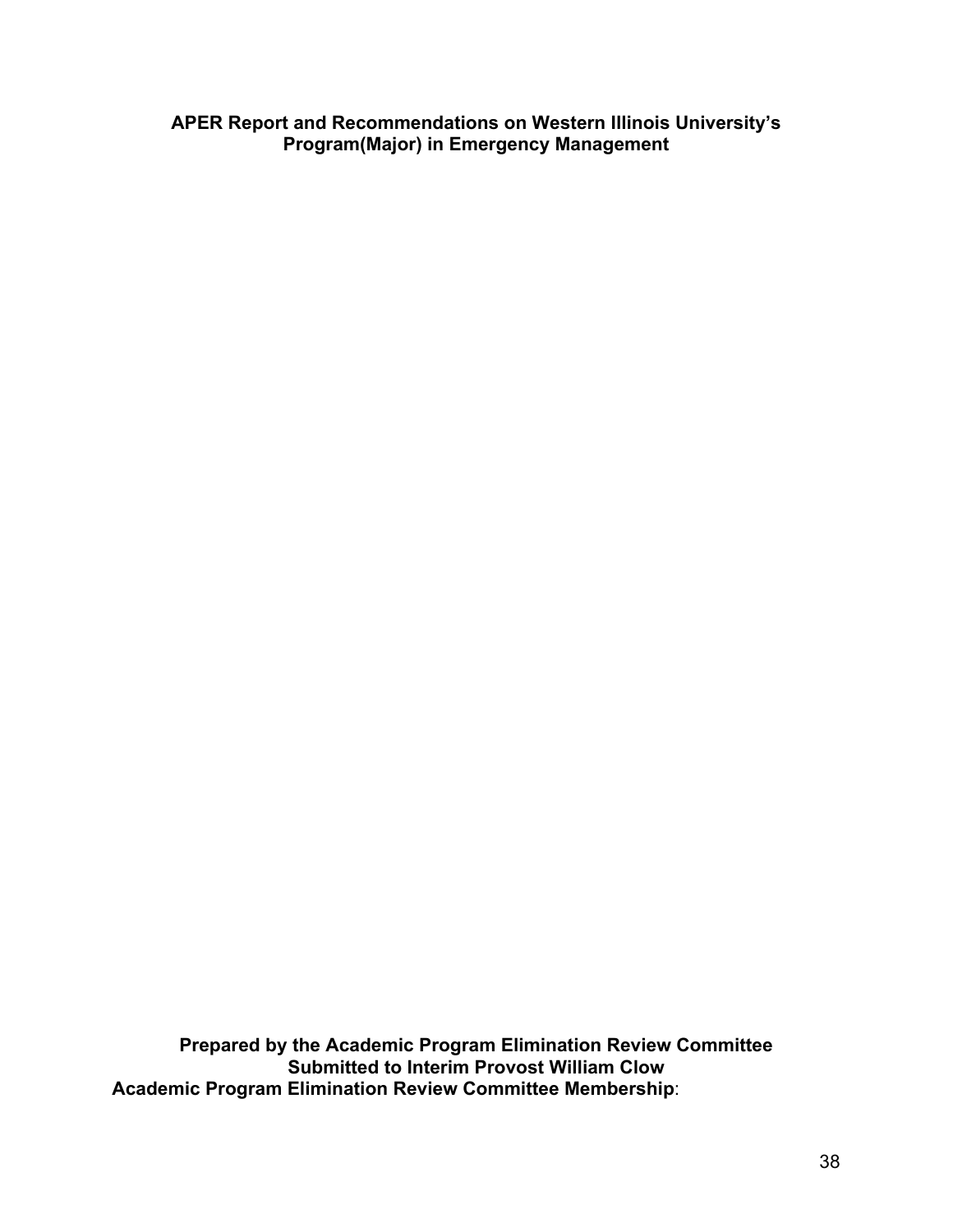Julia Albarracin, College of Arts and Sciences Barton Jennings, College of Business and Technology Hal Marchand, College of Education and Human Services Henry Oursler, College of Fine Arts & Communication Linda Zellmer, WIU Libraries

Summary:

 In section one, we outline our concerns/observations about the Emergency Management program (major). In section 2, we condense this information into a table of program "strengths and weaknesses." In section 3, we offer recommendations to the administration on possible actions.

## **1. Overview of APER's Concerns and Observations**:

 Emergency Management met the IBHE standards for graduates with a three year average of 11 (eleven), but fell short of the IBHE standards with a three year average of 29 (twenty-nine) majors during the period of 2016-2018.

 Enrollment in Emergency Management undergraduate courses decreased from 401 (Fall 2013/Spring 2014) to 293 (Fall 2017/Spring 2018), or 26.9%, which mirrors the University's enrollment decline. The number of majors has shown a slow decrease over the past two years after an increase over the previous years. There are no General Education and only two online courses.

 Courses in the field of Emergency Management directly support, and also compete with, courses in Law Enforcement and Justice Administration and Fire Sciences. Faculty in Public Health and Health Sciences also teach Emergency Management courses, creating a challenge in the departmental placement of the major. The Department has developed a plan to coordinate their activities with these other degrees, and promote the major.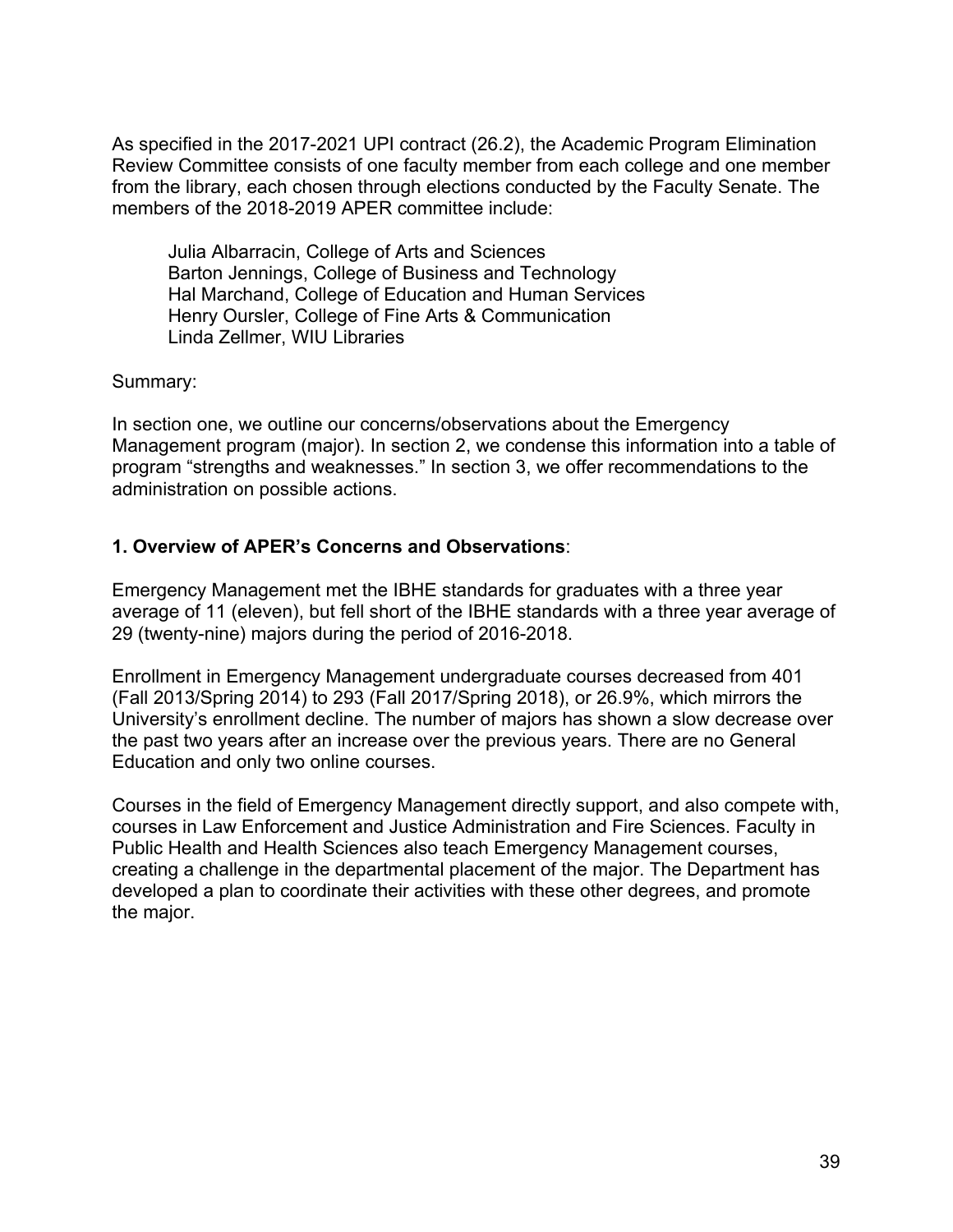| <b>Strengths</b>                                                                                                                                                                                                                                                                                                                                                                                                                                                                                                                                                                                                                                                                                                                                                                                    | Weaknesses                                                                                                                                                                                                                                                                                                                                                                                                                                                                                                                 |
|-----------------------------------------------------------------------------------------------------------------------------------------------------------------------------------------------------------------------------------------------------------------------------------------------------------------------------------------------------------------------------------------------------------------------------------------------------------------------------------------------------------------------------------------------------------------------------------------------------------------------------------------------------------------------------------------------------------------------------------------------------------------------------------------------------|----------------------------------------------------------------------------------------------------------------------------------------------------------------------------------------------------------------------------------------------------------------------------------------------------------------------------------------------------------------------------------------------------------------------------------------------------------------------------------------------------------------------------|
| -Emergency Management met the IBHE<br>standards for graduates with a three year<br>average of 11 (eleven).<br>-23 minors in Fall 2018.<br>-No single course represents more than<br>16% of all undergraduate registrations.<br>-It is the only Emergency Management<br>program in Illinois.<br>-Students can receive Federal<br><b>Emergency Management Agency (FEMA)</b><br>certifications while completing degree.<br>-Low cost per credit hour of \$126.<br>-Fulfills an important social role (service<br>oriented).<br>-Curriculum is under review.<br>-Considering offering courses in the QC<br>and online.<br>-5 year plan underway for program<br>improvement.<br>-All majors are required to conduct a<br>professional internship.<br>-Occupational outlook is 8%, as fast as<br>average. | -Emergency Management fell short of the<br>IBHE standards with a three year average<br>of 29 (twenty-nine) majors.<br>-Enrollment in Emergency Management<br>undergraduate courses decreased from<br>401 (Fall 2013/Spring 2014) to 293 (Fall<br>2017/Spring 2018), or 26.9%.<br>-Program offers no General Education<br>courses.<br>-Lack of funding for marketing and<br>recruiting materials leading to student<br>confusion between the Emergency<br>Management and Fire Sciences degrees.<br>-Lack of online courses. |

## **3. Recommendations:**

 The Illinois Board of Higher Education (IBHE) requires a report on low-producing programs from Fall 2018 forward. IBHE defines "low producing" programs as undergraduate programs (majors) that have an enrollment of less than 39 declared majors and confer less than 8 degrees annually. However, there is an exception for programs that do not meet this metric if they have "strong institutional justification."

 The Academic Program Elimination Review Committee, by a vote of 4-0 with 1 abstention, recommends that no change take place with the Emergency Management (EM) degree program as it has produced the IBHE suggested number (8) of degrees conferred and is close to the IBHE standard for majors. The APER committee recommends that the EM program also be offered completely online and the EM Program be reviewed in two years.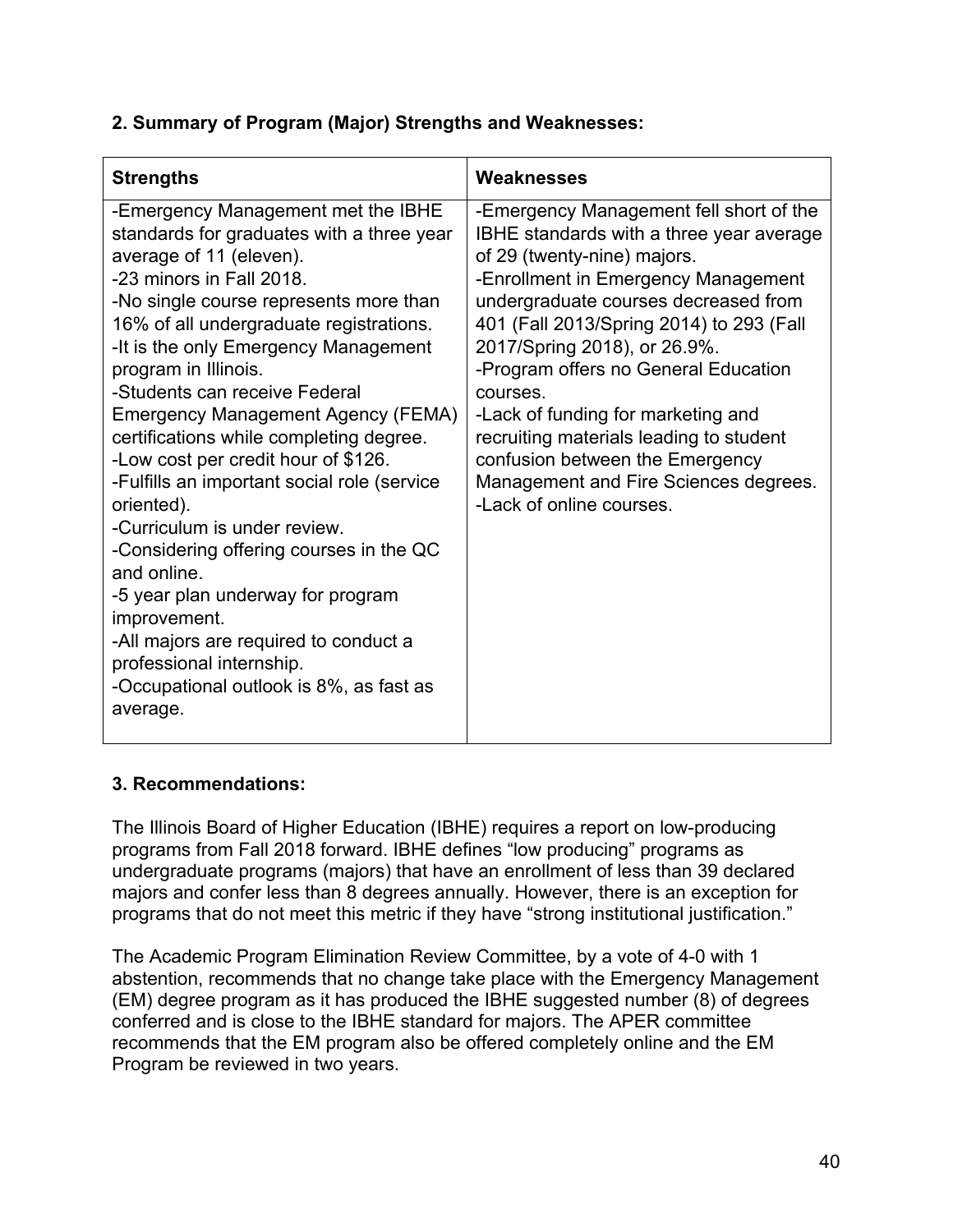**APER Report and Recommendations on Western Illinois University's Program(Major) in French Teacher Education**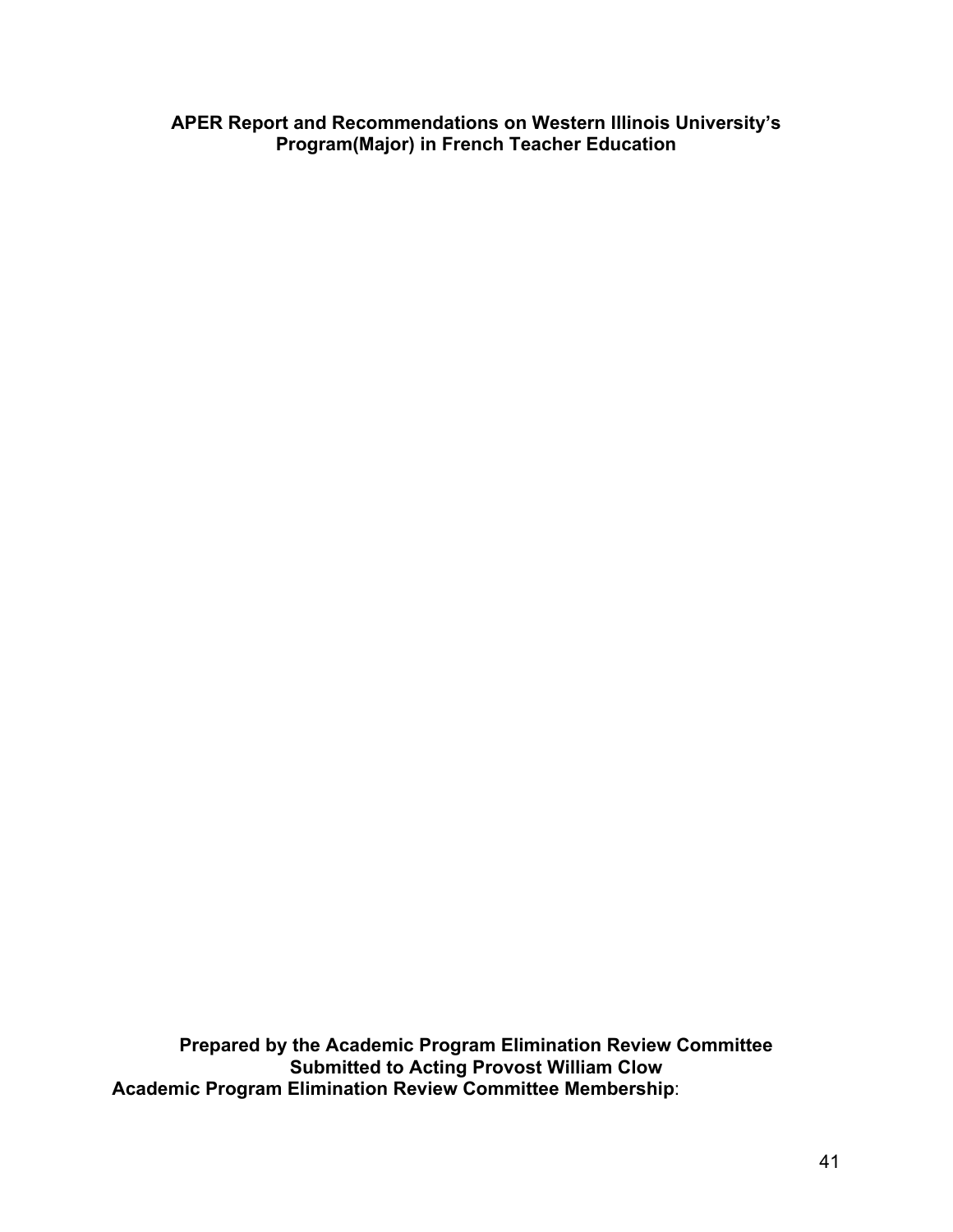Julia Albarracin, College of Arts and Sciences Barton Jennings, College of Business and Technology Hal Marchand, College of Education and Human Services Henry Oursler, College of Fine Arts & Communication Linda Zellmer, WIU Libraries

Summary:

 In section one, we outline our concerns/observations about the French Teacher Education program (major). In section 2, we condense this information into a table of program "strengths and weaknesses." In section 3, we offer recommendations to the administration on possible actions.

# **1. Overview of APER's Concerns and Observations**:

 Knowledge of foreign languages supports degree programs in the areas of education, law enforcement, business, and others. However, French Teacher Education fell far short of the IBHE standards, with a three year average of 0 (zero) graduates and 1 (one) major for 2015-2017, and 0 (zero) graduates and 0 (zero) majors for 2016-2018. The program does have 20 minors as of Fall 2018.

 The program is primarily a General Education program; 71.3% (506 of 710 student registrations) take the four General Education courses, with 204 student registrations in the remaining 10 courses for the years Fall 2013/Spring 2014 through Fall 2017/Spring 2018.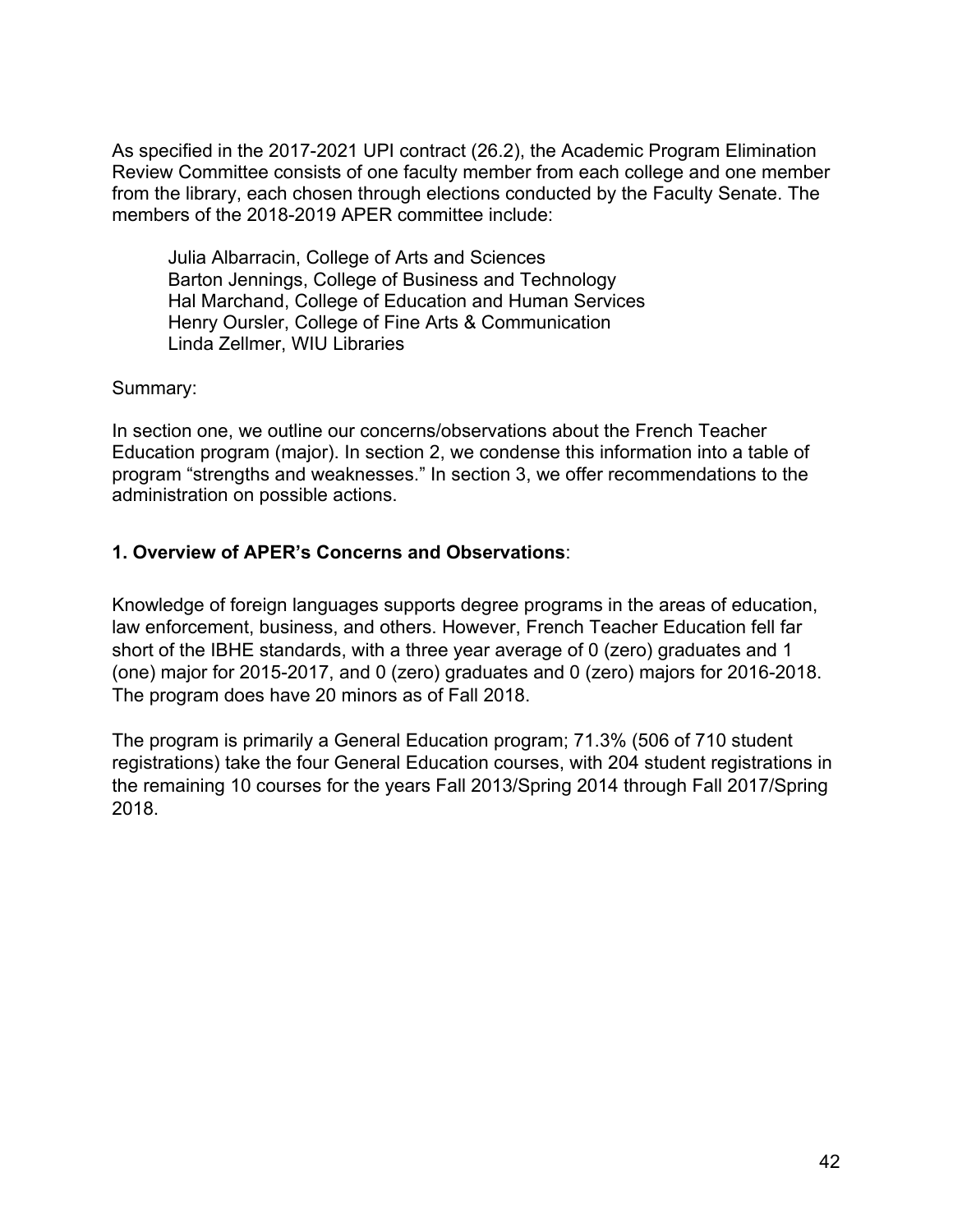| <b>Strengths</b>                                                                                                                                                                                                                                                           | Weaknesses                                                                                                                                                                                                                                                                                                                                                                                                                                                                                                                                                                                                                                         |
|----------------------------------------------------------------------------------------------------------------------------------------------------------------------------------------------------------------------------------------------------------------------------|----------------------------------------------------------------------------------------------------------------------------------------------------------------------------------------------------------------------------------------------------------------------------------------------------------------------------------------------------------------------------------------------------------------------------------------------------------------------------------------------------------------------------------------------------------------------------------------------------------------------------------------------------|
| -Knowledge of foreign languages support<br>degree programs in the areas of<br>education, law enforcement, and<br>business.<br>-French as a foreign language is the<br>second most frequently taught language<br>in the world after English.<br>-The program has 20 minors. | -French Education fell far short of the<br><b>IBHE</b> standards, with a three year<br>average of 0 (zero) graduates and 1 (one)<br>major.<br>-Note that one General Education course<br>(121) accounts for 354 of 710 student<br>registrations, or 49.9% of all<br>undergraduate registrations, and that the<br>four General Education courses (121,<br>122, 223, 224) account for 506 of 710<br>student registrations, or 71.3% of all<br>undergraduate registrations, in the 14<br>courses held.<br>-Individual enrollments in French courses<br>decreased from 123 (Fall 2013/Spring<br>2014) to 108 (Fall 2017/Spring 2018), or<br>$12.2\%$ . |

## **3. Recommendations:**

 The Illinois Board of Higher Education (IBHE) requires a report on low-producing programs from Fall 2018 forward. IBHE defines "low producing" programs as undergraduate programs (majors) that have an enrollment of less than 39 declared majors and confer less than 8 degrees annually. However, there is an exception for programs that do not meet this metric if they have "strong institutional justification."

 The French Teacher Education degree program has already entered the phase-out process and changed to an option for the B.A. in Foreign Languages and Cultures degree program on the Macomb Campus, effective Fall 2019.

 Based on the memo of November 1, 2018 from Interim Provost Neumann to Susan Martinelli-Fernandez, Dean of the College of Arts and Sciences, and Luciano Picanço, Chair of Foreign Languages and Literatures, B.A. in Foreign Languages and Cultures New Options and Elimination of B.A. in French Teacher Education and B.A. in Spanish Teacher Education.

 No further actions are recommended by the Academic Program Elimination Review Committee.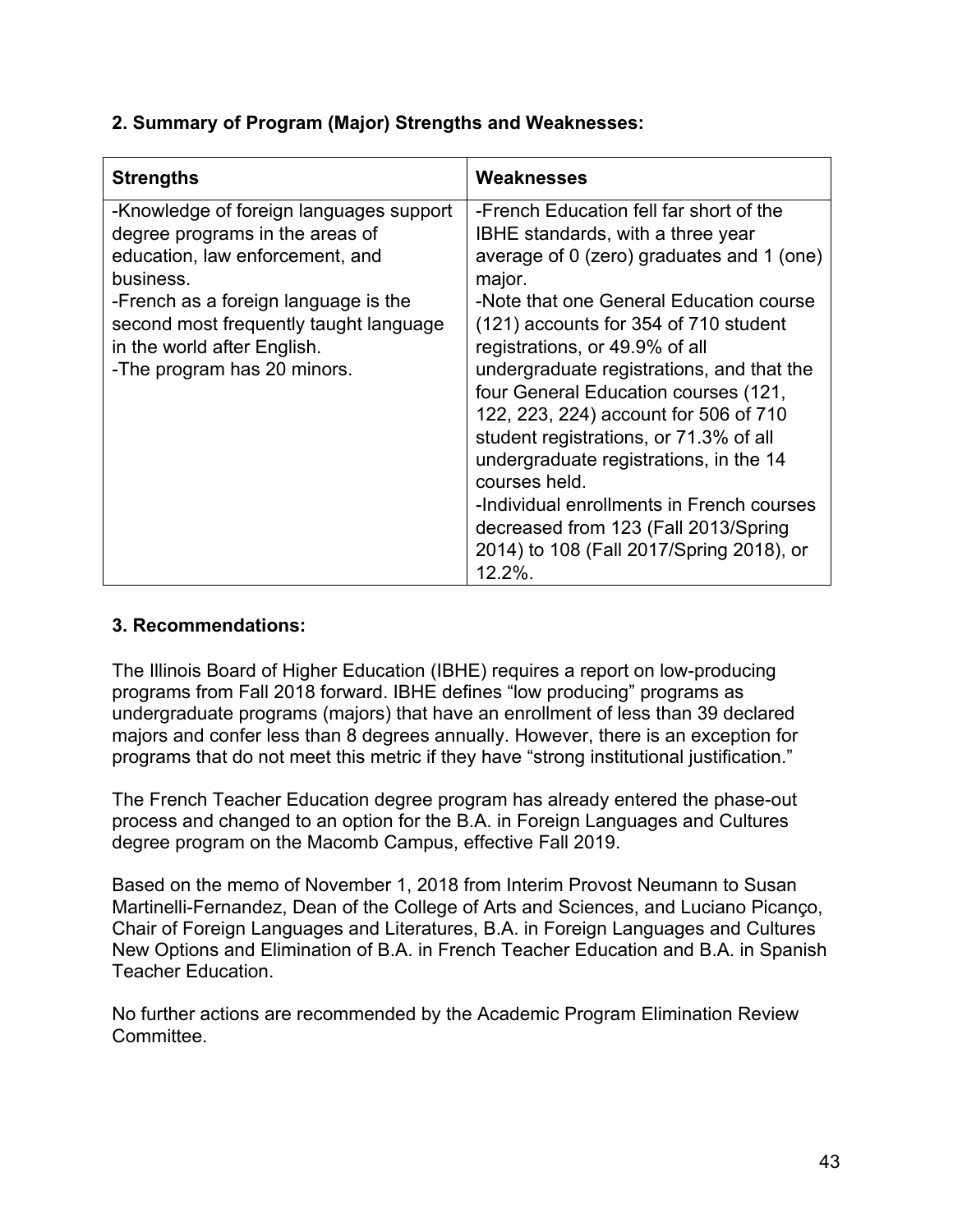**APER Report and Recommendations on Western Illinois University's Program (Major) in Geography and GIS**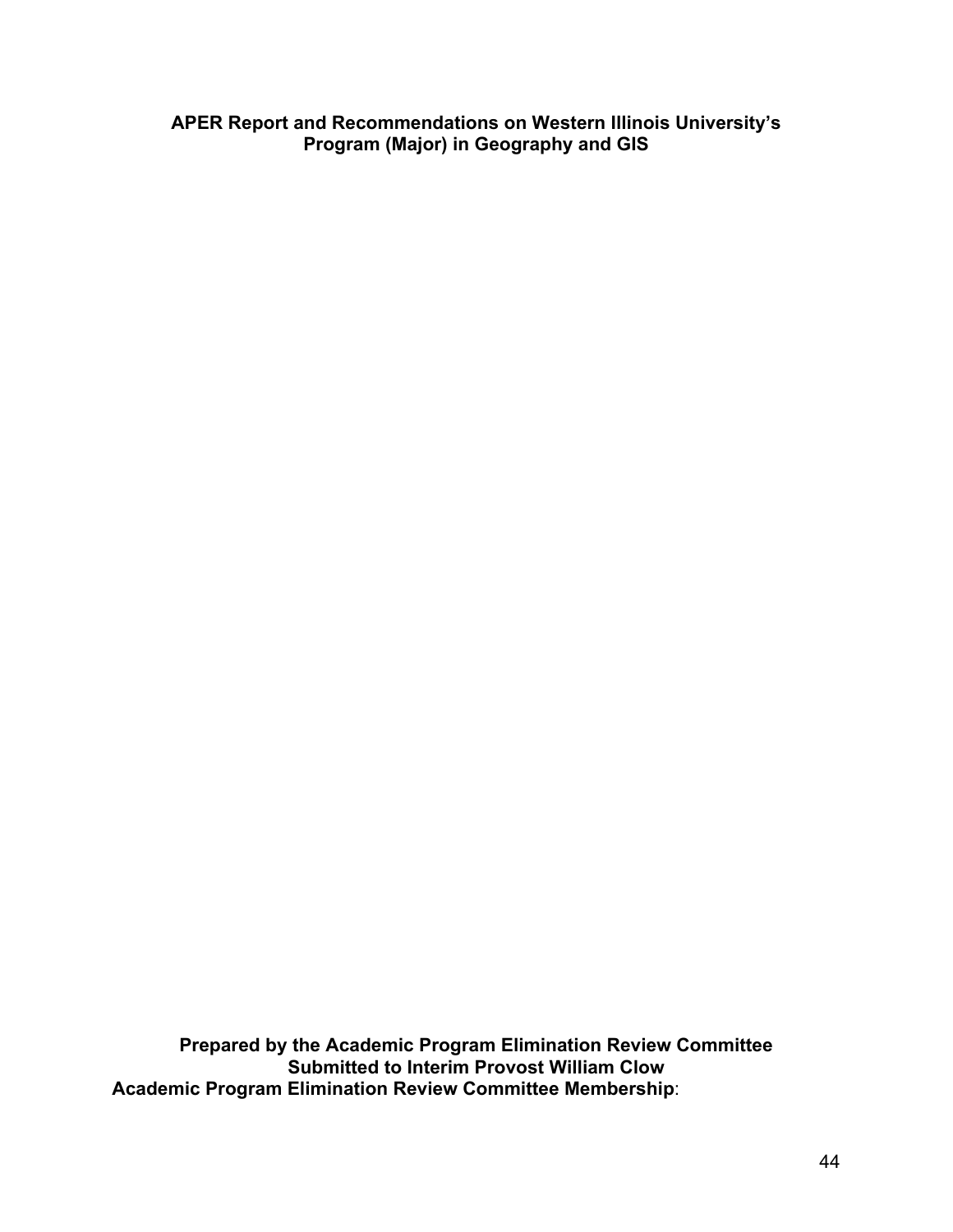Julia Albarracin, College of Arts and Sciences Barton Jennings, College of Business and Technology Hal Marchand, College of Education and Human Services Henry Oursler, College of Fine Arts & Communication Linda Zellmer, WIU Libraries

Summary:

 In section one, we outline our concerns/observations about the Geography and GIS program (major). In section 2, we condense this information into a table of program "strengths and weaknesses." In section 3, we offer recommendations to the administration on possible actions.

## **1. Overview of APER's Concerns and Observations**:

 Geography & Geographic Information Science fell short of the IBHE standards, with a three year average of 5 (five) graduates and 9 (nine) majors.

 The program (major) in Geography & Geographic Information Science (GIS) is a challenge for the APER committee. Geography & GIS is a central discipline in the College of Arts and Sciences, and Geography & GIS make vital contributions to Western's mission to educate students in "regional and global perspectives." GIS technology is important in many different fields, including Agriculture, Biology (Ecology), Law Enforcement, Public Health and Business. Moreover, Geography & GIS is a discipline that is of tremendous and ever growing importance to our globalizing world. The APER committee found that the program (major) in Geography & GIS is struggling in terms of enrollments, but is working to address the issues.

 Enrollment in Geography/GIS undergraduate courses decreased from 1139 (Fall 2013/Spring 2014) to 783 (Fall 2017/Spring 2018), or 31.3%. Enrollment in Non-General Education courses decreased from 177 (Fall 2013/Spring 2014) to 137 (Fall 2017/Spring 2018), or 22.6%, while enrollment in General Education courses decreased from 962 (Fall 2013/Spring 2014) to 646 (Fall 2017/Spring 2018), or 32.8%.

 5106 of 5807 student registrations, or 86.4% of all undergraduate registrations, while four courses - 100, 108, 110, and 121 - account for 4972 of 5807 student registrations, or 85.6% of all undergraduate registrations. The six General Education courses - 100, 108, 110, 121, 182, and 251 - account for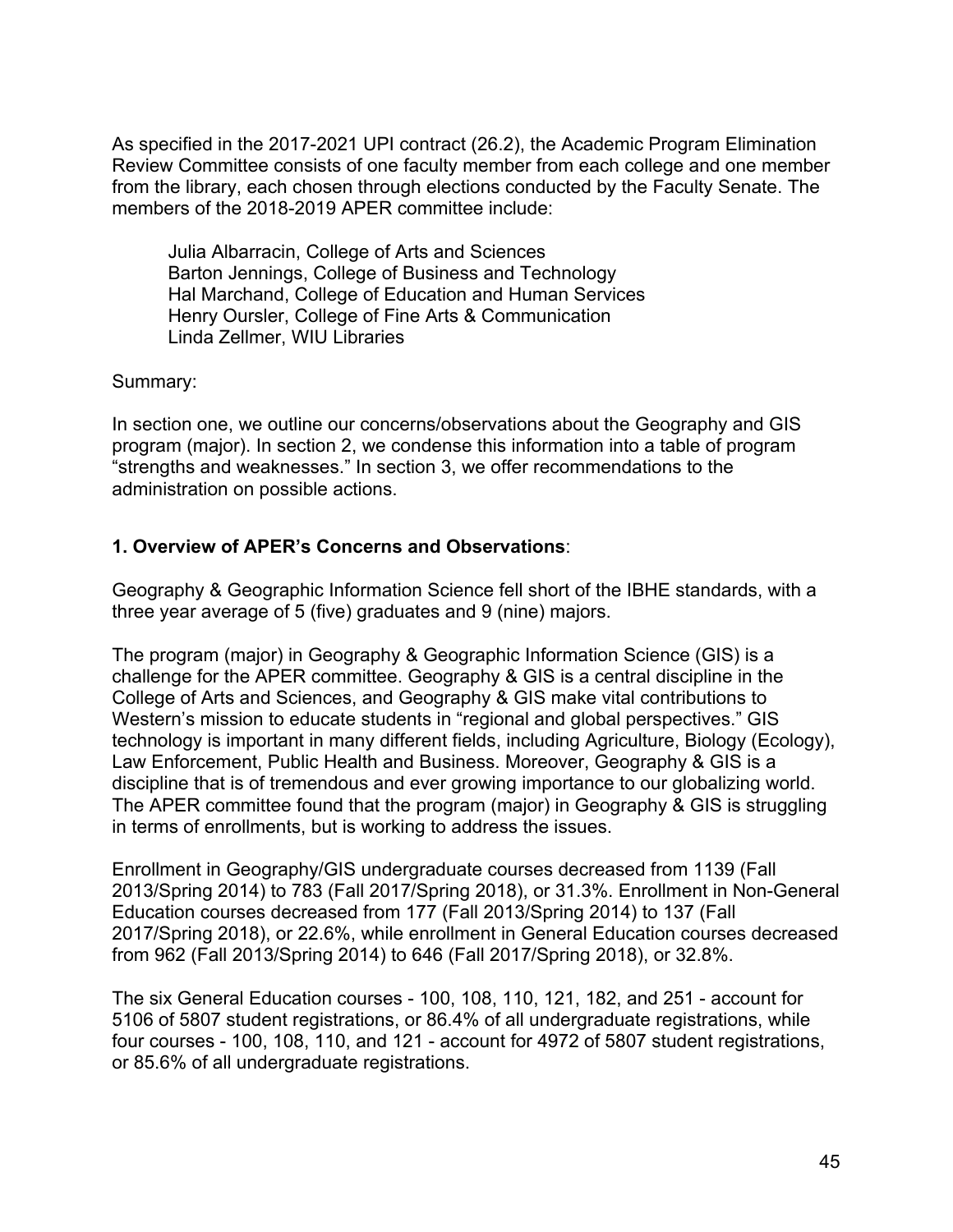The Geography/GIS program made a number of changes in response to the 2016 APER report. A significant change is the reorganization of the Department in 2017, which now includes Meteorology and Geology. Additionally, Geography has made changes to emphasize the Geographic Information Science field, and reduced the number of options in the degree. The program began offering a full online degree in Fall 2018. The program has also recently begun to promote the degree at high schools, and the number of majors has been stabilized according to the registration data. The committee sees the changes as positive actions that should be given time to produce results.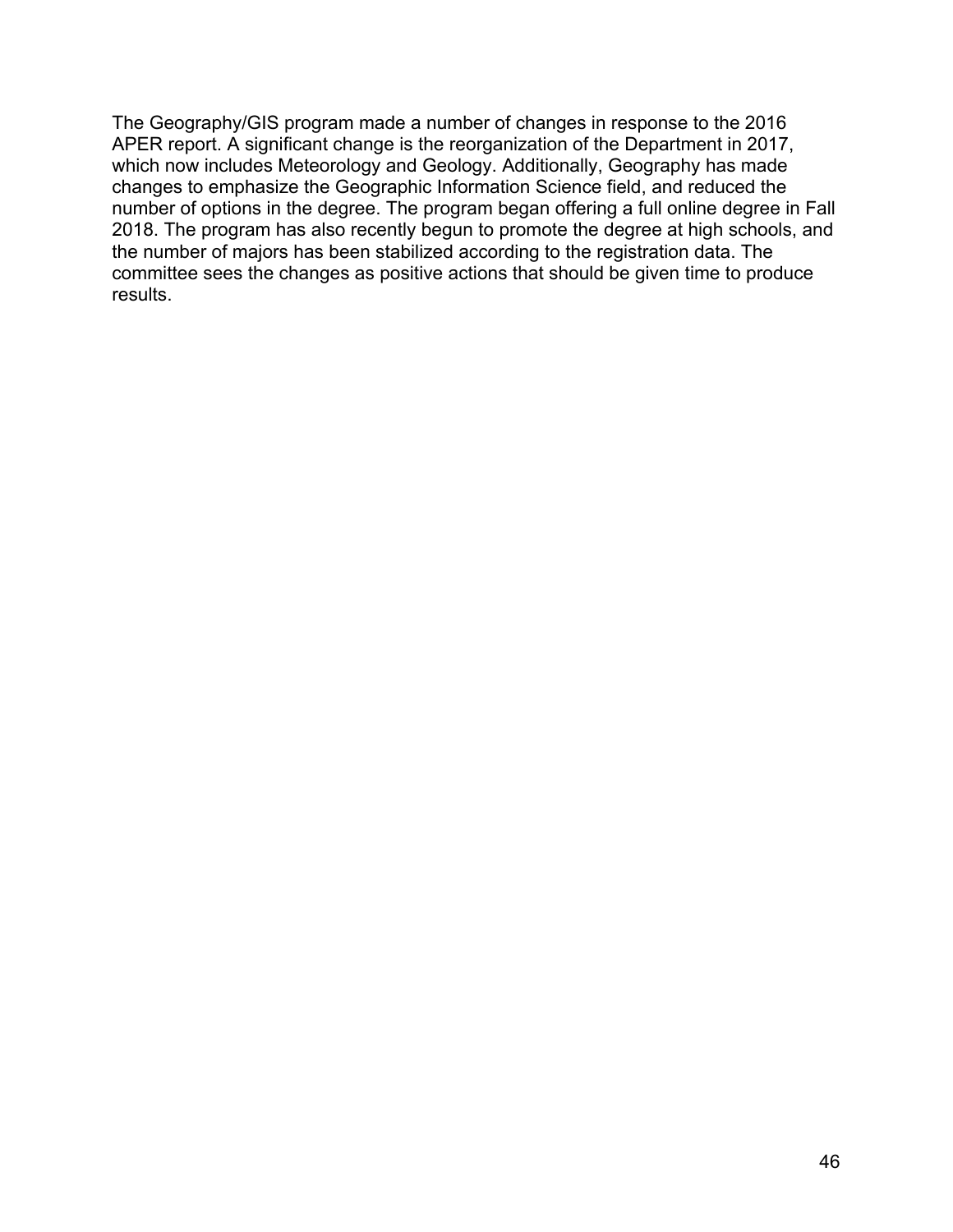| <b>Strengths</b>                                                                                                                                                                                                                                                                                                                                                                                                                                                                                                                                                                                                                                                                                                                                                                                                                                                                                                                                                                                                                                                                                                                 | Weaknesses                                                                                                                                                                                                                                                                                                                                                                                                                                                                                                                                                                                                                                                                                                                                                                                                                                                                                                                                                                                                                                                                                                                                                                                                                                   |
|----------------------------------------------------------------------------------------------------------------------------------------------------------------------------------------------------------------------------------------------------------------------------------------------------------------------------------------------------------------------------------------------------------------------------------------------------------------------------------------------------------------------------------------------------------------------------------------------------------------------------------------------------------------------------------------------------------------------------------------------------------------------------------------------------------------------------------------------------------------------------------------------------------------------------------------------------------------------------------------------------------------------------------------------------------------------------------------------------------------------------------|----------------------------------------------------------------------------------------------------------------------------------------------------------------------------------------------------------------------------------------------------------------------------------------------------------------------------------------------------------------------------------------------------------------------------------------------------------------------------------------------------------------------------------------------------------------------------------------------------------------------------------------------------------------------------------------------------------------------------------------------------------------------------------------------------------------------------------------------------------------------------------------------------------------------------------------------------------------------------------------------------------------------------------------------------------------------------------------------------------------------------------------------------------------------------------------------------------------------------------------------|
| -Strong support for other programs such<br>as Agriculture, Law Enforcement and<br><b>Emergency Management.</b><br>-Reaching out to K-12 schools in the<br>region.<br>-Provides a lot of general education<br>courses<br>-Partnership with a Chinese University<br>-Offering a GIS workshop for teachers in<br>May.<br>-Faculty mentor students doing<br>undergraduate research.<br>-Partners with with McDonough County<br>and the City of Macomb to provide GIS<br>services including an online atlas for the<br>City & County. Also does work for other<br>governments in the region.<br>-11 minors as of Fall 2018.<br>-Occupational outlook: Cartographers &<br>Photogrammetrists (where people with<br>GIS education and training are classed by<br>the Bureau of Labor Statistics) is 19%,<br>much faster than average; GIS<br>Technicians 11%, faster than average;<br>Geographers 7%, as fast as average.<br>-The B.S. in Geography and Geographic<br>Information Sciences successfully started<br>offering the full degree online in Fall<br>2018.<br>-Developing minor in Unmanned Aerial<br>Vehicle (UAV) operations. | -Geography is a discovery major;<br>students rarely declare a major in the field<br>as freshmen or sophomores.<br>-Grade and high schools have changed<br>the way geography is taught.<br>-Courses offered are remote from other<br>areas of campus.<br>-Classrooms for general courses are<br>small.<br>-Geography & Geographic Information<br>Science fell short of the IBHE standards,<br>with a three year average of 5 (five)<br>graduates and 9 (nine) majors.<br>-Enrollment in Geography/GIS<br>undergraduate courses decreased from<br>1139 (Fall 2013/Spring 2014) to 783 (Fall<br>2017/Spring 2018), or 31.3%.<br>-Enrollment in General Education courses<br>decreased from 962 (Fall 2013/Spring<br>2014) to 646 (Fall 2017/Spring 2018), or<br>32.8%.<br>-Enrollment in Non-General Education<br>courses decreased from 177 (Fall<br>2013/Spring 2014) to 137 (Fall<br>2017/Spring 2018), or 22.6%.<br>-General Education courses - 100, 108,<br>110, 121, 182, and 251 - account for<br>5106 of 5807 student registrations, or<br>86.4% of all undergraduate registrations.<br>-Four courses - 100, 108, 110, and 121 -<br>account for 4972 of 5807 student<br>registrations, or 85.6% of all<br>undergraduate registrations. |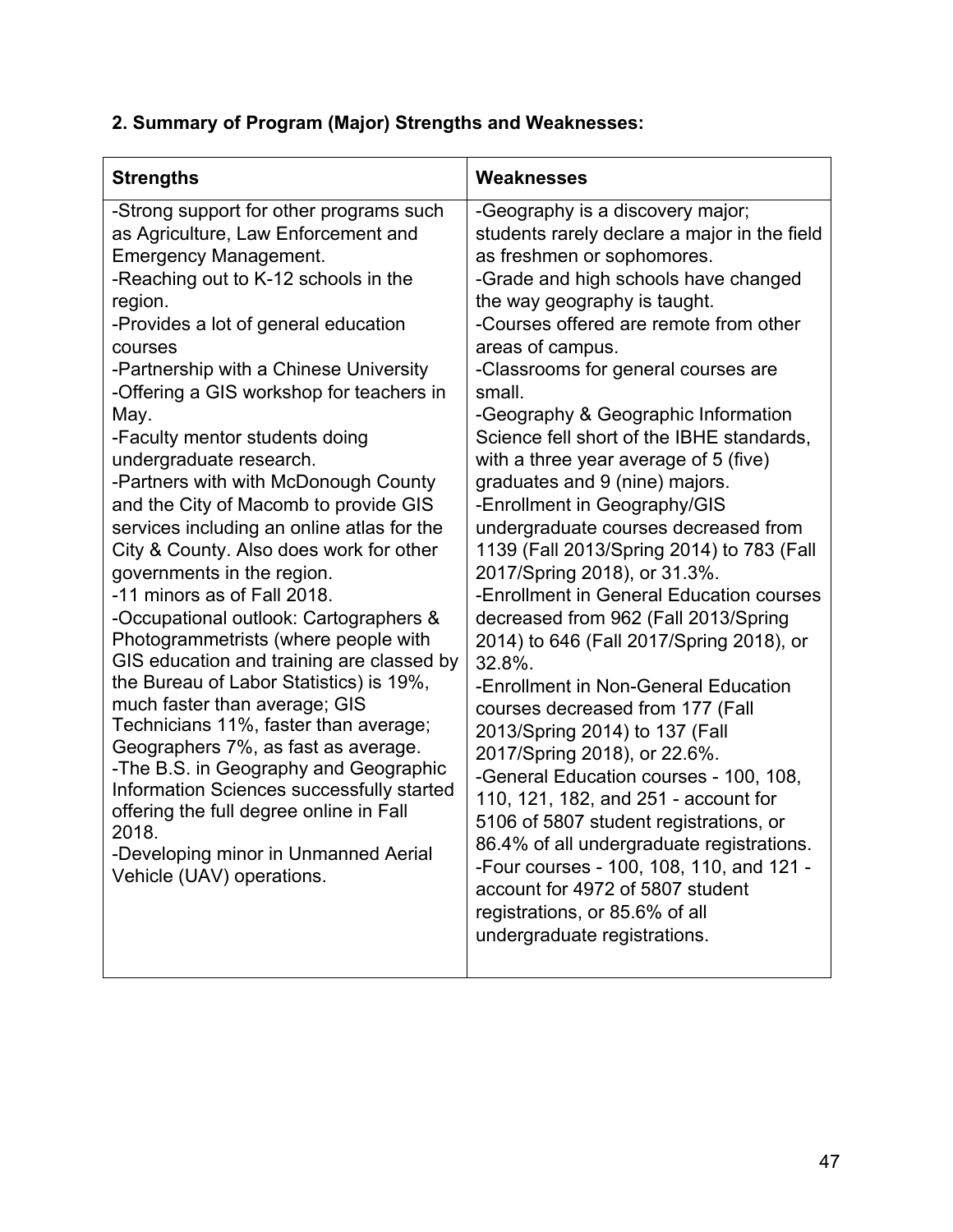### **3. Recommendations:**

 The Illinois Board of Higher Education (IBHE) requires a report on low-producing programs from Fall 2018 forward. IBHE defines "low producing" programs as undergraduate programs (majors) that have an enrollment of less than 39 declared majors and confer less than 8 degrees annually. However, there is an exception for programs that do not meet this metric if they have "strong institutional justification."

 The Committee considered several options, including eliminating the degree or moving it to a minor. However, because of the very recent changes in the program, the Academic Program Elimination Review Committee unanimously recommends that no change take place with the Geography/GIS degree program. It is also recommended that the Program promote a minor in GIS that would be relevant to other majors across the University. It is recommended that a review of the program take place in two years.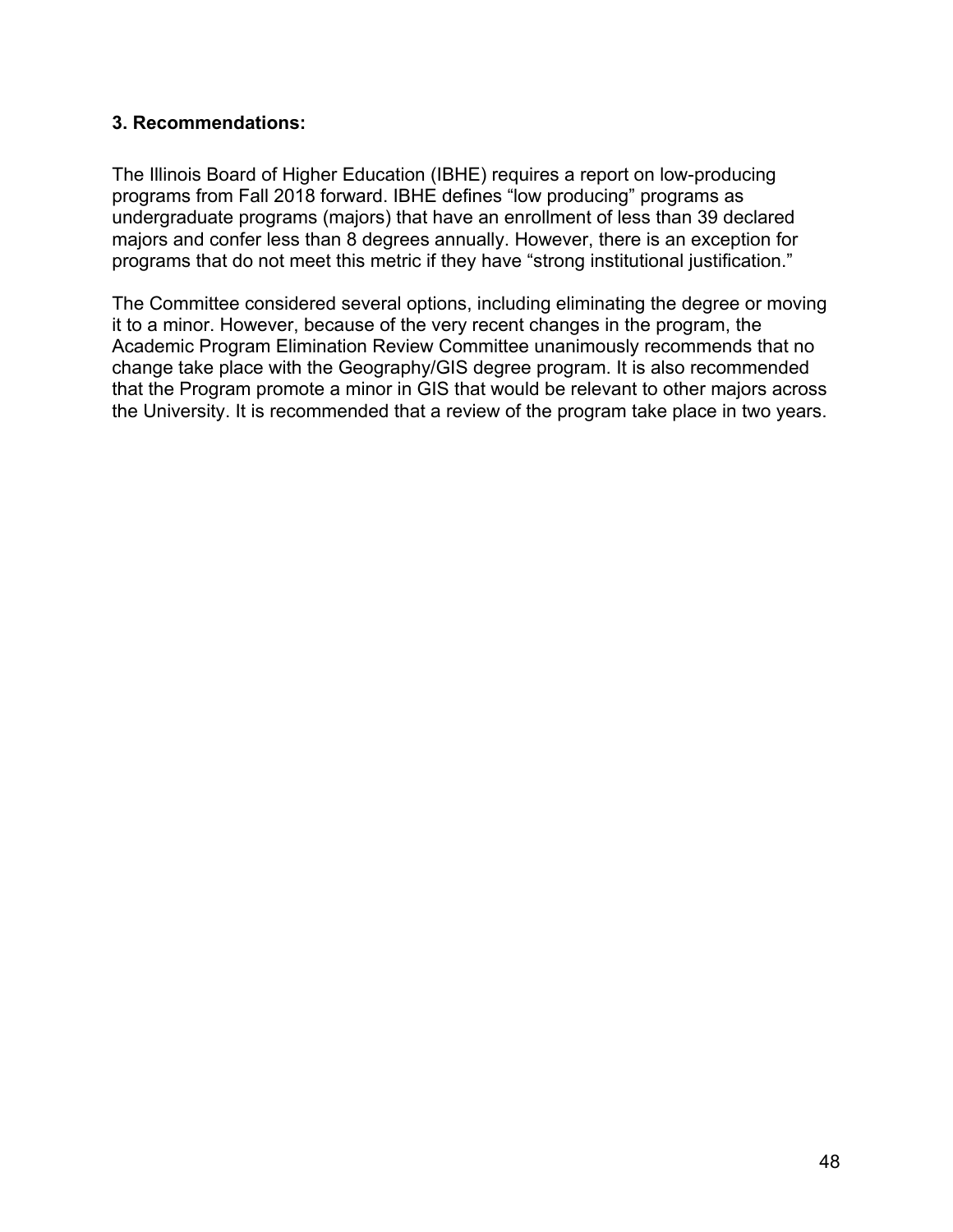#### **APER Report and Recommendations on Western Illinois University's Program(Major) in Geology**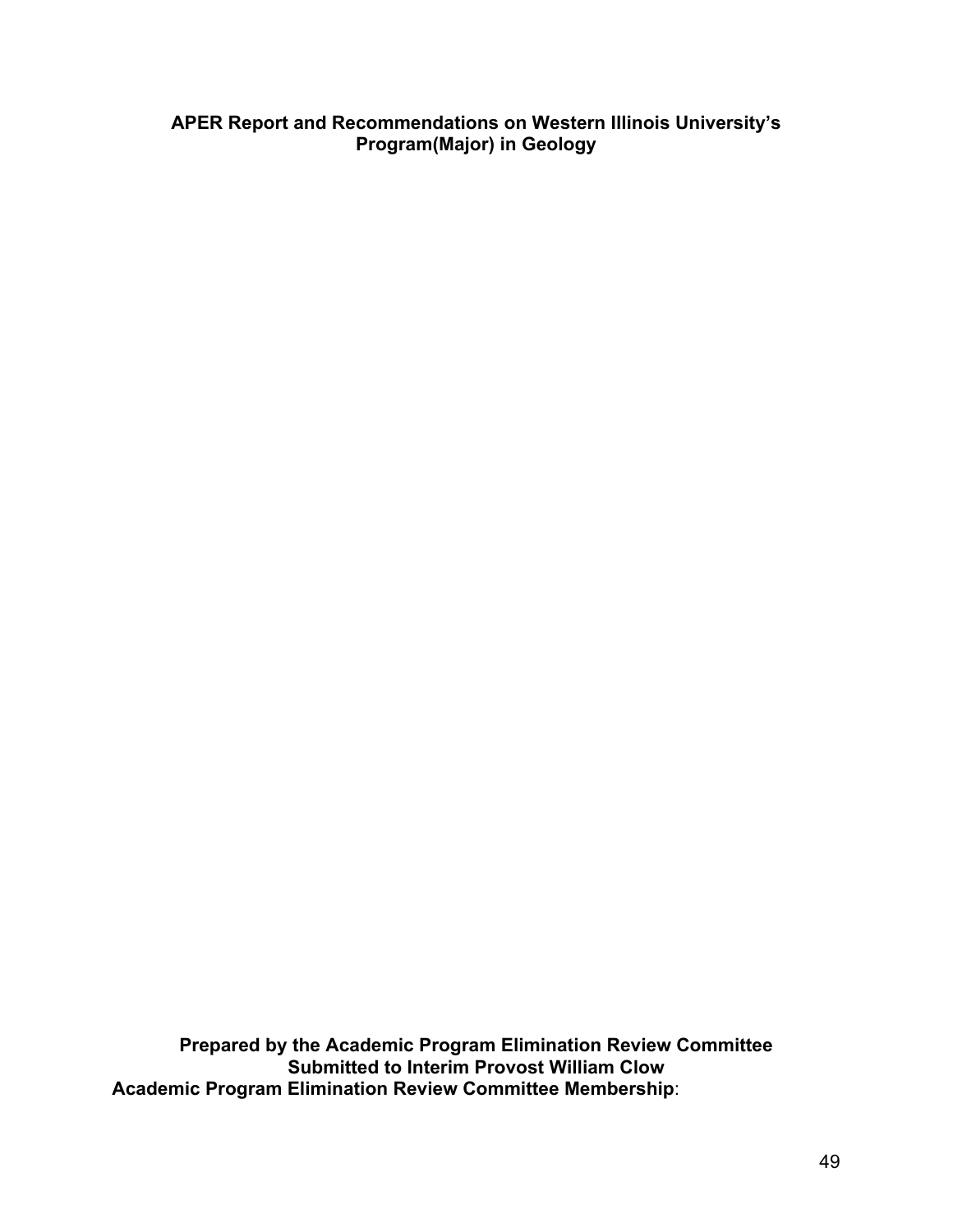Julia Albarracin, College of Arts and Sciences Barton Jennings, College of Business and Technology Hal Marchand, College of Education and Human Services Henry Oursler, College of Fine Arts & Communication Linda Zellmer, WIU Libraries

Summary:

 In section one, we outline our concerns/observations about the Geology (major). In section 2, we condense this information into a table of program "strengths and weaknesses." In section 3, we offer recommendations to the administration on possible actions.

## **1. Overview of APER's Concerns and Observations**:

 Geology met the IBHE standards for graduates with a three year average of 11 (eleven), but fell short of the IBHE standards with a three year average of 20 (twenty) majors. A large graduation class in 2017 resulted in a lower number of majors in 2018.

 A major concern is that enrollment in Geology courses decreased from 984 (Fall 2013/Spring 2014) to 529 (Fall 2017/Spring 2018), or 46.2%. Enrollment in Non-General Education courses decreased from 167 (Fall 2013/Spring 2014) to 63 (Fall 2017/Spring 2018), or 62.3%, while enrollment in General Education courses decreased from 817 (Fall 2013/Spring 2014) to 466 (Fall 2017/Spring 2018), or 43.0%.

 The four General Education courses - 110, 112, 113, 115 - account for 3518 of 4353 student registrations, or 80.8% of all undergraduate registrations, while two courses - 110 and 115 - account for 2531 of 4353 student registrations, or 58.1% of all undergraduate registrations.

 The program has recently begun efforts to promote the field to schools in the region was noted. This includes tours of the Geology museum and school visits.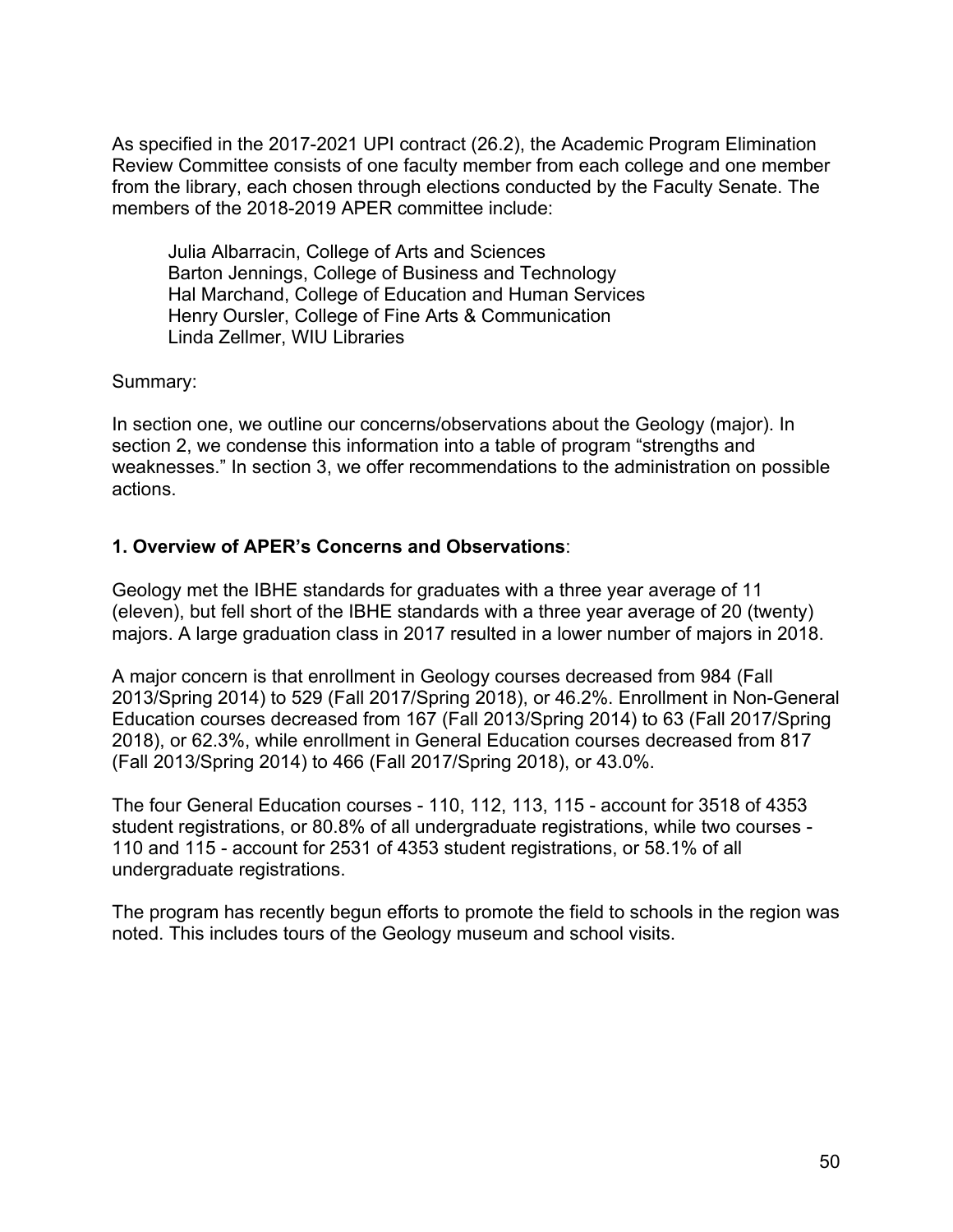| -Meets the IBHE standards for graduates<br>-Discovery major; undergraduates rarely<br>at 11 (eleven).<br>start as geology majors because geology<br>-There are 6 (six) minors.<br>may not be taught in high schools.<br>-Collaborates with other units across<br>-Enrollment in geology programs tends to<br>follow the price of oil, because many<br>campus, including Chemistry (on grant for<br>Scanning Electron Microscope),<br>majors seek work in the industry.<br>Emergency Management (teaching about<br>-Falls short of IBHE for majors with 20<br>natural hazards) and Education (science<br>(twenty), with a major reduction in majors<br>education).<br>over the past five years.<br>-Enrollment in Geology undergraduate<br>-Only undergraduate geology major with<br>a paleontology option in the state.<br>courses decreased from 984 (Fall<br>2013/Spring 2014) to 529 (Fall<br>-Some students from the WIU Geology<br>2017/Spring 2018), or 46.2%.<br>department have found employment in<br>-Enrollment in Non-General Education<br>the state with government agencies and<br>engineering firms.<br>courses decreased from 167 (Fall<br>-Merged with Geography to form the<br>2013/Spring 2014) to 63 (Fall<br>Department of Earth, Atmospheric and<br>2017/Spring 2018), or 62.3%.<br>-Enrollment in General Education courses | <b>Strengths</b>                | Weaknesses |
|----------------------------------------------------------------------------------------------------------------------------------------------------------------------------------------------------------------------------------------------------------------------------------------------------------------------------------------------------------------------------------------------------------------------------------------------------------------------------------------------------------------------------------------------------------------------------------------------------------------------------------------------------------------------------------------------------------------------------------------------------------------------------------------------------------------------------------------------------------------------------------------------------------------------------------------------------------------------------------------------------------------------------------------------------------------------------------------------------------------------------------------------------------------------------------------------------------------------------------------------------------------------------------------------------------------------------------------------------|---------------------------------|------------|
| -Faculty actively mentor students doing<br>decreased from 817 (Fall 2013/Spring<br>2014) to 466 (Fall 2017/Spring 2018), or<br>undergraduate research. Podium<br>43.0%.<br>presentation winner for Undergraduate<br>-Two courses - 110 and 115 - account for<br>Research Day in 2017 was a geology<br>2531 of 4353 student undergraduate<br>major.<br>-The program has been approved to offer<br>registrations, or 58.1% of all<br>an undergraduate option in environmental<br>undergraduate registrations, while the<br>four General Education courses - 110,<br>geology.<br>112, 113, 115 - account for 3518 of 4353<br>-Occupational Outlook is 14%, faster than<br>student registrations, or 80.8% of all<br>average.<br>undergraduate registrations.                                                                                                                                                                                                                                                                                                                                                                                                                                                                                                                                                                                          | Geographic Information Science. |            |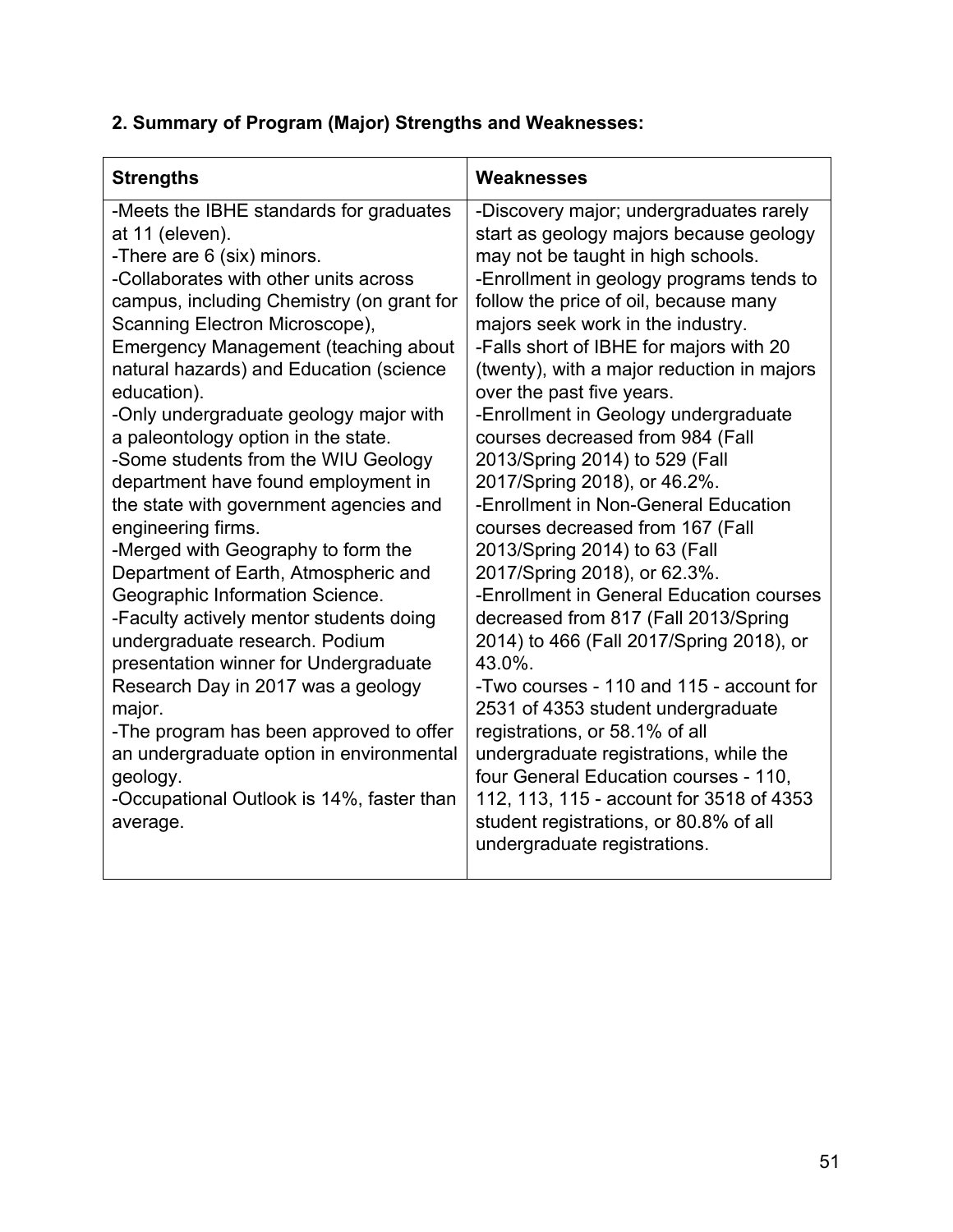### **3. Recommendations:**

 The Illinois Board of Higher Education (IBHE) requires a report on low-producing programs from Fall 2018 forward. IBHE defines "low producing" programs as undergraduate programs (majors) that have an enrollment of less than 39 declared majors and confer less than 8 degrees annually. However, there is an exception for programs that do not meet this metric if they have "strong institutional justification."

 Because of the recent reorganization and renaming of the Department, the Academic Program Elimination Review Committee unanimously recommends that no change take place with the geology degree program. It is recommended that a review of the program take place in two years.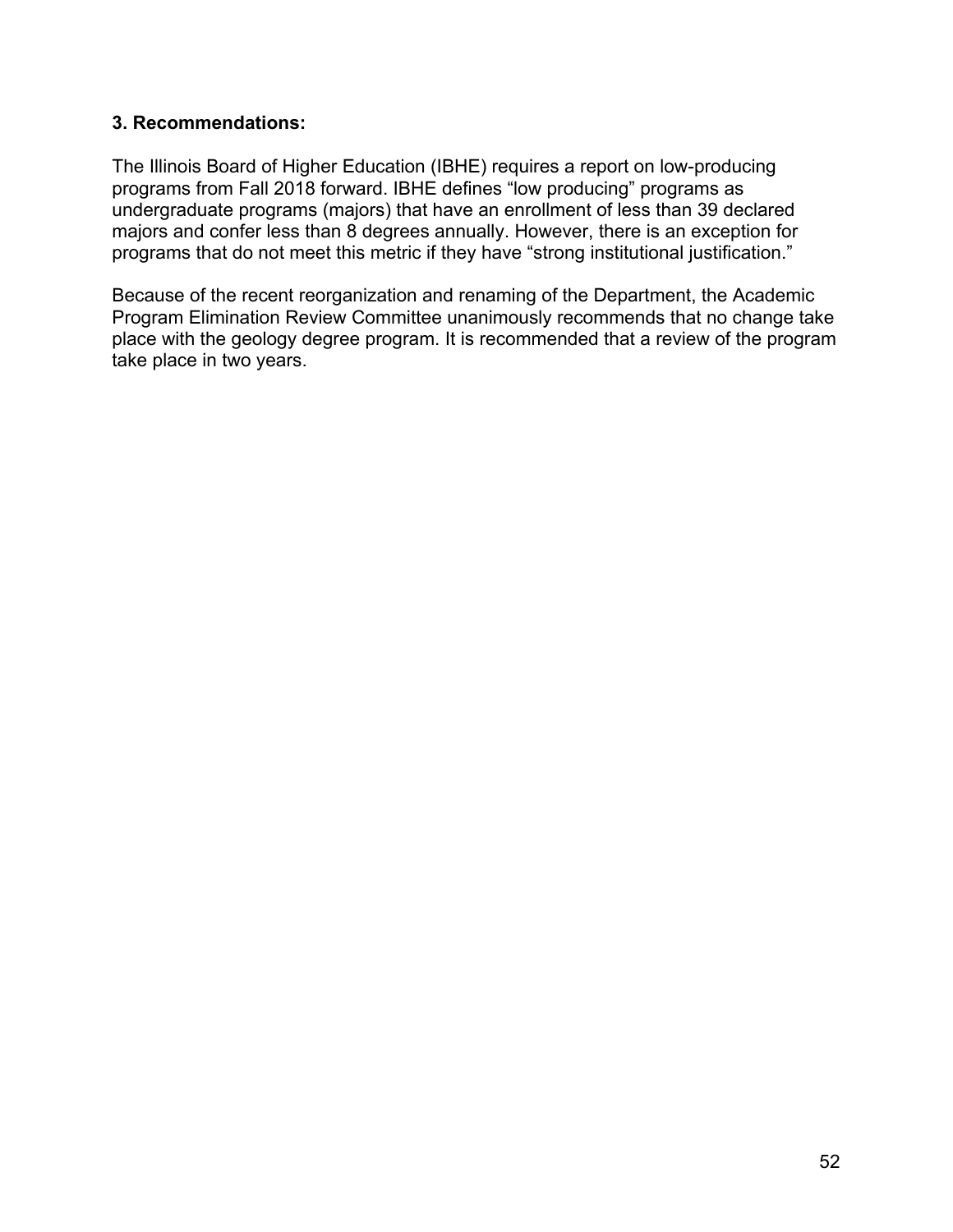**APER Report and Recommendations on Western Illinois University's Program(Major) in Graphic Communication**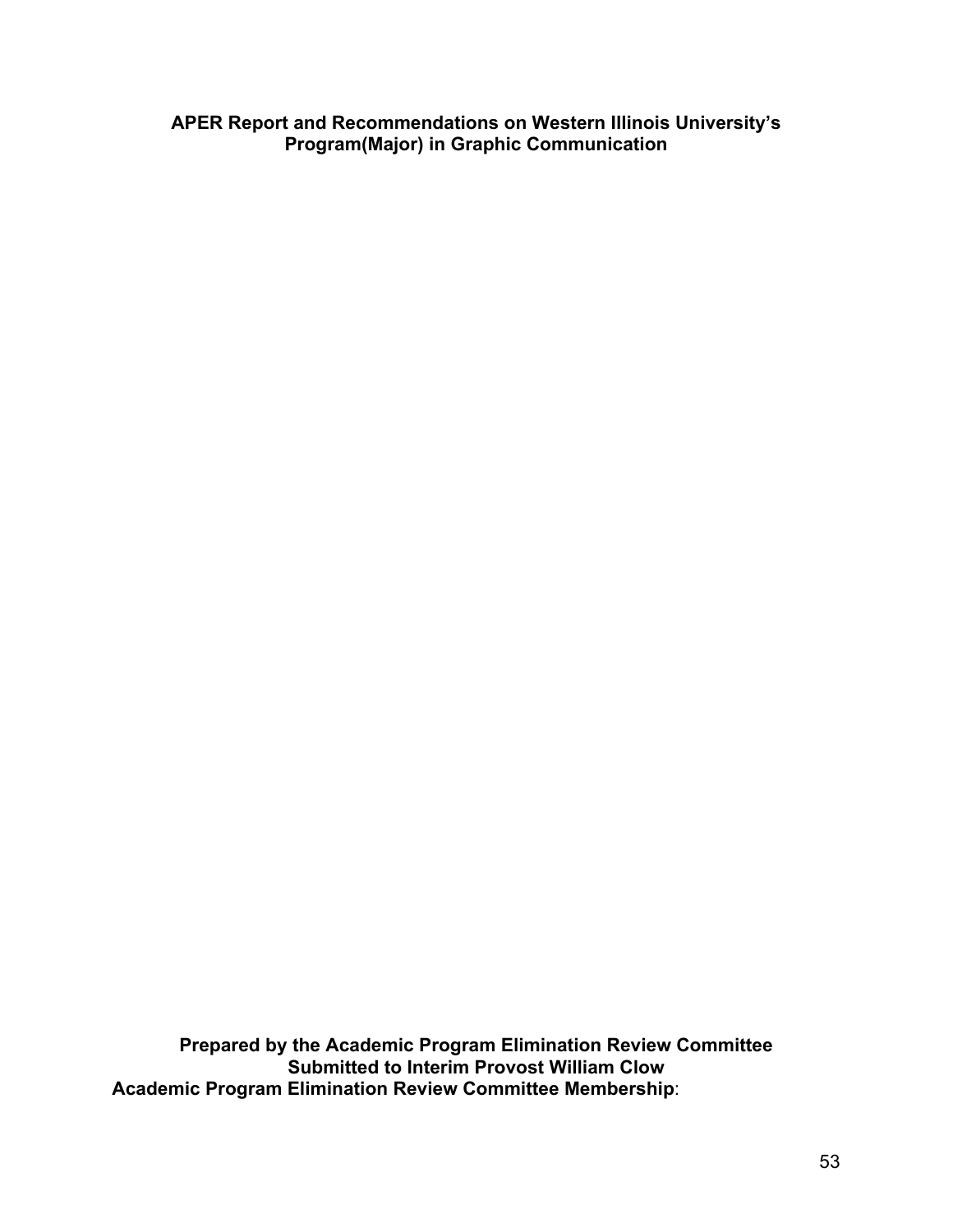Julia Albarracin, College of Arts and Sciences Barton Jennings, College of Business and Technology Hal Marchand, College of Education and Human Services Henry Oursler, College of Fine Arts & Communication Linda Zellmer, WIU Libraries

Summary:

 In section one, we outline our concerns/observations about the Graphic Communication program (major). In section 2, we condense this information into a table of program "strengths and weaknesses." In section 3, we offer recommendations to the administration on possible actions.

#### **1. Overview of APER's Concerns**:

 Graphic Communications met the IBHE standards for graduates with a three year average of 17 (seventeen), but fell short of the IBHE standards with a three year average of 30 (thirty) majors.

 Enrollment in Graphic Communications courses decreased from 383 (Fall 2013/Spring 2014) to 141 (Fall 2017/Spring 2018), or 63.2%. No undergraduate course has a registration of more than 11.9%. Four courses, 112, 117, 218, 417, account for 563 of 1474 student registrations, or 38.2% of all undergraduate registrations. The program does not offer any General Education courses.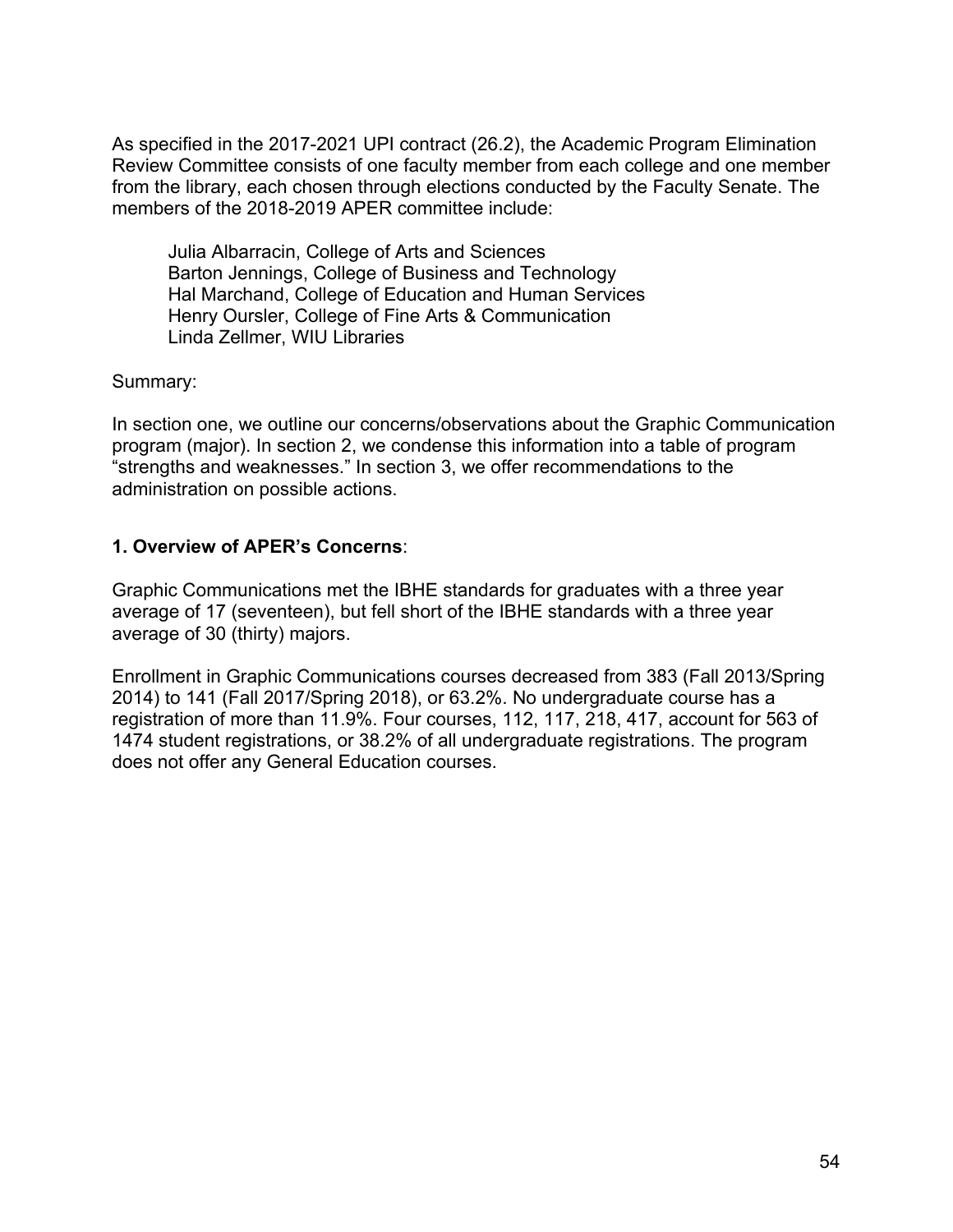| <b>Strengths</b>                                                                                                                                                                                                                                                                                                                                                                                                                                                                                           | Weaknesses                                                                                                                                                                                                                                                                                                                                                                                                                                                                                                                            |
|------------------------------------------------------------------------------------------------------------------------------------------------------------------------------------------------------------------------------------------------------------------------------------------------------------------------------------------------------------------------------------------------------------------------------------------------------------------------------------------------------------|---------------------------------------------------------------------------------------------------------------------------------------------------------------------------------------------------------------------------------------------------------------------------------------------------------------------------------------------------------------------------------------------------------------------------------------------------------------------------------------------------------------------------------------|
| -Graphic Communications met the IBHE<br>standards for graduates with a three year<br>average of 17 (seventeen).<br>-No undergraduate course includes a<br>registration of more than 11.9%.<br>-Four courses, 112, 117, 218, 417,<br>account for only 563 of 1474 student<br>registrations, or 38.2% of all<br>undergraduate registrations.<br>-There are 8 (eight) minors.<br>-Students learn a variety of print<br>production techniques and learn the<br>equipment and software used in the<br>industry. | -Graphic Communications fell short of the<br>IBHE standards with a three year average<br>of 30 (thirty) majors.<br>-Enrollment in Graphic Communications<br>courses decreased from 383 (Fall<br>2013/Spring 2014) to 141 (Fall<br>2017/Spring 2018), or 63.2%.<br>-There are no General Education<br>courses.<br>-Program uses antiquated technology.<br>-Confusion between Graphic<br>Communication and Graphic Design.<br>These programs compete for the same<br>students.<br>- Occupational outlook is 4%, slower than<br>average. |
|                                                                                                                                                                                                                                                                                                                                                                                                                                                                                                            |                                                                                                                                                                                                                                                                                                                                                                                                                                                                                                                                       |

# **3. Recommendations:**

 The Illinois Board of Higher Education (IBHE) requires a report on low-producing programs from Fall 2018 forward. IBHE defines "low producing" programs as undergraduate programs (majors) that have an enrollment of less than 39 declared majors and confer less than 8 degrees annually. However, there is an exception for programs that do not meet this metric if they have "strong institutional justification."

 The Committee considered several options, including keeping the major separate, merging with Broadcasting, or merging with the Graphic Design program, which is in the Art Department. The Graphic Design program in the Art Department has approximately 38 majors in the Bachelor of Arts program.

 By unanimous vote, the Academic Program Elimination Review Committee recommends that the Graphic Communication major be consolidated into the Graphic Design program in the Art Department.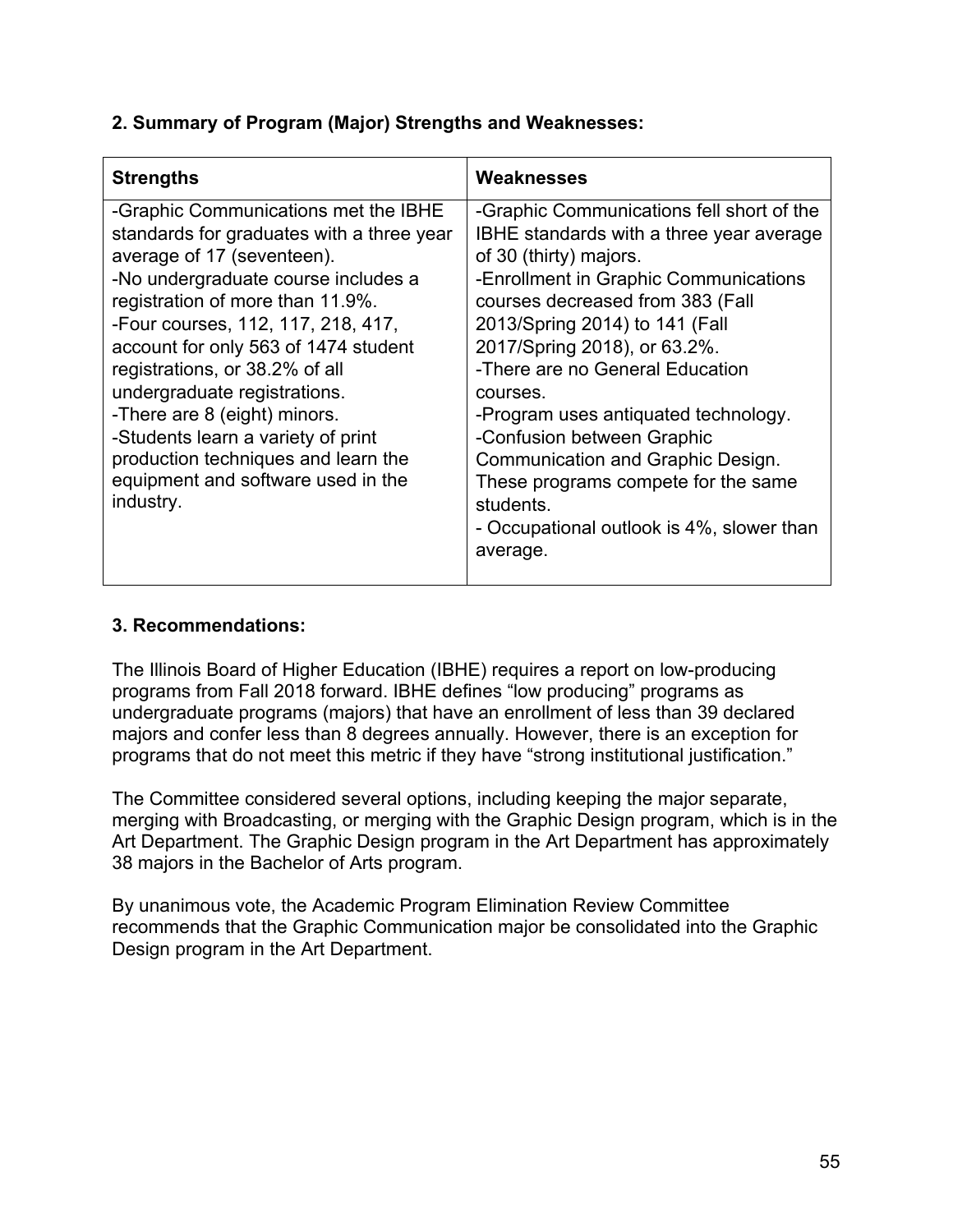**APER Report and Recommendations on Western Illinois University's Program(Major) in Hospitality Management**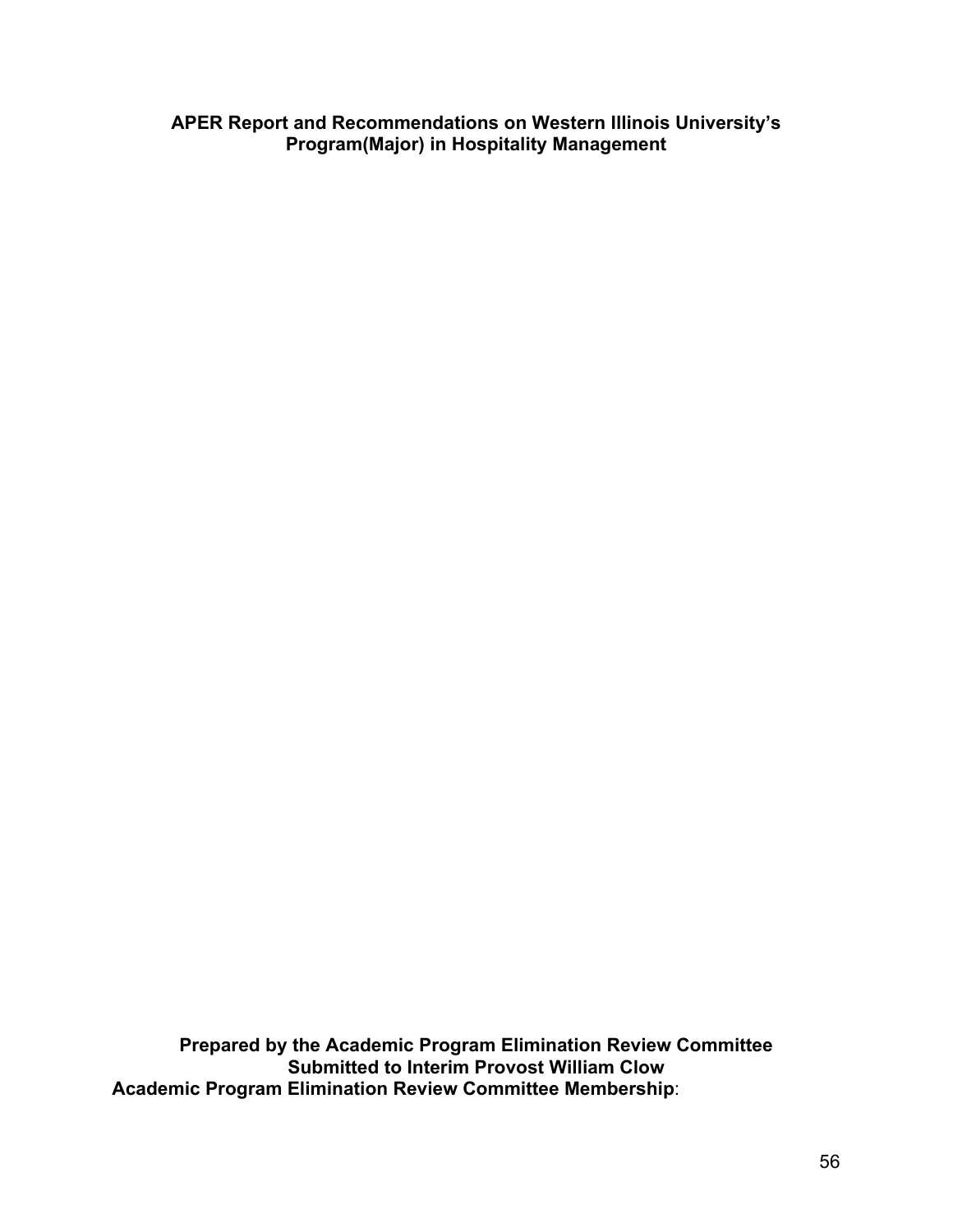Julia Albarracin, College of Arts and Sciences Barton Jennings, College of Business and Technology Hal Marchand, College of Education and Human Services Henry Oursler, College of Fine Arts & Communication Linda Zellmer, WIU Libraries

Summary:

 In section one, we outline our concerns/observations about the Hospitality Management program (major). In section 2, we condense this information into a table of program "strengths and weaknesses." In section 3, we offer recommendations to the administration on possible actions.

## **1. Overview of APER's Concerns and Observations**:

 Hospitality Management fell short of the IBHE standards, with a three year average of 0 (zero) graduates and 22 (twenty-two) majors. Their low graduation rate is caused by the fact that many existing students decided to complete their studies under the previous Family and Consumer Science (FCS) degree. The Hospitality Management degree has shown substantial growth in majors from 2 (FY2015) to 27 (FY2018).

 The Hospitality Management degree program relies upon courses in two areas, Hospitality Management and Nutrition, areas shared with degrees in Nutrition and Foodservice Management, and Dietetics. Therefore, specific trends in the course enrollments cannot be directly connected with enrollments in the Hospitality Management program.

 Enrollment in Hospitality Management courses decreased from 825 (Fall 2013/Spring 2014) to 369 (Fall 2017/Spring 2018), or 55.3%. Note that there are no General Education courses. Also, no course includes a registration of more than 9.2%. Five courses - 150, 151, 190, 250, 253 - account for 1134 of 3176 student registrations, or 35.7% of all undergraduate registrations. Of these, courses 151, 250 and 253 are required for Dietetics.

 Enrollment in Nutrition courses decreased from 1424 (Fall 2013/Spring 2014) to 917 (Fall 2017/Spring 2018), or 35.6%. The two General Education courses - 109, 300 - account for 3624 of 7064 student registrations, or 51.3% of all undergraduate registrations. Enrollment in these General Education courses decreased from 681 to 496, or 27.2%. Three courses - 109, 300, 450 - account for 4283 of 7064 student registrations, or 60.6% of all undergraduate registrations. Two of these - 109 and 300 -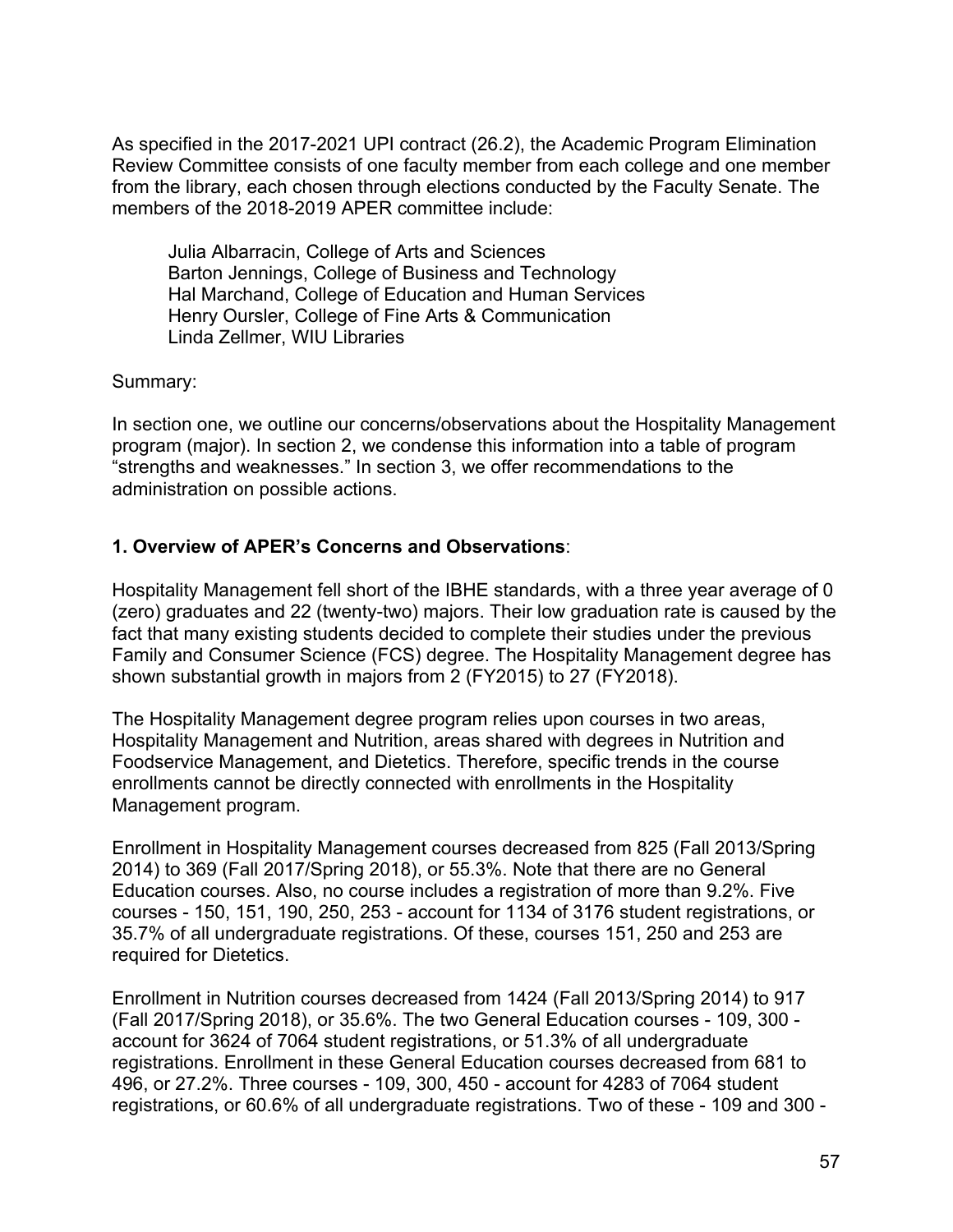are required for Dietetics. Enrollment in Non-General Education courses decreased from 743 to 421, or 43.3%.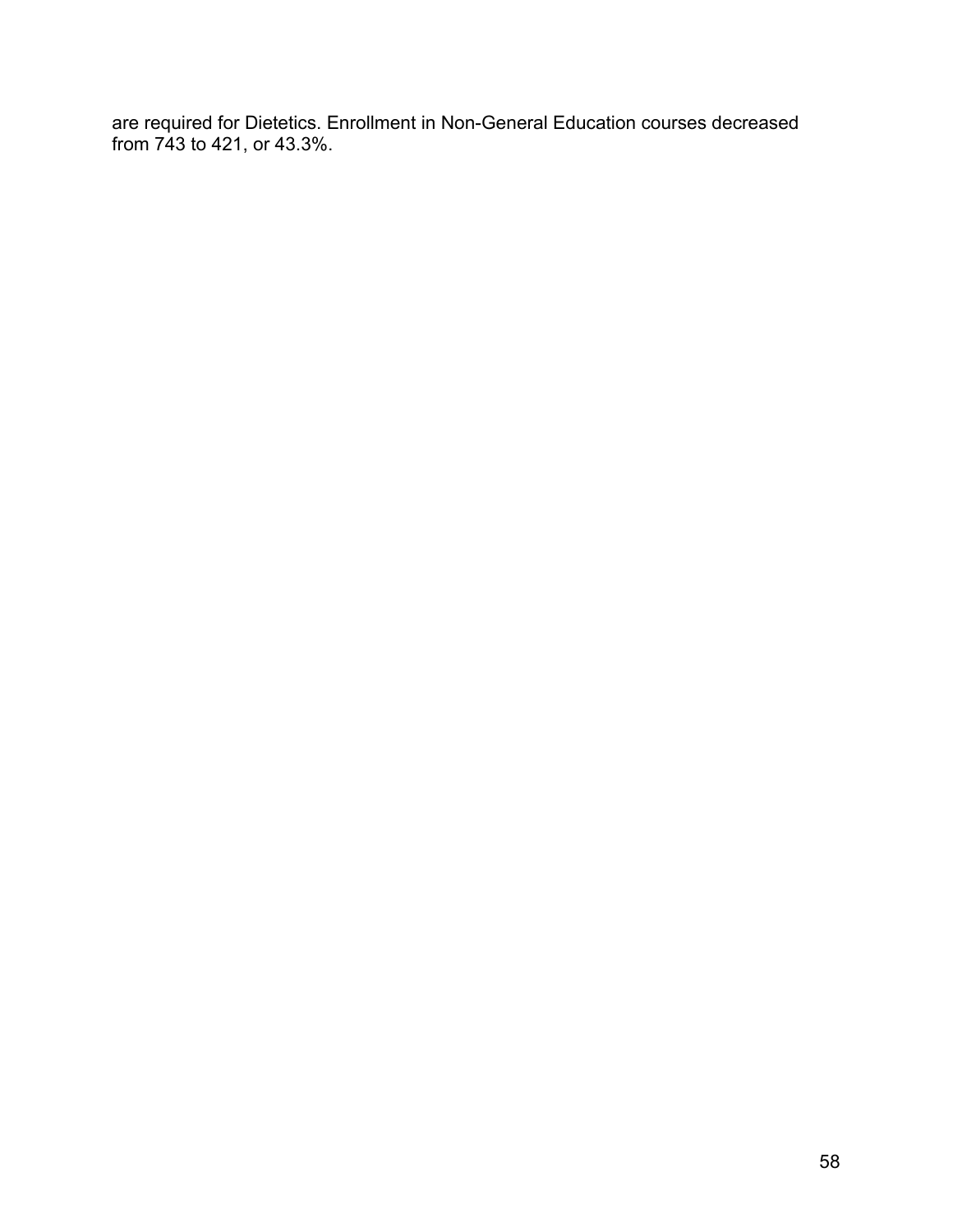| <b>Strengths</b>                                                                                                                                                                                                                                                                                                                                                                                                                                                                                                                                                                                                                                                                                                                                                                                                                                                                           | Weaknesses                                                                                                                                                                                                                                                                                                                                                                                                                                                                                                                                                                                                                                                                                                                                                                                                                                                                                                                                                                                                                                                                                                                                                                                                                                                                                                                                                                       |
|--------------------------------------------------------------------------------------------------------------------------------------------------------------------------------------------------------------------------------------------------------------------------------------------------------------------------------------------------------------------------------------------------------------------------------------------------------------------------------------------------------------------------------------------------------------------------------------------------------------------------------------------------------------------------------------------------------------------------------------------------------------------------------------------------------------------------------------------------------------------------------------------|----------------------------------------------------------------------------------------------------------------------------------------------------------------------------------------------------------------------------------------------------------------------------------------------------------------------------------------------------------------------------------------------------------------------------------------------------------------------------------------------------------------------------------------------------------------------------------------------------------------------------------------------------------------------------------------------------------------------------------------------------------------------------------------------------------------------------------------------------------------------------------------------------------------------------------------------------------------------------------------------------------------------------------------------------------------------------------------------------------------------------------------------------------------------------------------------------------------------------------------------------------------------------------------------------------------------------------------------------------------------------------|
| -The Hospitality Management degree has<br>shown substantial growth from 2<br>(FY2015) to 27 (FY2018).<br>-There are 5 (five) minors in 2018.<br>-Consolidated courses for greater<br>efficiency and use of faculty resources as<br>part of movement to RPTA.<br>-Requirements for graduates are more<br>rigorous (2 practicums + internship) than<br>other institutions.<br>-Minor has changed to 18 hrs from 20-23<br>hrs to attract additional students.<br>-Partnerships with Sodexo (WIU) and<br>McDonald's (Macomb).<br>-Program has established partnerships<br>allowing students to participate in<br>internships at George Johnson<br>Development (Springfield, IL) and Lake<br>Hill Winery (Carthage, IL).<br>-The Occupational Outlook varies from<br>4% for hotel management (slower than<br>average) to 9% for nutrition & food<br>service management (as fast as<br>average). | -Hospitality Management fell short of the<br>IBHE standards, with a three year<br>average of 0 (zero) graduates and 22<br>(twenty-two) majors.<br>-Enrollment in Hospitality Management<br>courses decreased from 825 (Fall<br>2013/Spring 2014) to 369 (Fall<br>2017/Spring 2018), or 55.3%. Note that<br>there are no General Education courses.<br>Also, no course includes a registration of<br>more than 9.2%. Five courses - 150, 151,<br>190, 250, 253 - account for 1134 of 3176<br>student registrations, or 35.7% of all<br>undergraduate registrations. Of these,<br>courses 151, 250 and 253 are required<br>for Dietetics.<br>-Enrollment in Nutrition courses<br>decreased from 1424 (Fall 2013/Spring<br>2014) to 917 (Fall 2017/Spring 2018), or<br>35.6%. The two General Education<br>courses - 109, 300 - account for 3624 of<br>7064 student registrations, or 51.3% of all<br>undergraduate registrations. Enrollment<br>in these General Education courses<br>decreased from 681 to 496, or 27.2%.<br>Three courses - 109, 300, 450 - account<br>for 4283 of 7064 student registrations, or<br>60.6% of all undergraduate registrations.<br>Two of these - 109 and 300 - are required<br>for Dietetics. Enrollment in Non-General<br>Education courses decreased from 743 to<br>421, or 43.3%.<br>-There are 25 other hospitality programs<br>in Illinois. |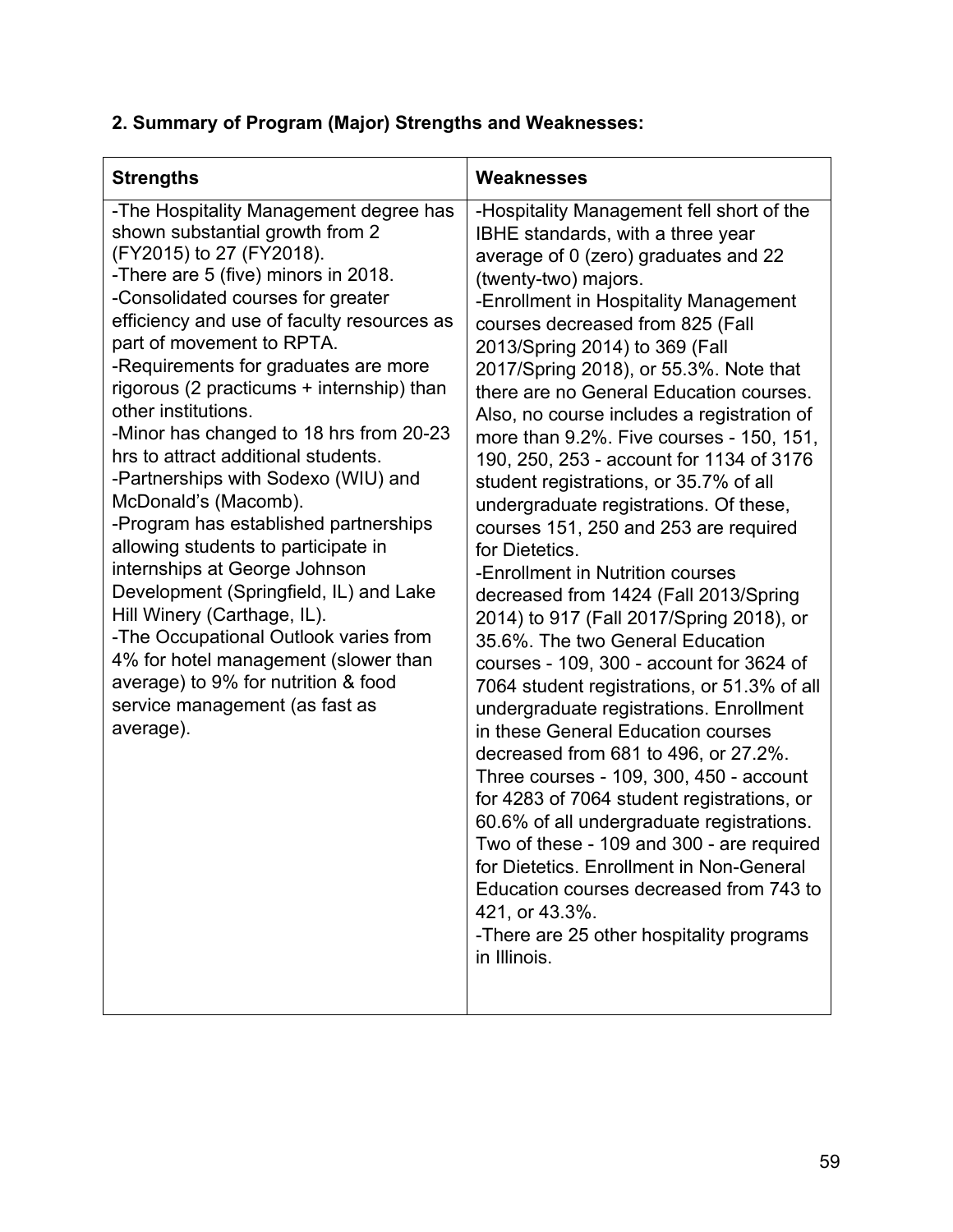### **3. Recommendations:**

 The Illinois Board of Higher Education (IBHE) requires a report on low-producing programs from Fall 2018 forward. IBHE defines "low producing" programs as undergraduate programs (majors) that have an enrollment of less than 39 declared majors and confer less than 8 degrees annually. However, there is an exception for programs that do not meet this metric if they have "strong institutional justification."

 The Hospitality Management program merged with Recreation, Park and Tourism Management after the Family and Consumer Sciences (FCS) degree was phased out. The number of majors and graduates is approaching IBHE standards if the two degrees (FCS and Hospitality Management) are counted as one. With the elimination of the FCS degree and the movement to the single Hospitality Management degree, the Academic Program Elimination Review Committee unanimously recommends that no change take place with the Hospitality Management degree program and the program be reviewed again in three years.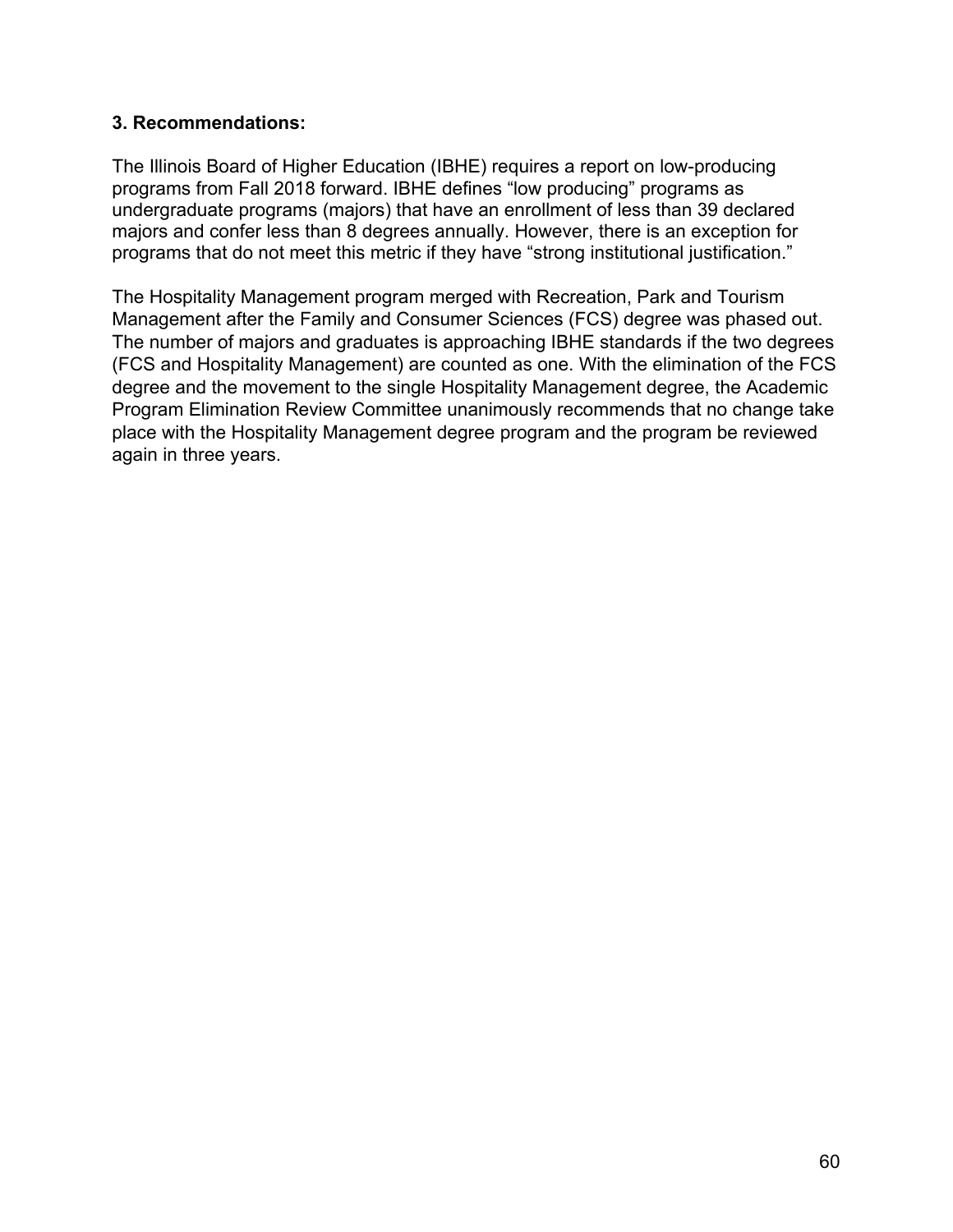**APER Report and Recommendations on Western Illinois University's Program(Major) in Meteorology**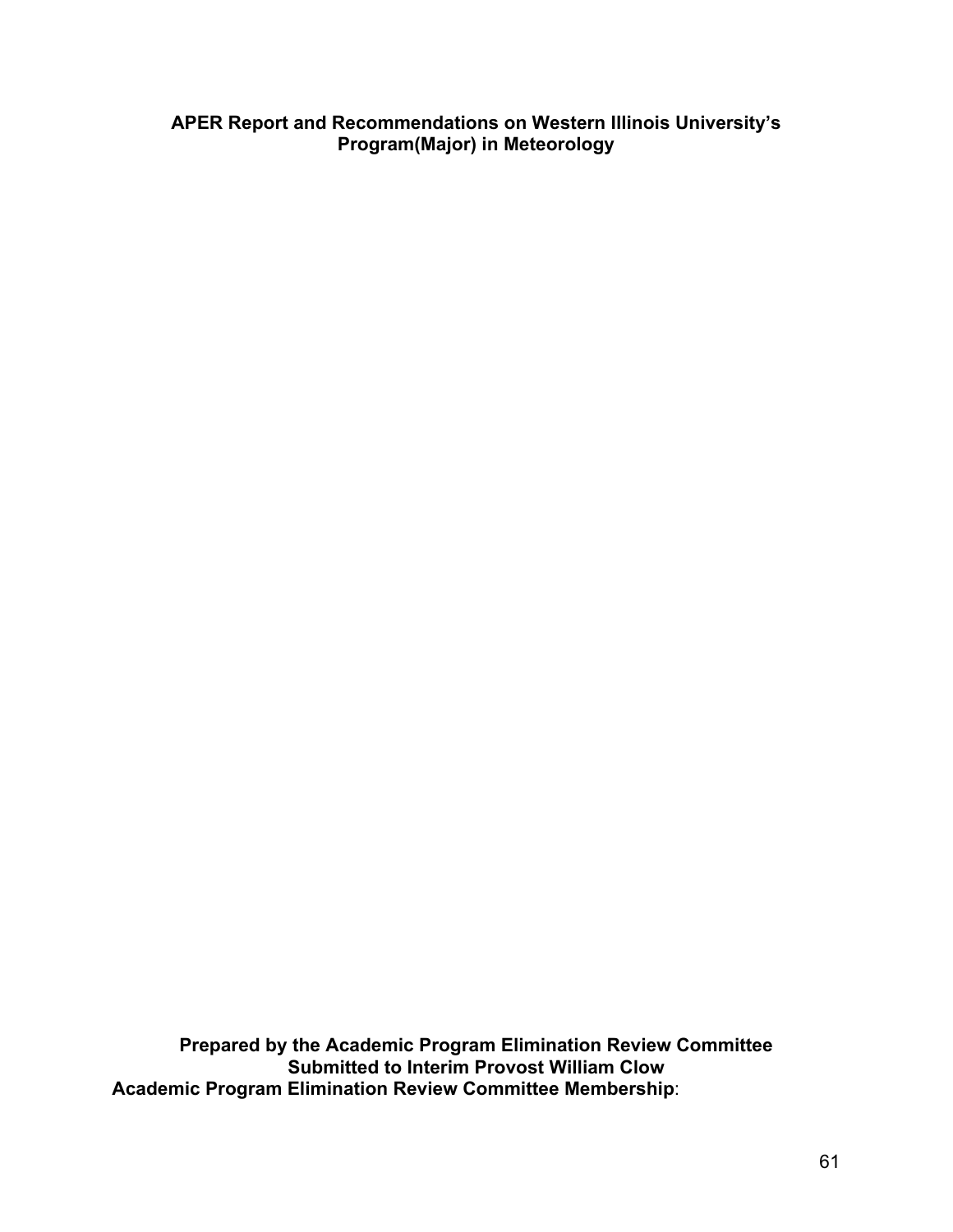Julia Albarracin, College of Arts and Sciences Barton Jennings, College of Business and Technology Hal Marchand, College of Education and Human Services Henry Oursler, College of Fine Arts & Communication Linda Zellmer, WIU Libraries

Summary:

 In section one, we outline our concerns/observations about the Meteorology program (major). In section 2, we condense this information into a table of program "strengths and weaknesses." In section 3, we offer recommendations to the administration on possible actions.

## **1. Overview of APER's Concerns and Observations**:

 Meteorology fell short of the IBHE standards, with a three year average of 8 (eight) graduates and 23 (twenty-three) majors. However, the program has seen an increase in majors and graduations during 2018.

 Enrollment in Meteorology undergraduate courses decreased from 531 (Fall 2013/Spring 2014) to 272 (Fall 2017/Spring 2018), or 48.8%. Enrollment in Non-General Education undergraduate courses decreased from 117 (Fall 2013/Spring 2014) to 31 (Fall 2017/Spring 2018), or 73.5%. Enrollment in General Education courses decreased from 414 (Fall 2013/Spring 2014) to 241 (Fall 2017/Spring 2018), or 41.8%. One General Education course - 120 - accounts for 1864 of 2271 student registrations, or 82.1% of all undergraduate registrations. No other course is more than 3%.

 The number of majors declined after Meteorology lost its status as a signature program. The program has begun a new recruitment program, resulting in an increase in the number of new students attending WIU for the Meteorology program from 3 (three) students in Fall 2017, to 16 (sixteen - 13 freshmen and 3 transfer students) in Fall 2018.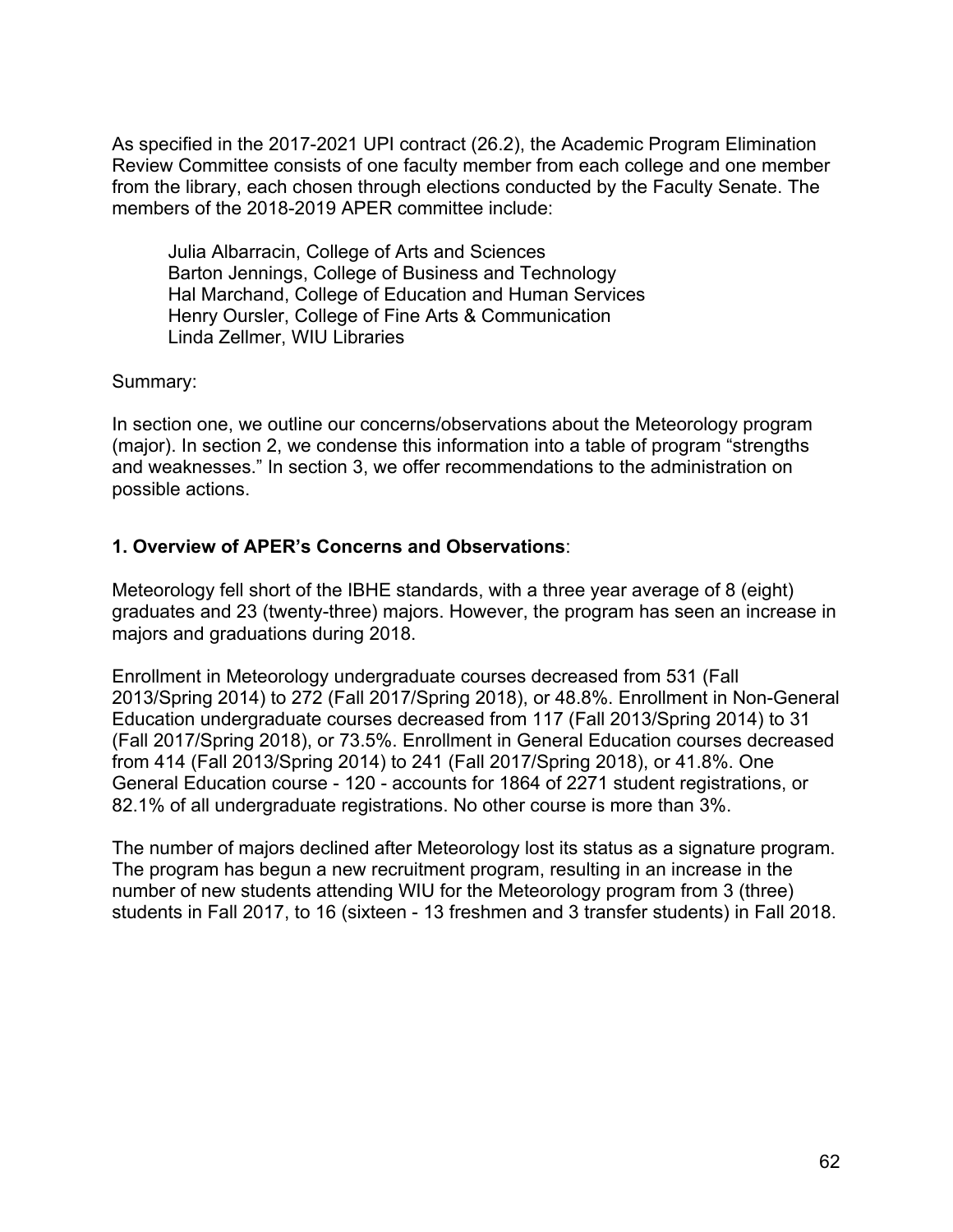| <b>Strengths</b>                                                                                                                                                                                                                                                                                                                                                                                                                                                                                                                                                                                                                                                                                                                                                                                                                                                                                                                                                                                                                                                                                                                                                                                                                                                                                                                                                 | Weaknesses                                                                                                                                                                                                                                                                                                                                                                                                                                                                                                                                                                                                                                                                                                                                                                            |
|------------------------------------------------------------------------------------------------------------------------------------------------------------------------------------------------------------------------------------------------------------------------------------------------------------------------------------------------------------------------------------------------------------------------------------------------------------------------------------------------------------------------------------------------------------------------------------------------------------------------------------------------------------------------------------------------------------------------------------------------------------------------------------------------------------------------------------------------------------------------------------------------------------------------------------------------------------------------------------------------------------------------------------------------------------------------------------------------------------------------------------------------------------------------------------------------------------------------------------------------------------------------------------------------------------------------------------------------------------------|---------------------------------------------------------------------------------------------------------------------------------------------------------------------------------------------------------------------------------------------------------------------------------------------------------------------------------------------------------------------------------------------------------------------------------------------------------------------------------------------------------------------------------------------------------------------------------------------------------------------------------------------------------------------------------------------------------------------------------------------------------------------------------------|
| -When the new Doppler Radar unit is<br>installed, it will be the only undergraduate<br>Meteorology program in state with a<br>doppler radar.<br>-The new Doppler radar should create<br>visibility for the program and University.<br>-WIU's Meteorology program is the only<br>one in Illinois offering a degree that meets<br>National Weather Service employment<br>criteria.<br>-Strong outreach activities at area high<br>schools and community colleges.<br>-Majors with minors in GIS and broadcast<br>communications have a 100% placement.<br>-Students who attend graduate school are<br>accepted at R1 universities.<br>-Faculty mentor students participating in<br>undergraduate research.<br>-Advanced students provide math tutoring<br>for beginning students.<br>-Have developed a program that<br>integrates technology with courses.<br>-Full member of the University<br>Corporation for Atmospheric Research;<br>members must meet the criteria for<br>admission, which includes an evaluation<br>of the program of study and research,<br>progress in the atmospheric sciences,<br>and participation in UCAR activities. WIU<br>was originally admitted in 2009 and<br>successfully evaluated for renewal in<br>2017.<br>-Faculty have received research grants<br>for their work.<br>-Occupational Outlook: 12%, faster than<br>average. | -Meteorology fell short of the IBHE<br>standards, with a three year average of 8<br>(eight) graduates and 23 (twenty-three)<br>majors.<br>-Enrollment in Non-General Education<br>undergraduate courses decreased from<br>117 (Fall 2013/Spring 2014) to 31 (Fall<br>2017/Spring 2018), or 73.5%.<br>-Enrollment in all Meteorology<br>undergraduate courses decreased from<br>531 (Fall 2013/Spring 2014) to 272 (Fall<br>2017/Spring 2018), or 48.8%.<br>-One General Education course - 120 -<br>accounts for 1864 of 2271 student<br>registrations, or 82.1% of all<br>undergraduate registrations. No other<br>course is more than 3%.<br>-Enrollment in General Education courses<br>decreased from 414 (Fall 2013/Spring<br>2014) to 241 (Fall 2017/Spring 2018), or<br>41.8%. |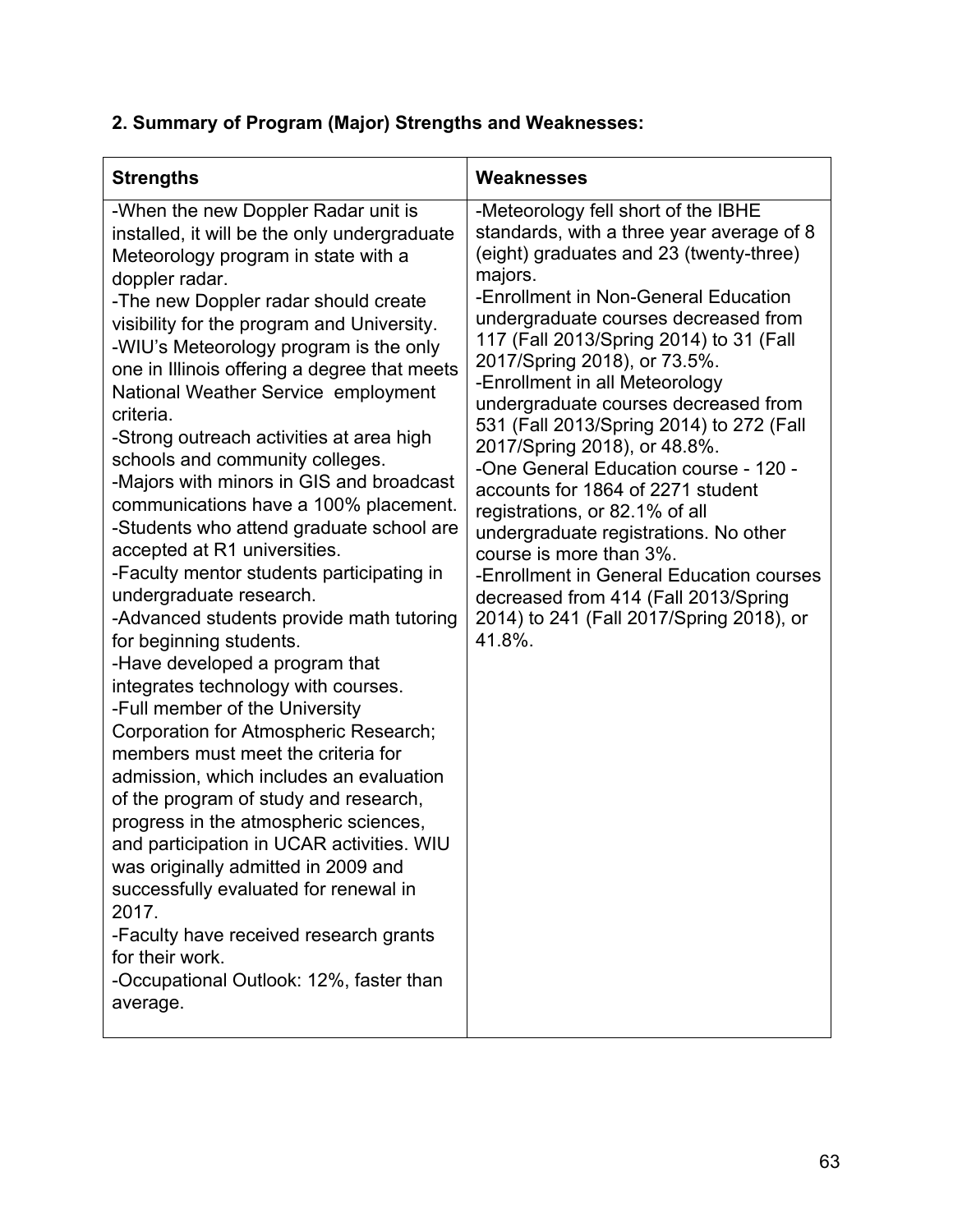### **3. Recommendations:**

 The Illinois Board of Higher Education (IBHE) requires a report on low-producing programs from Fall 2018 forward. IBHE defines "low producing" programs as undergraduate programs (majors) that have an enrollment of less than 39 declared majors and confer less than 8 degrees annually. However, there is an exception for programs that do not meet this metric if they have "strong institutional justification."

 Because of the recent department reorganization and renaming, and the actions taken by the program faculty in terms of promotion and recruitment, the Academic Program Elimination Review Committee unanimously recommends that no change take place with the Meteorology degree program. It is recommended that a review of the program take place in two years.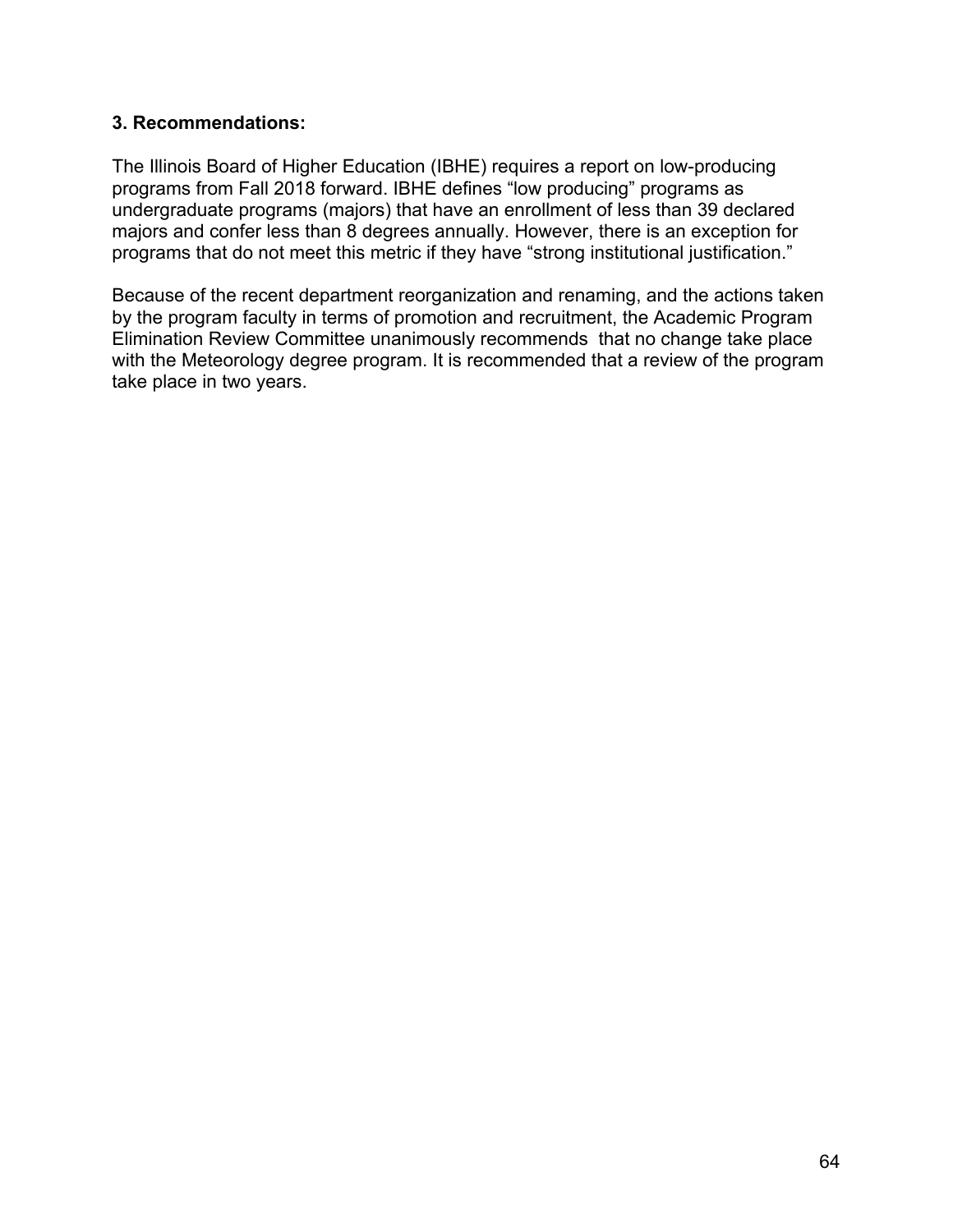**APER Report and Recommendations on Western Illinois University's Program(Major) in Musical Theater**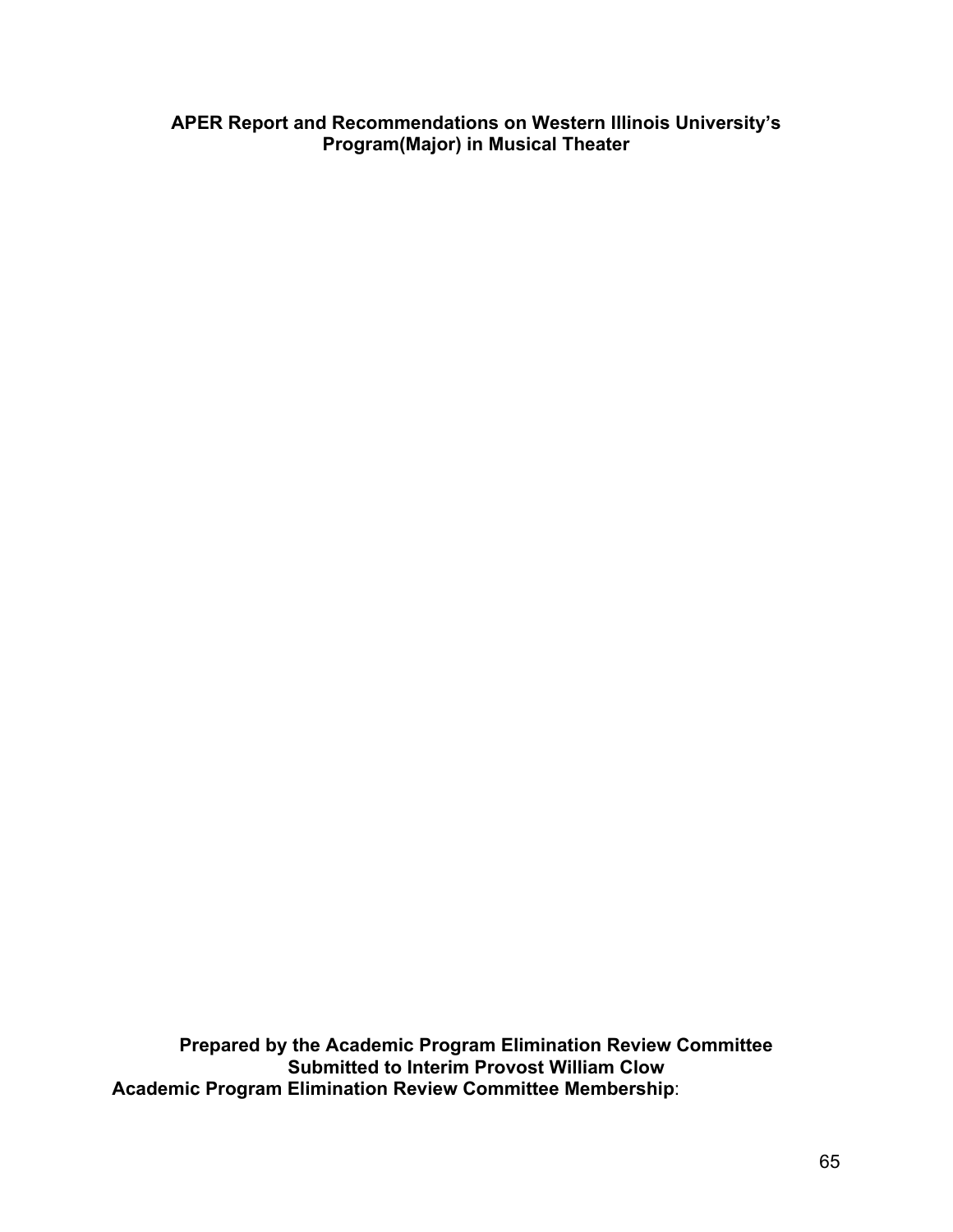Julia Albarracin, College of Arts and Sciences Barton Jennings, College of Business and Technology Hal Marchand, College of Education and Human Services Henry Oursler, College of Fine Arts & Communication Linda Zellmer, WIU Libraries

Summary:

 In section one, we outline our concerns/observations about the Musical Theater program (major). In section 2, we condense this information into a table of program "strengths and weaknesses." In section 3, we offer recommendations to the administration on possible actions.

## **1. Overview of APER's Concerns and Observations:**:

 Musical Theatre fell short of the IBHE standards, with a three year average of 7 (seven) graduates and 28 (twenty-eight) majors.

 The Musical Theatre degree program relies upon courses in two areas, Dance and Theatre. The Bachelor of Music provides some overlap in the music electives.

 Enrollment in undergraduate Dance courses decreased from 256 (Fall 2013/Spring 2014) to 195 (Fall 2017/Spring 2018), or 23.8%. None of the nineteen Dance Courses has a registration of more than 9.2%. The four courses with the greatest registrations - 110, 113, 212, and 213 - account for only 392 of 1214 student registrations, or just 32.3% of all undergraduate registrations. There are no General Education courses.

 Enrollment in undergraduate Theatre courses decreased from 1329 (Fall 2013/Spring 2014) to 928 (Fall 2017/Spring 2018), or 30.2%. Enrollment in Non-General Education courses decreased from 446 (Fall 2013/Spring 2014) to 406 (Fall 2017/Spring 2018), or 9.0%. Enrollment in General Education courses decreased from 883 (Fall 2013/Spring 2014) to 522 (Fall 2017/Spring 2018), or 40.9%. Two courses, 101 and 110, account for 3908 of 7174 student registrations, or 54.5% of all undergraduate registrations in the total of 69 (sixty-nine) undergraduate courses.

 The four General Education courses - 101, 110, 172 and 201 - account for 4570 of 7174 student registrations, or 63.7% of all undergraduate registrations.

 The largest challenge for Musical Theater is in low enrollments and overall cost/s.c.h. The major consistently has less than the 39 majors recommended by the IBHE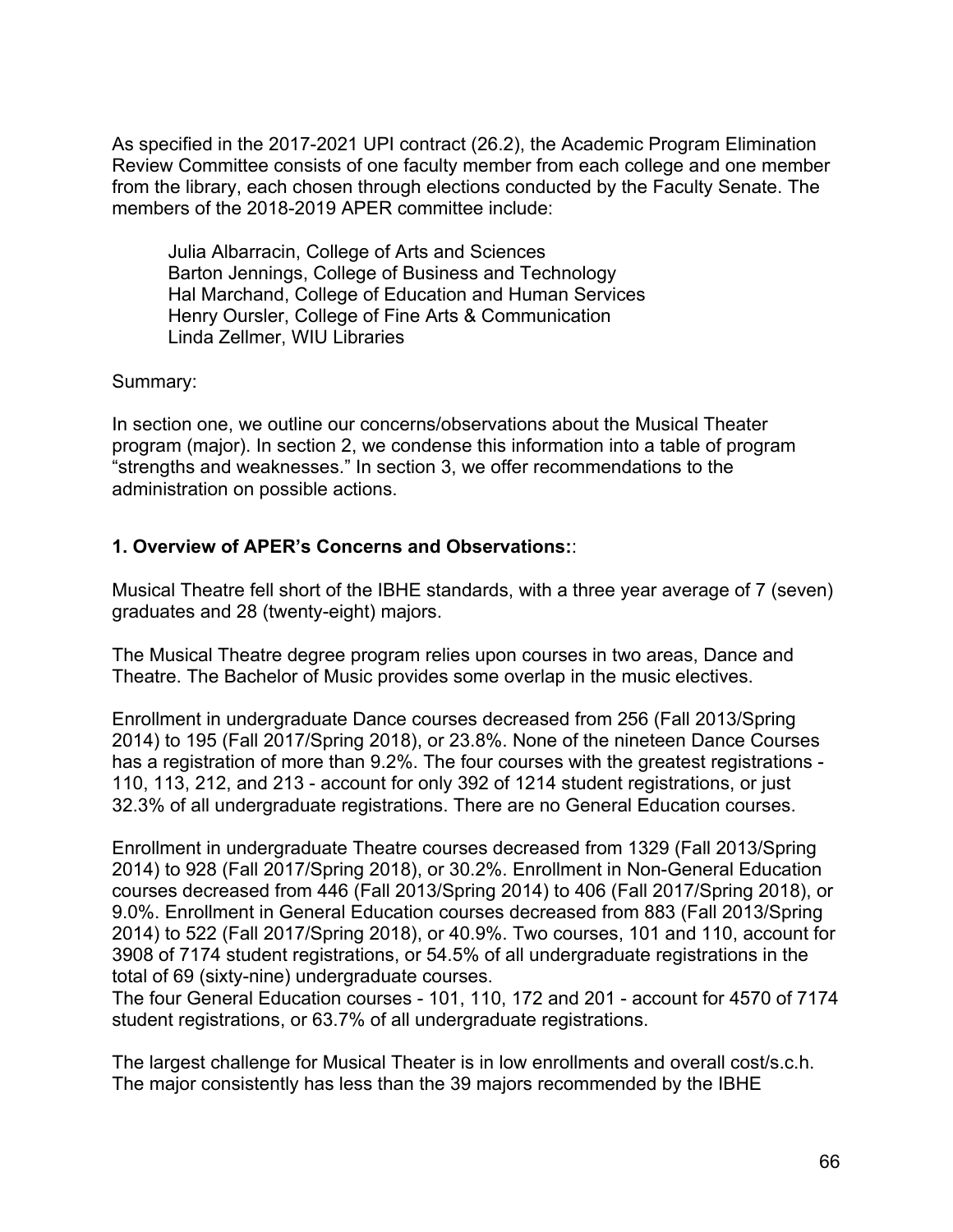guidelines. This is due to the self-imposed cap of 30 students and the fact that the program only accepts 10 students per year.

 Similarly, it typically graduates only 3-4 students per year instead of the recommended 8. However, the graduation numbers have increased with 6 degrees conferred in 2016; 10 in 2017 and 6 in 2018. More troubling than the low enrollments is the growing cost/s.c.h. By 2015, this cost had risen to \$240, making Musical Theater among the most expensive majors at Western. However, the cost/s.c.h. has decreased to \$209 in 2017.

 The great strength of the Musical Theater program (major) is its consistently high quality. As an "audition only" program, it attracts the best students from around the state and beyond. Further, the program expects these students to excel in all three areas: singing, dancing, and acting. This expectation is so high that a number of students do not complete the program.

 In discussion with faculty, it appears that some students find jobs while they are doing their internships, and do not return to complete their degree. Others find the program too challenging and change their major to a related degree, either the Theatre Acting B.A. degree, or another related degree. Determining how to credit the Musical Theatre Program (major) for these students is difficult. In part, the program seems to be drawing a substantial number of students who begin the program, but are unable to finish. However, even those students who do not finish in Musical Theater do tend to finish in the Theater and Dance Departments.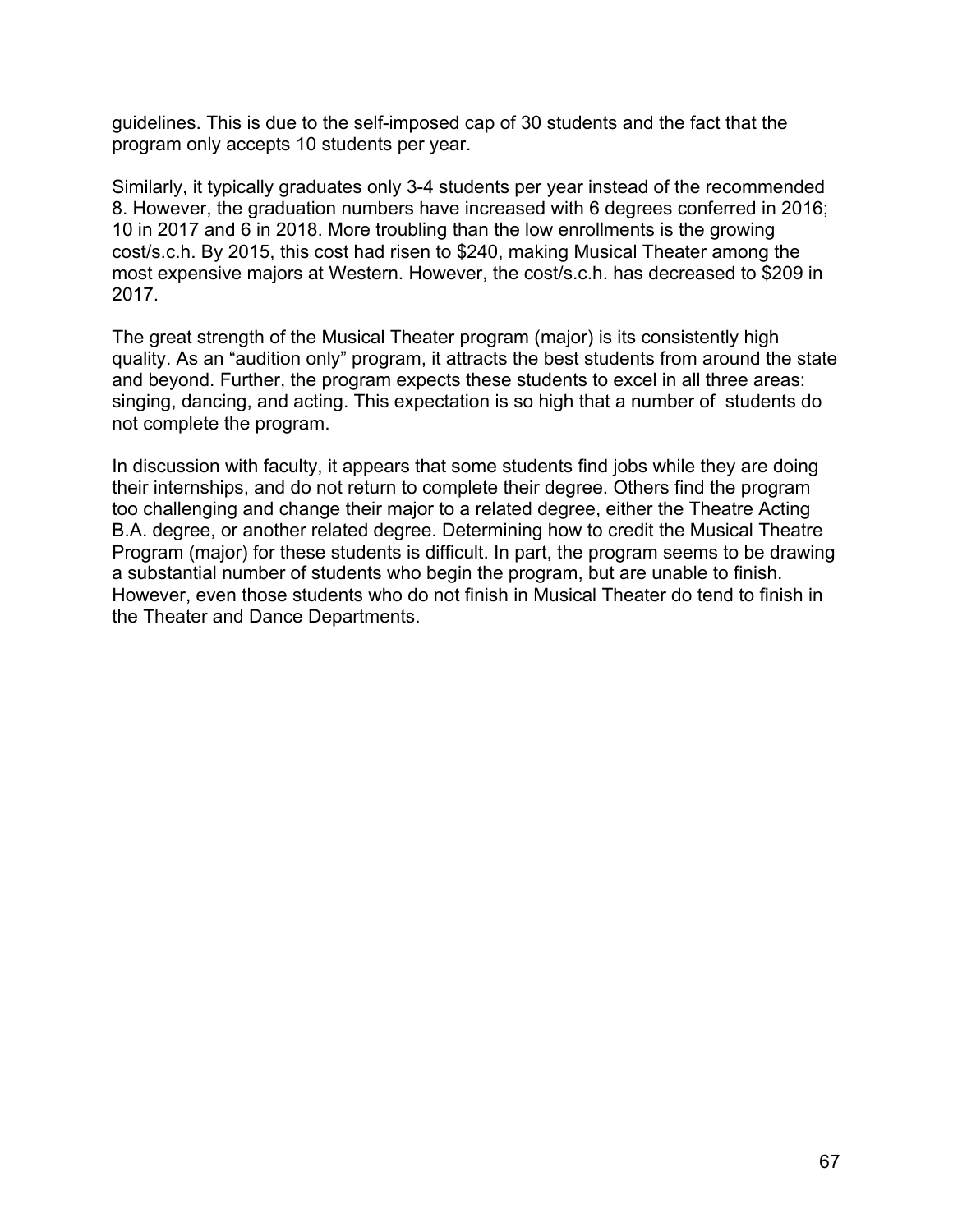| <b>Strengths</b>                                                                                                                                                                                                                                                                                                                                                                                                                                                                                                                                                                                                                                                                                                                                                                                                                                                                                                                                                                                      | Weaknesses                                                                                                                                                                                                                                                                                                                                                                                                                                                                                                                                                                                                                                                                                                                                                                                                                                                                                                                                                                                                                                                                                                                                                                                                                                                                                                                                                                                                                                                                                                                  |
|-------------------------------------------------------------------------------------------------------------------------------------------------------------------------------------------------------------------------------------------------------------------------------------------------------------------------------------------------------------------------------------------------------------------------------------------------------------------------------------------------------------------------------------------------------------------------------------------------------------------------------------------------------------------------------------------------------------------------------------------------------------------------------------------------------------------------------------------------------------------------------------------------------------------------------------------------------------------------------------------------------|-----------------------------------------------------------------------------------------------------------------------------------------------------------------------------------------------------------------------------------------------------------------------------------------------------------------------------------------------------------------------------------------------------------------------------------------------------------------------------------------------------------------------------------------------------------------------------------------------------------------------------------------------------------------------------------------------------------------------------------------------------------------------------------------------------------------------------------------------------------------------------------------------------------------------------------------------------------------------------------------------------------------------------------------------------------------------------------------------------------------------------------------------------------------------------------------------------------------------------------------------------------------------------------------------------------------------------------------------------------------------------------------------------------------------------------------------------------------------------------------------------------------------------|
| -No one Dance course of the nineteen<br>includes a registration of more than 9.2%.<br>-The four courses with the greatest<br>registrations - 110, 113, 212, and 213 -<br>account for only 392 of 1214 student<br>registrations, or just 32.3% of all<br>undergraduate registrations. There are no<br>General Education courses in Dance.<br>-Has one of the highest GPAs on<br>campus.<br>-One of the only conservatory style<br>programs at a public university in the<br>state.<br>-Audition only program.<br>-The ability of the program to attract<br>excellent students to WIU, some who<br>remain at the university even when<br>unable to maintain the standards of the<br>Musical Theatre program<br>-Designated as a Signature Program.<br>-A required internship leading to practical<br>experience.<br>-An 88% employment rate for graduates.<br>-Enriches the community and region by<br>providing access to performances, which<br>in turn enhances University - Community<br>relations. | -Musical Theatre fell short of the IBHE<br>standards, with a three year average of 7<br>(seven) graduates and 28 (twenty-eight)<br>majors. The Musical Theatre degree<br>program relies upon courses in two<br>areas, Dance and Theatre, There is also<br>the Bachelor of Music with some overlap<br>in the music electives.<br>-Number of Majors is capped at 30<br>students.<br>-Enrollment in undergraduate Dance<br>courses decreased from 256 (Fall<br>2013/Spring 2014) to 195 (Fall<br>2017/Spring 2018), or 23.8%.<br>-Enrollment in undergraduate Theatre<br>courses decreased from 1329 (Fall<br>2013/Spring 2014) to 928 (Fall<br>2017/Spring 2018), or 30.2%.<br>-Enrollment in Non-General Education<br>Theatre courses decreased from 446<br>(Fall 2013/Spring 2014) to 406 (Fall<br>2017/Spring 2018), or 9.0%<br>-Enrollment in General Education Theatre<br>courses decreased from 883 (Fall<br>2013/Spring 2014) to 522 (Fall<br>2017/Spring 2018), or 40.9%<br>Two of the sixty-nine courses - 101 and<br>110 - account for 3908 of 7174 student<br>registrations, or 54.5% of all<br>undergraduate registrations.<br>-Note that the four General Education<br>courses - 101, 110, 172 and 201 -<br>account for 4570 of 7174 student<br>registrations, or 63.7% of all<br>undergraduate registrations.<br>-Occupational outlook is 4%, slower than<br>average, to 6%, which is average.<br>-Music Theatre is a relatively high cost<br>program with an average cost of \$209 per<br>student credit hour. |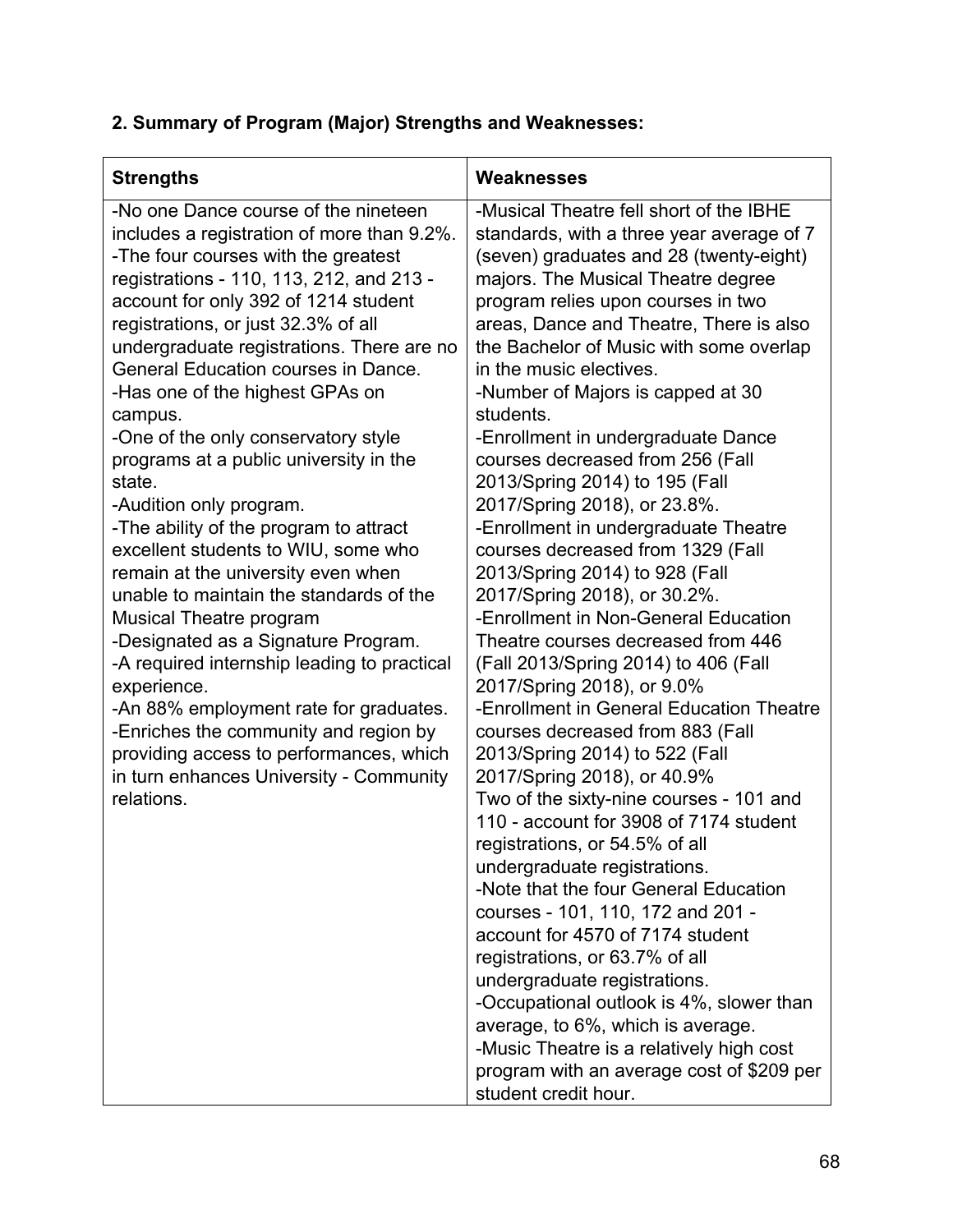| -Music Theatre has a number of low       |
|------------------------------------------|
| productivity courses. For example, voice |
| faculty receive 12 Academic Credit       |
| Equivalents (ACEs) for working with      |
| eighteen students.                       |

### **3. Recommendations:**

 The Illinois Board of Higher Education (IBHE) requires a report on low-producing programs from Fall 2018 forward. IBHE defines "low producing" programs as undergraduate programs (majors) that have an enrollment of less than 39 declared majors and confer less than 8 degrees annually. However, there is an exception for programs that do not meet this metric if they have "strong institutional justification."

 Given the high quality of the program and its status as a "Signature Program" at the university, the Academic Program Elimination Review committee unanimously recommends retaining the the program (major) in Musical Theater, with the provision that the number of students accepted be increased to 40, as was originally recommended by the IBHE in 2002. The Committee recommends the program be reviewed again in 2 years.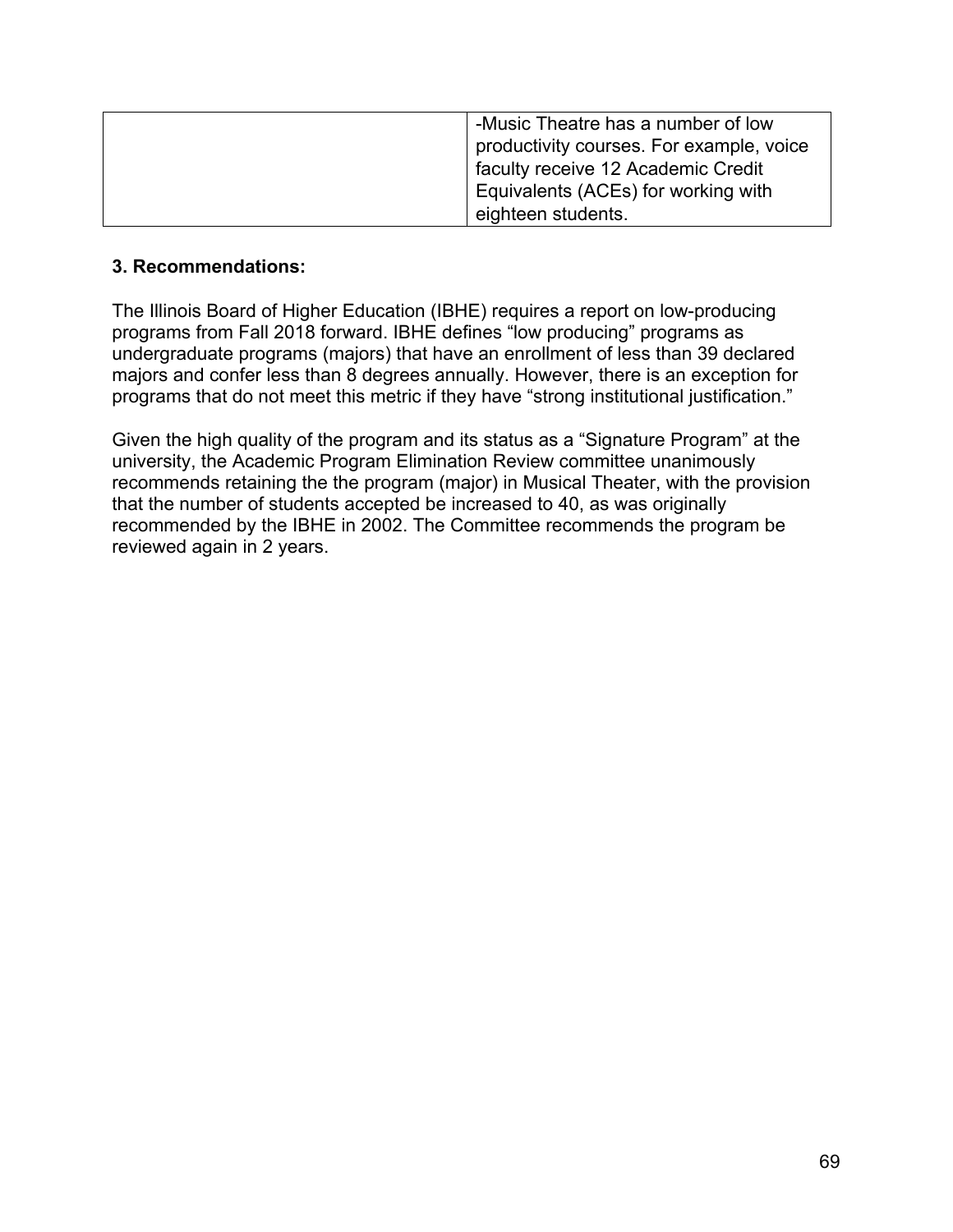**APER Report and Recommendations on Western Illinois University's Program(Major) in Nutrition and Foodservice Management**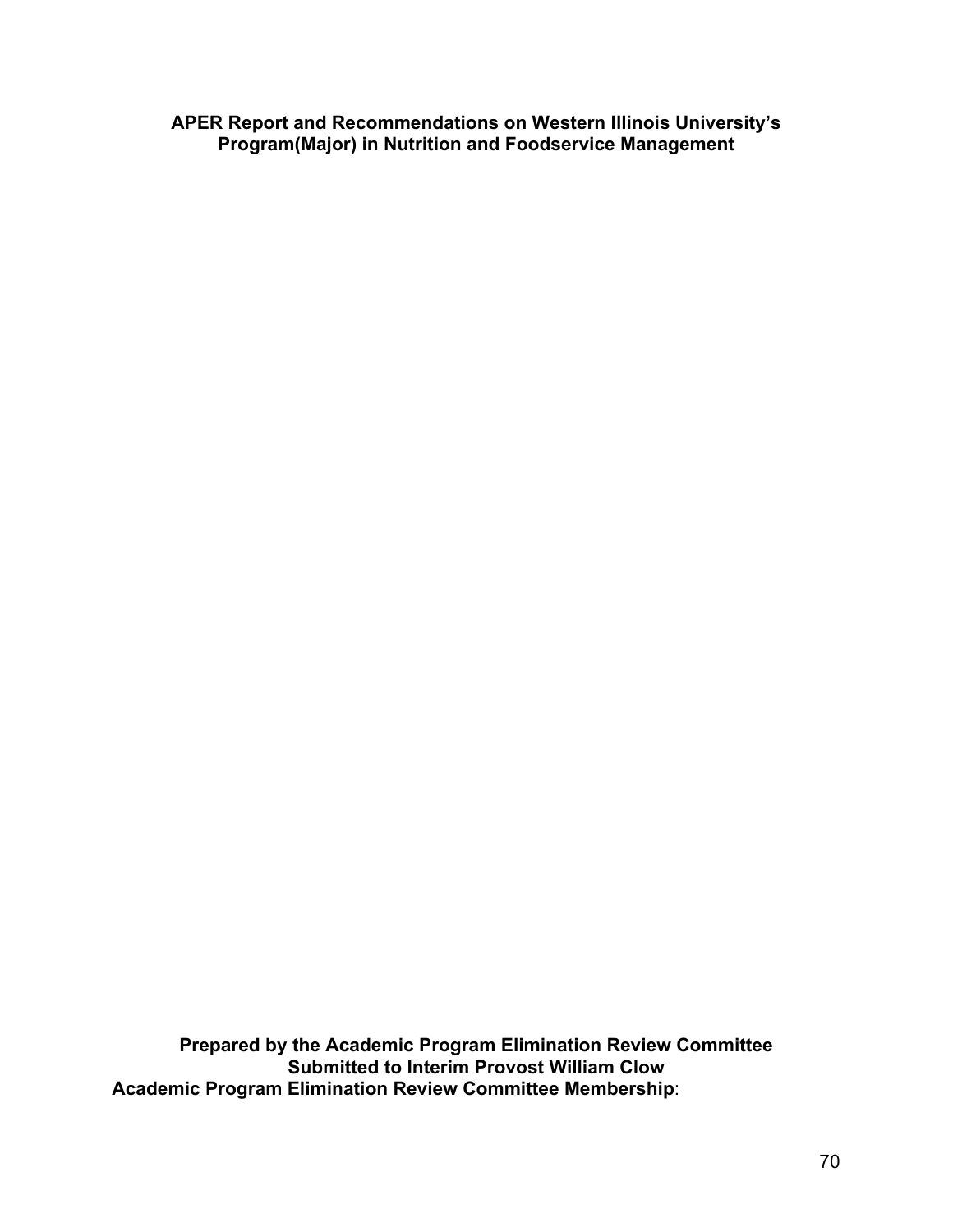Julia Albarracin, College of Arts and Sciences Barton Jennings, College of Business and Technology Hal Marchand, College of Education and Human Services Henry Oursler, College of Fine Arts & Communication Linda Zellmer, WIU Libraries

Summary:

 In section one, we outline our concerns/observations about the Nutrition and Foodservice Management program (major). In section 2, we condense this information into a table of program "strengths and weaknesses." In section 3, we offer recommendations to the administration on possible actions.

## **1. Overview of APER's Concerns and Observations**:

 Nutrition & Foodservice Management fell short of the IBHE standards, with a three year average of 0 (zero) graduates and 2 (two) majors. The program has grown from 1 major in 2015, to 3 majors in 2018. However, it has 47 minors in Fall 2018.

 The Nutrition & Foodservice Management degree program relies upon courses in two areas, Hospitality Management and Nutrition, areas shared with degrees in Hospitality Management, and Dietetics. Therefore, specific trends in the course enrollments cannot be directly connected with the Nutrition & Foodservice Management program enrollments.

 This program was created as an alternative degree to the Dietetics major for students who are either unable to achieve the 3.0 gpa requirement for Dietetics internships or those interested in Restaurant and Foodservice Management.

 Enrollment in Hospitality Management courses decreased from 825 (Fall 2013/Spring 2014) to 369 (Fall 2017/Spring 2018), or 55.3%. Note that there are no General Education courses. Also, no course includes a registration of more than 9.2%. Five courses - 150, 151, 190, 250, 253 - account for 1134 of 3176 student registrations, or 35.7% of all undergraduate registrations. Of these, courses 151, 250 and 253 are required for Dietetics.

 Enrollment in Nutrition courses decreased from 1424 (Fall 2013/Spring 2014) to 917 (Fall 2017/Spring 2018), or 35.6%. The two General Education courses - 109, 300 - account for 3624 of 7064 student registrations, or 51.3% of all undergraduate registrations. Enrollment in these General Education courses decreased from 681 to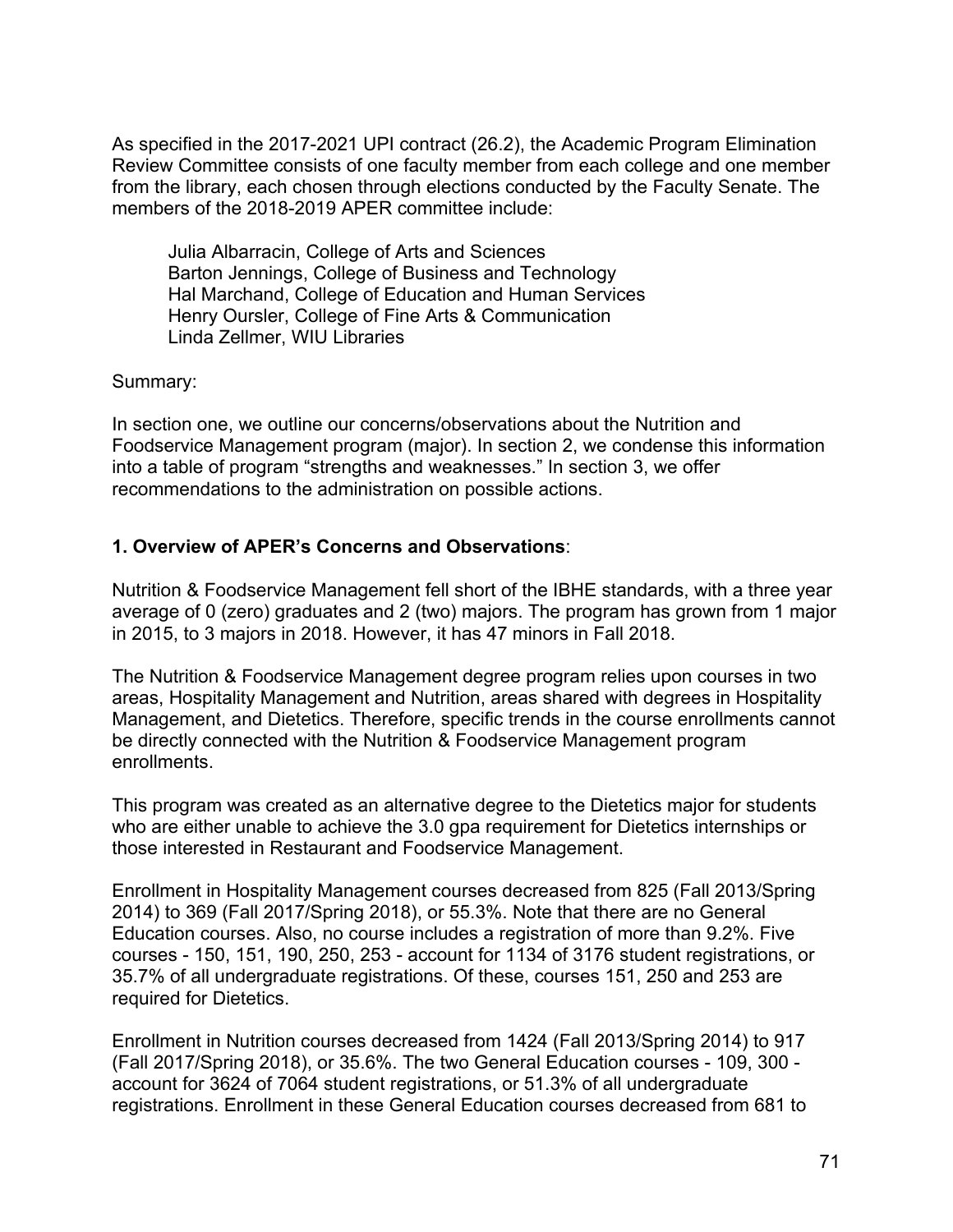496, or 27.2%. Three courses - 109, 300, 450 - account for 4283 of 7064 student registrations, or 60.6% of all undergraduate registrations. Two of these - 109 and 300 - are required for Dietetics. Enrollment in Non-General Education courses decreased from 743 to 421, or 43.3%.

 Three courses - 109, 300, 450 - account for 4283 of 7064 student registrations, or 60.6% of all undergraduate registrations. Two General Education courses - 109, 300 - account for 3624 of 7064 student registrations, or 51.3% of all undergraduate registrations. Enrollment in General Education courses decreased from 681 (Fall 2013/Spring 2014) to 496 (Fall 2017/Spring 2018), or 27.2%. Enrollment in Non-General Education courses decreased from 743 (Fall 2013/Spring 2014) to 421 (Fall 2017/Spring 2018), or 43.3%. Enrollment in Nutrition courses decreased from 1424 (Fall 2013/Spring 2014) to 917 (Fall 2017/Spring 2018), or 35.6%.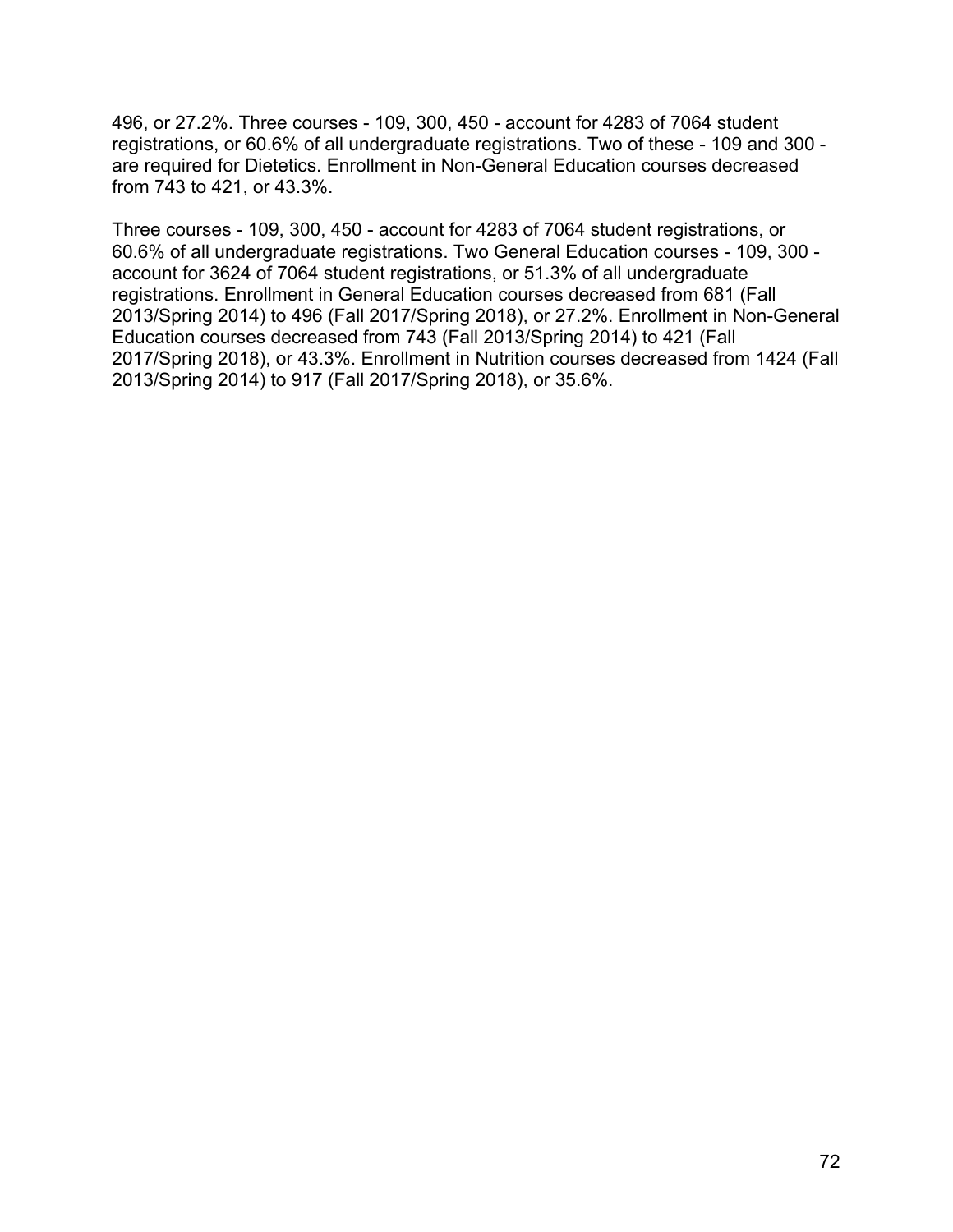# **2. Summary of Program (Major) Strengths and Weaknesses:**

| <b>Strengths</b>                                                                                                                                                                                                                                                                                                                                                                                                                                                                                                                                                                                                                                                         | Weaknesses                                                                                                                                                                                                                                                                                                                                                                                                                                                                                                                                                                                                                                                                                                                                                                                                                                                                                                                                                                                                                                                                                                                                                                                                                                                                                                                                                                                                                                                                       |
|--------------------------------------------------------------------------------------------------------------------------------------------------------------------------------------------------------------------------------------------------------------------------------------------------------------------------------------------------------------------------------------------------------------------------------------------------------------------------------------------------------------------------------------------------------------------------------------------------------------------------------------------------------------------------|----------------------------------------------------------------------------------------------------------------------------------------------------------------------------------------------------------------------------------------------------------------------------------------------------------------------------------------------------------------------------------------------------------------------------------------------------------------------------------------------------------------------------------------------------------------------------------------------------------------------------------------------------------------------------------------------------------------------------------------------------------------------------------------------------------------------------------------------------------------------------------------------------------------------------------------------------------------------------------------------------------------------------------------------------------------------------------------------------------------------------------------------------------------------------------------------------------------------------------------------------------------------------------------------------------------------------------------------------------------------------------------------------------------------------------------------------------------------------------|
| -There are 47 (forty-seven) minors.<br>-Students take a combination of food<br>service and hospitality courses.<br>-The program prepares students for jobs<br>in restaurant or food service industries<br>(school, nursing home and hospital food<br>service).<br>-Proposal involves separating from<br><b>Nutrition &amp; Food Service Management</b><br>from RPTA for majors who are not<br>interested in hotel management.<br>-Option for students who do not meet the<br>3.0 GPA requirements for Dietetics.<br>-No other program like this offered in<br>Illinois.<br>-Students receive ServSafe Certification.<br>-Occupational outlook 9%, as fast as<br>average. | -Nutrition & Foodservice Management fell<br>short of the IBHE standards, with a three<br>year average of 0 (zero) graduates and 2<br>(two) majors.<br>-Enrollment in Hospitality Management<br>courses decreased from 825 (Fall<br>2013/Spring 2014) to 369 (Fall<br>2017/Spring 2018), or 55.3%. Note that<br>there are no General Education courses.<br>Also, no course includes a registration of<br>more than 9.2%. Five courses - 150, 151,<br>190, 250, 253 - account for 1134 of 3176<br>student registrations, or 35.7% of all<br>undergraduate registrations. Of these,<br>courses 151, 250 and 253 are required<br>for Nutrition and Foodservice<br>Management.<br>-Enrollment in Nutrition courses<br>decreased from 1424 (Fall 2013/Spring<br>2014) to 917 (Fall 2017/Spring 2018), or<br>35.6%. The two General Education<br>courses - 109, 300 - account for 3624 of<br>7064 student registrations, or 51.3% of all<br>undergraduate registrations. Enrollment<br>in these General Education courses<br>decreased from 681 to 496, or 27.2%.<br>Three courses - 109, 300, 450 - account<br>for 4283 of 7064 student registrations, or<br>60.6% of all undergraduate registrations.<br>Two of these - 109 and 300 - are required<br>for Nutrition and Foodservice<br>Management. Enrollment in Non-General<br>Education courses decreased from 743 to<br>421, or 43.3%.<br>-No marketing of the program<br>-Program does not offer any general<br>education courses |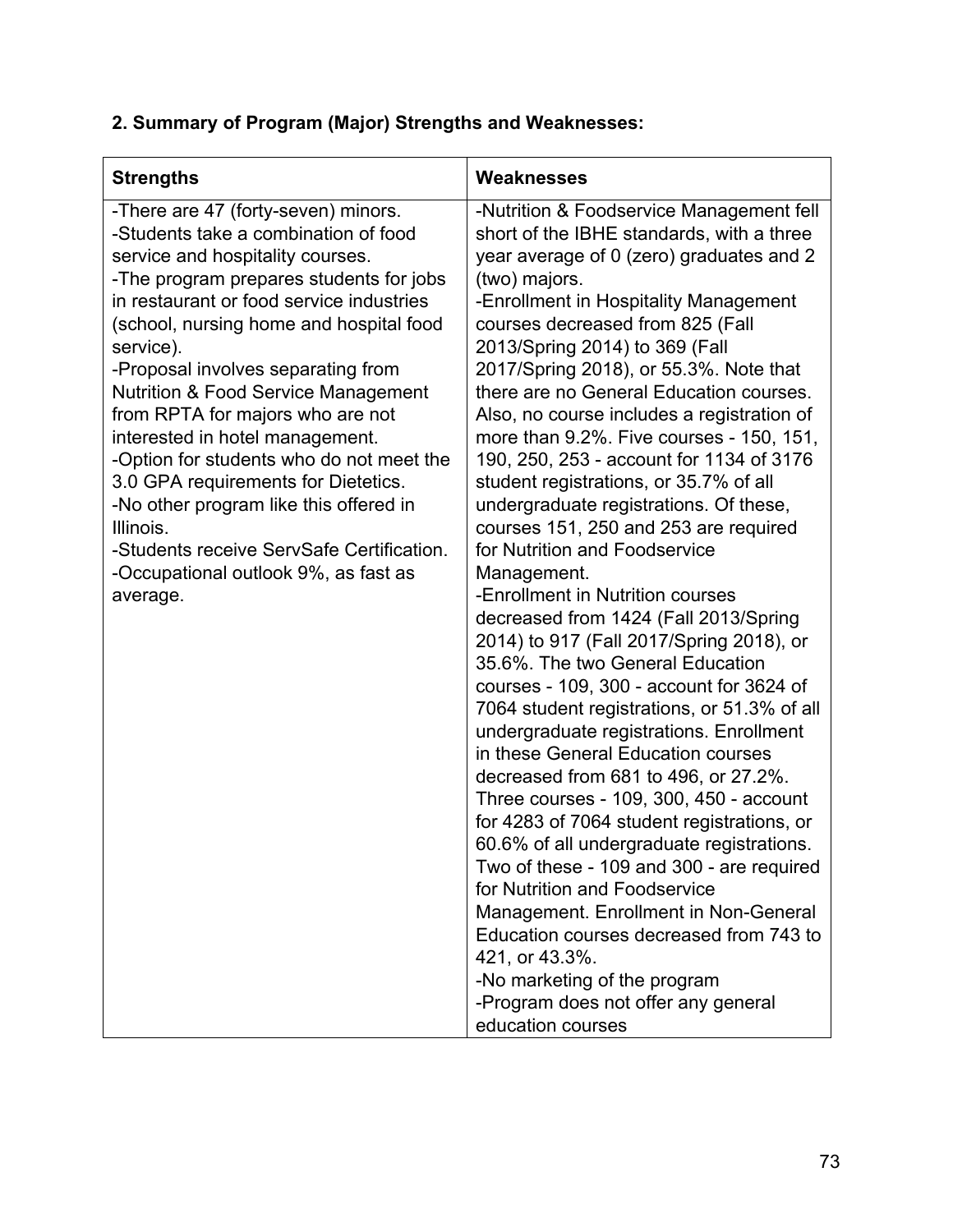#### **3. Recommendations:**

 The Illinois Board of Higher Education (IBHE) requires a report on low-producing programs from Fall 2018 forward. IBHE defines "low producing" programs as undergraduate programs (majors) that have an enrollment of less than 39 declared majors and confer less than 8 degrees annually. However, there is an exception for programs that do not meet this metric if they have "strong institutional justification."

 There is considerable overlap between the Nutrition and Foodservice Management and Hospitality Management degree programs. The Academic Program Elimination Review Committee unanimously recommends the major of Nutrition and Foodservice Management be eliminated and become an option within the Hospitality Management degree.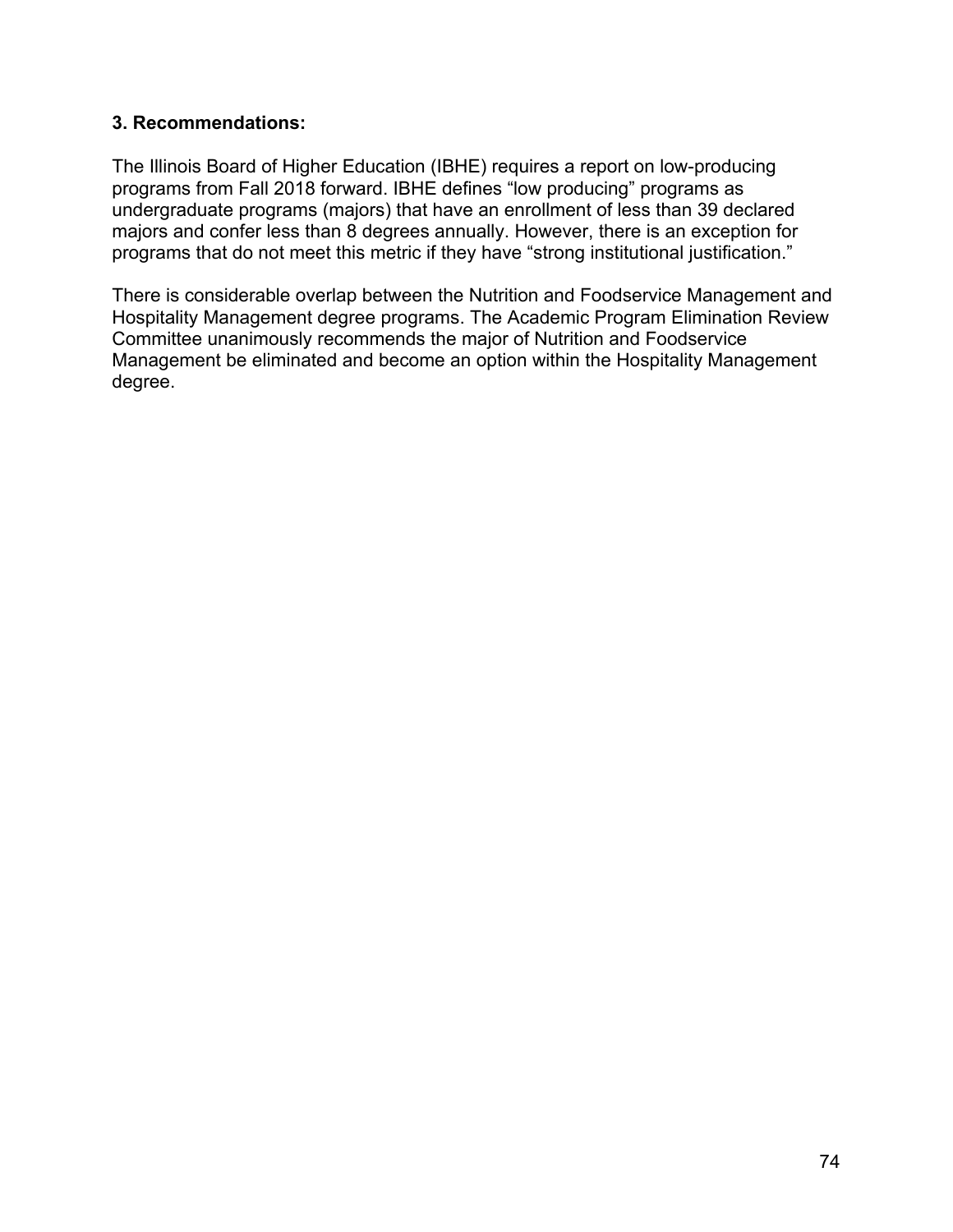#### **APER Report and Recommendations on Western Illinois University's Program(Major) in Physics**

 **Prepared by the Academic Program Elimination Review Committee Submitted to Interim Provost William Clow Academic Program Elimination Review Committee Membership**: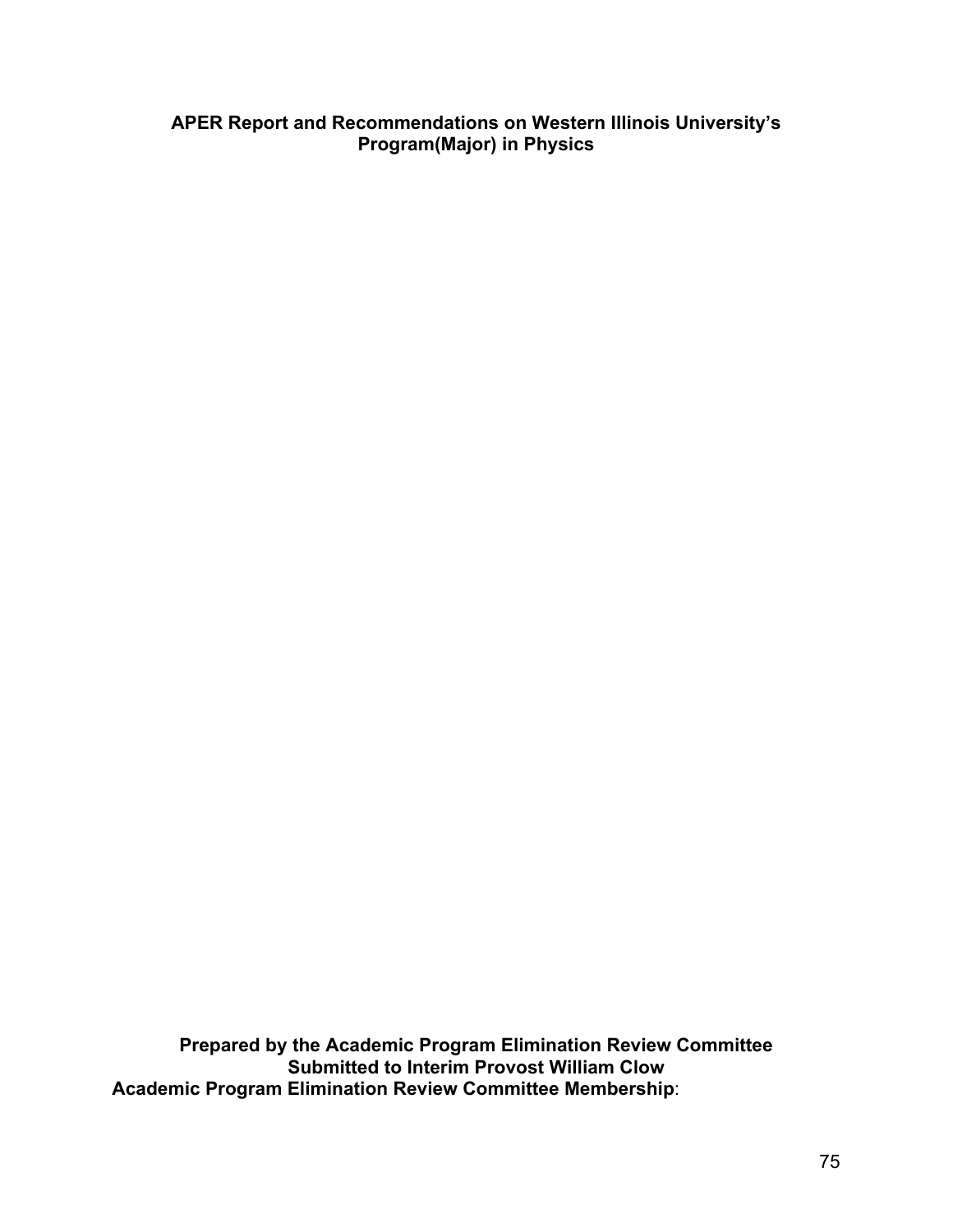As specified in the 2017-2021 UPI contract (26.2), the Academic Program Elimination Review Committee consists of one faculty member from each college and one member from the library, each chosen through elections conducted by the Faculty Senate. The members of the 2018-2019 APER committee include:

 Julia Albarracin, College of Arts and Sciences Barton Jennings, College of Business and Technology Hal Marchand, College of Education and Human Services Henry Oursler, College of Fine Arts & Communication Linda Zellmer, WIU Libraries

Summary:

 In section one, we outline our concerns/observations about the Physics program (major). In section 2, we condense this information into a table of program "strengths and weaknesses." In section 3, we offer recommendations to the administration on possible actions.

## **1. Overview of APER's Concerns and Observations**:

 Physics fell short of the IBHE standards, with a three year average of 7 (seven) graduates and 18 (eighteen) majors.

 A concern with the Physics program is the reduction in course enrollments, which closely follow those of the University as a whole. Enrollment in undergraduate Physics courses decreased from 1174 (Fall 2013/Spring 2014) to 807 (Fall 2017/Spring 2018), or 31.3%.

 In particular, enrollment in General Education courses decreased from 763 (Fall 2013/Spring 2014) to 569 (Fall 2017/Spring 2018), or 25.4%, while enrollment in Non- General Education undergraduate courses decreased from 411 (Fall 2013/Spring 2014) to 238 (Fall 2017/Spring 2018), or 42.1%. Enrollment is also highly concentrated in only a few courses, with General Education courses - 100, 101, 114, 115, 150, 182, and 211 - accounting for 3890 of 5648 student registrations, or 68.9% of all undergraduate registrations. Two of thirty-two undergraduate courses - 101 and 211 - account for 2945 of 5648 student registrations, or 52.1% of all undergraduate registrations. However, the number of undergraduate majors and degrees conferred have held relatively stable during the past three years, varying from 16 to 21 majors, and 6 to 9 degrees conferred.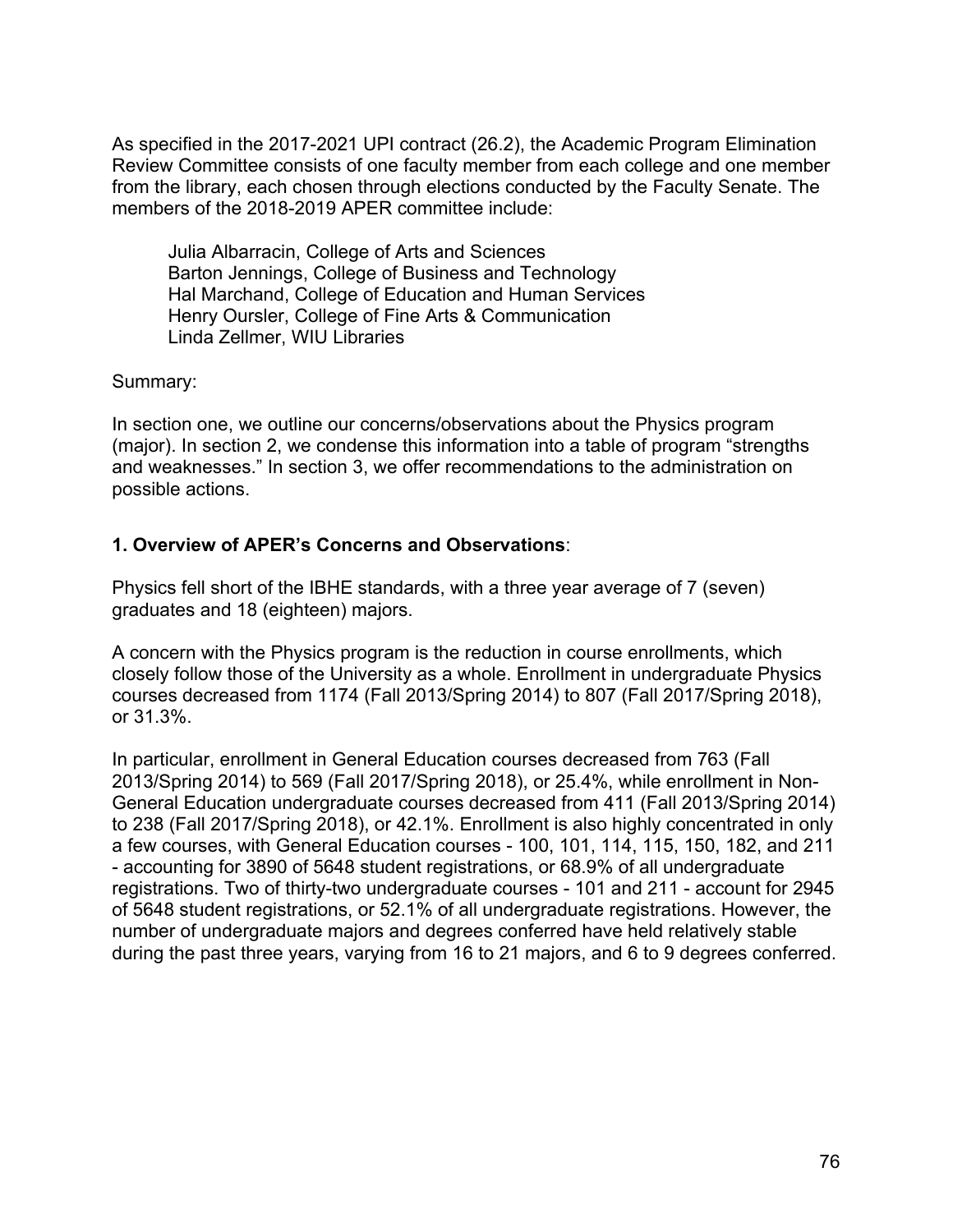The BS in Physics directly contributes to the nationally ranked MS program in Physics.

The Engineering Physics Option, which prepares students with the skills needed for engineering, has grown in popularity, and feeds students to the Quad Cities Engineering Degree.

| 2. Summary of Program (Major) Strengths and Weaknesses: |
|---------------------------------------------------------|
|---------------------------------------------------------|

| <b>Strengths</b>                                                                                                                                                                                                                                                                                                                                                                                                                                                                                                                                                                                                                                                                           | Weaknesses                                                                                                                                                                                                                                                                                                                                                                                                                                                                                                                                                                                                                                                                                                                                                                                                                                                                                                                    |
|--------------------------------------------------------------------------------------------------------------------------------------------------------------------------------------------------------------------------------------------------------------------------------------------------------------------------------------------------------------------------------------------------------------------------------------------------------------------------------------------------------------------------------------------------------------------------------------------------------------------------------------------------------------------------------------------|-------------------------------------------------------------------------------------------------------------------------------------------------------------------------------------------------------------------------------------------------------------------------------------------------------------------------------------------------------------------------------------------------------------------------------------------------------------------------------------------------------------------------------------------------------------------------------------------------------------------------------------------------------------------------------------------------------------------------------------------------------------------------------------------------------------------------------------------------------------------------------------------------------------------------------|
| -There are 7 (seven) minors.<br>-30% of undergraduate students move<br>into the Masters of Science program.<br>-Occupational outlook is 14%, higher than<br>average.<br>-All Physics Majors receive a Math Minor.<br>-Faculty mentor and supervise<br>undergraduates research; many students<br>receive undergraduate research grants.<br>-Engineering Physics option.<br>-Physics program has strong retention<br>rate.<br>-The program directly supports a highly<br>ranked Masters Program, which has 17<br>students.<br>-A number of other degree programs<br>require Physics coursework, including<br>Science Education, Biology, Geology,<br>Chemistry, Meteorology and Engineering. | -Physics fell short of the IBHE standards,<br>with a three year average of 7 (seven)<br>graduates and 18 (eighteen) majors.<br>-Enrollment in undergraduate Physics<br>courses decreased from 1174 (Fall<br>2013/Spring 2014) to 807 (Fall<br>2017/Spring 2018), or 31.3%.<br>-Enrollment in Non-General Education<br>undergraduate courses decreased from<br>411 (Fall 2013/Spring 2014) to 238 (Fall<br>2017/Spring 2018), or 42.1%.<br>-Enrollment in General Education courses<br>decreased from 763 (Fall 2013/Spring<br>2014) to 569 (Fall 2017/Spring 2018), or<br>25.4%<br>-General Education courses - 100, 101,<br>114, 115, 150, 182, and 211 - account for<br>3890 of 5648 student registrations, or<br>68.9% of all undergraduate registrations.<br>-Two of thirty-two undergraduate courses,<br>101 and 211, account for 2945 of 5648<br>student registrations, or 52.1% of all<br>undergraduate registrations. |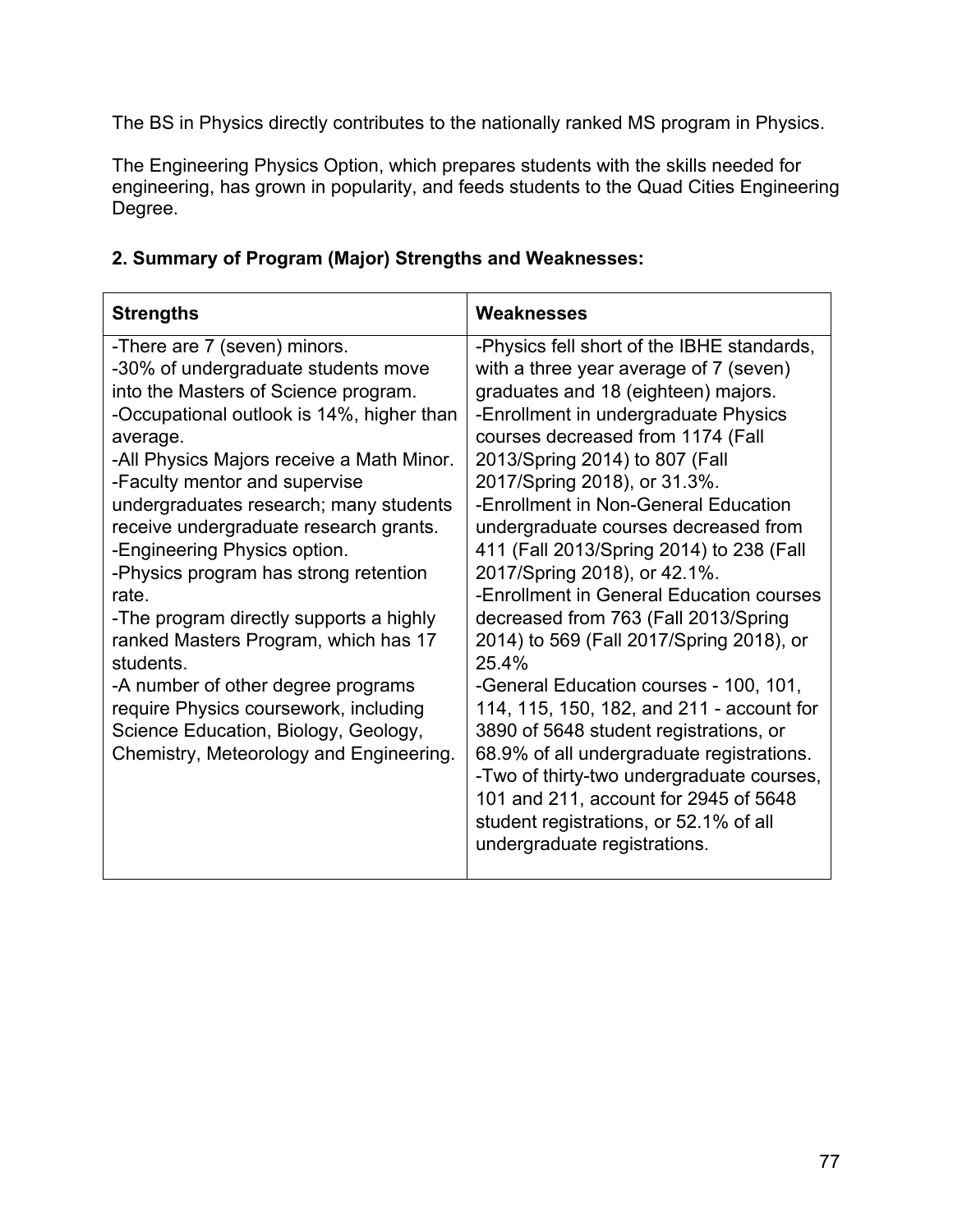#### **3. Recommendations:**

 The Illinois Board of Higher Education (IBHE) requires a report on low-producing programs from Fall 2018 forward. IBHE defines "low producing" programs as undergraduate programs (majors) that have an enrollment of less than 39 declared majors and confer less than 8 degrees annually. However, there is an exception for programs that do not meet this metric if they have "strong institutional justification."

 Due to the nature of the area of study and its impact on other STEM degrees and programs, the APER committee unanimously recommends that no action be taken at this time. There are currently efforts by the program to increase enrollment and improve retention. The APER Committee recommends the review of the Physics program again in 3 years.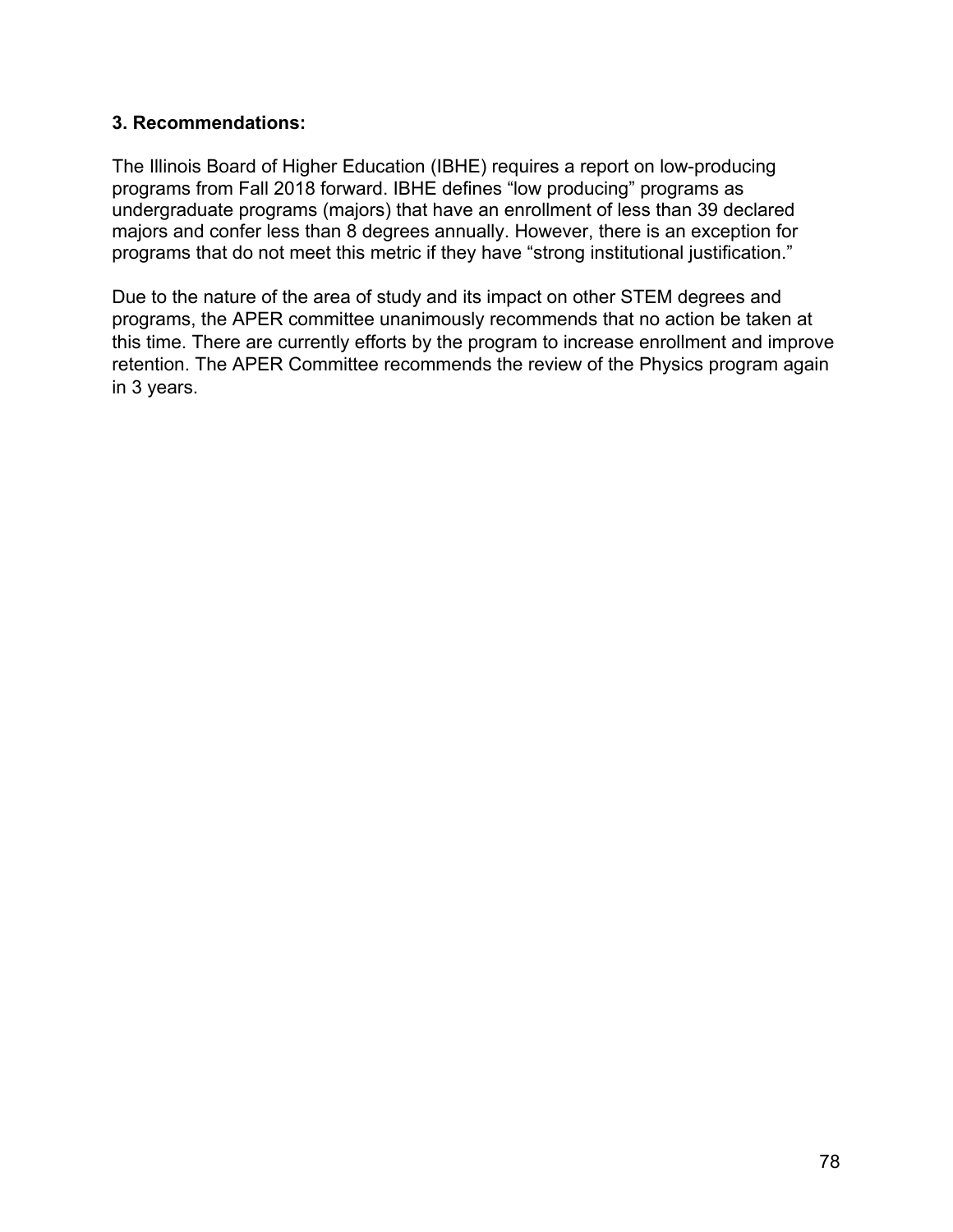**APER Report and Recommendations on Western Illinois University's Program(Major) in Public Health** 

 **Prepared by the Academic Program Elimination Review Committee Submitted to Interim Provost William Clow Academic Program Elimination Review Committee Membership**: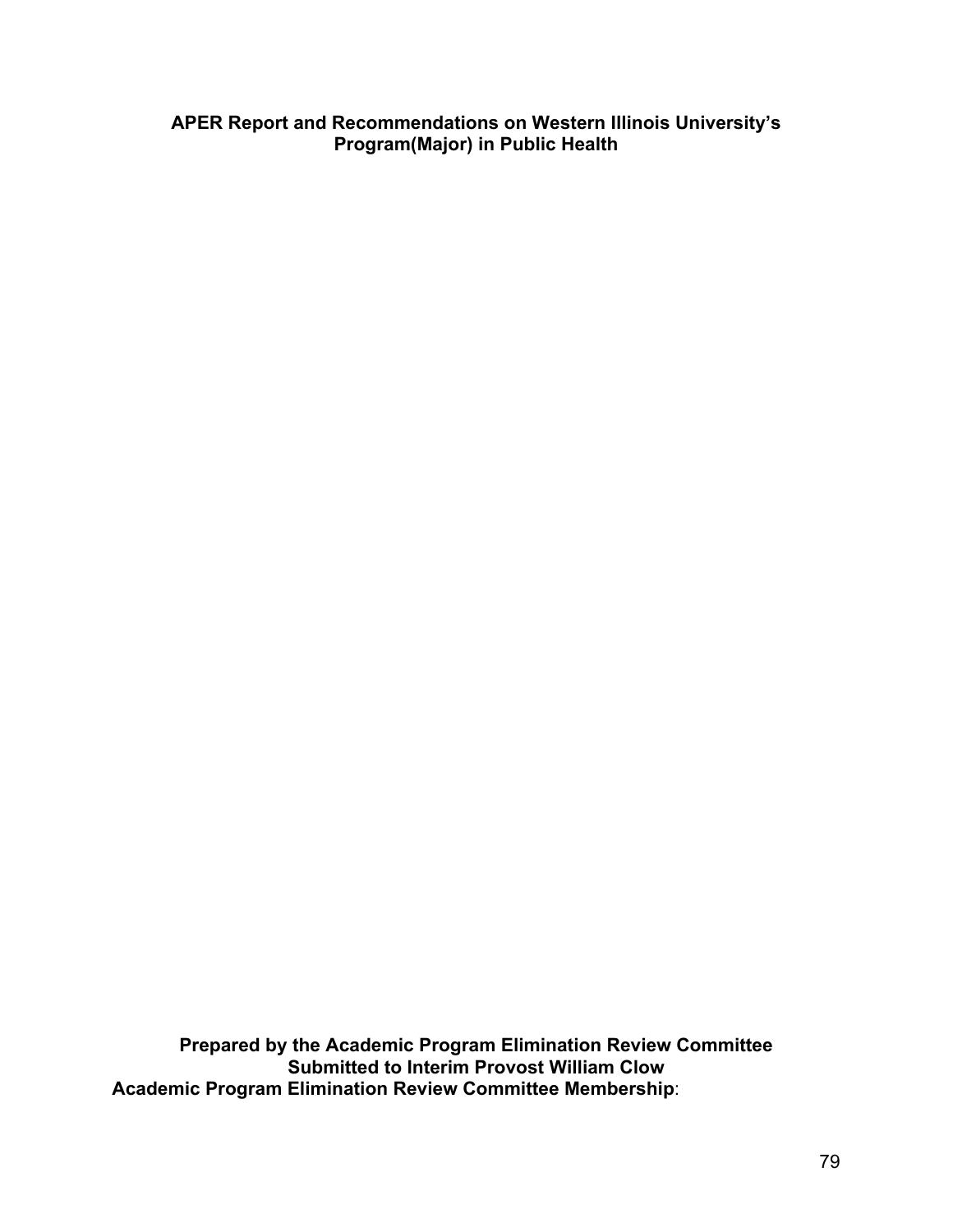As specified in the 2017-2021 UPI contract (26.2), the Academic Program Elimination Review Committee consists of one faculty member from each college and one member from the library, each chosen through elections conducted by the Faculty Senate. The members of the 2018-2019 APER committee include:

 Julia Albarracin, College of Arts and Sciences Barton Jennings, College of Business and Technology Hal Marchand, College of Education and Human Services Henry Oursler, College of Fine Arts & Communication Linda Zellmer, WIU Libraries

Summary:

 In section one, we outline our concerns/observations about the Public Health program (major). In section 2, we condense this information into a table of program "strengths and weaknesses." In section 3, we offer recommendations to the administration on possible actions.

## **1. Overview of APER's Concerns and Observations**:

 Public Health fell short of the IBHE standards, with a three year average of 6 (six) graduates and 22 (twenty-two) majors.

 Enrollment in Public Health courses increased from 305 (Fall 2013/Spring 2014) to 321 (Fall 2017/Spring 2018), or 5.2%. Three courses - 211, 250, and 410 - account for 939 of 1790 student registrations, or 52.5% of all undergraduate registrations. There are no General Education courses in Public Health. Public Health faculty do teach general education courses in the Health Education program (HE 120 and HE 123), and in the minor Environmental & Occupational Safety (EOS).

 The Health Science Department also includes two other bachelor programs: Health Services Management (HSM) and Emergency Management (EM). HSM has three options, including a Public Sector option. There is a large degree of overlap between the course requirements for the Public Health major and the Public Sector option of Health Services Management. Core foundation classes are very similar, and directed electives in the major are very comparable. With few courses differentiating the Public Health degree from the Health Services Management (public sector option), the recruitment of students to this major may be difficult.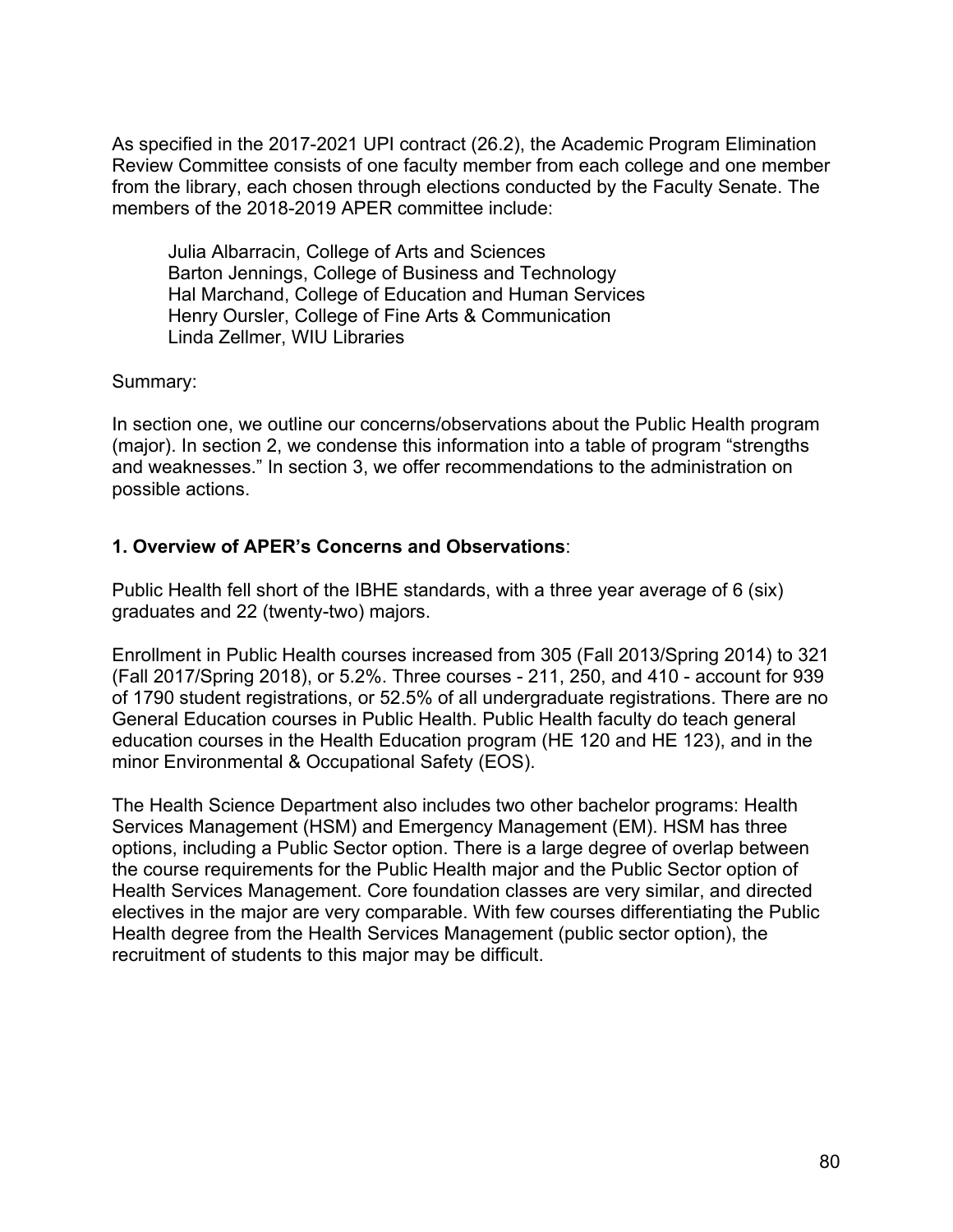## **2. Summary of Program (Major) Strengths and Weaknesses:**

| <b>Strengths</b>                                                                                                                                                                                                                                                                                                                                                                                                                                                                                                                                                                                                                                                                                                                                                                                                                                                                                                                                      | Weaknesses                                                                                                                                                                                                                                                                                                                                                                                                                                                                                                                                                                                                                                               |
|-------------------------------------------------------------------------------------------------------------------------------------------------------------------------------------------------------------------------------------------------------------------------------------------------------------------------------------------------------------------------------------------------------------------------------------------------------------------------------------------------------------------------------------------------------------------------------------------------------------------------------------------------------------------------------------------------------------------------------------------------------------------------------------------------------------------------------------------------------------------------------------------------------------------------------------------------------|----------------------------------------------------------------------------------------------------------------------------------------------------------------------------------------------------------------------------------------------------------------------------------------------------------------------------------------------------------------------------------------------------------------------------------------------------------------------------------------------------------------------------------------------------------------------------------------------------------------------------------------------------------|
| -Enrollment in Public Health courses<br>increased from 305 (Fall 2013/Spring<br>2014) to 321 (Fall 2017/Spring 2018), or<br>$5.2%$ .<br>-Multidisciplinary approach to disaster<br>preparedness.<br>-Prepares students to sit for exams for<br>Occupational Safety & Health<br>Administration (OSHA) and Federal<br><b>Emergency Management Agency (FEMA)</b><br>certifications.<br>-Supports the underserved regional public<br>health needs and activities.<br>-Formed a Public Health Advisory Board<br>in 2016 to facilitate continued<br>improvement of the program.<br>-The program was recently revised from a<br>comprehensive to a non-comprehensive<br>major.<br>-Considering offering courses on the<br>Quad Cities campus.<br>-Occupational Outlook: Health Services<br>employees in hospitals is 20%, much<br>faster than average; Community Health:<br>16%, much faster than average;<br>Emergency Management 8%, as fast as<br>average | -Public Health fell short of the IBHE<br>standards, with a three year average of 6<br>(six) graduates and 22 (twenty-two)<br>majors.<br>-Three courses - 211, 250, and 410 -<br>account for 939 of 1790 student<br>registrations, or 52.5% of all<br>undergraduate registrations.<br>-There are no General Education<br>courses.<br>-Lack of marketing support to define the<br>major to prospective students.<br>-Faculty shortage has prevented the<br>creation and delivery of online and Quad<br>Cities courses.<br>-The Degree was renamed in 2013.<br>-Course requirements very similar to<br>Health Services Management (Public<br>Sector option) |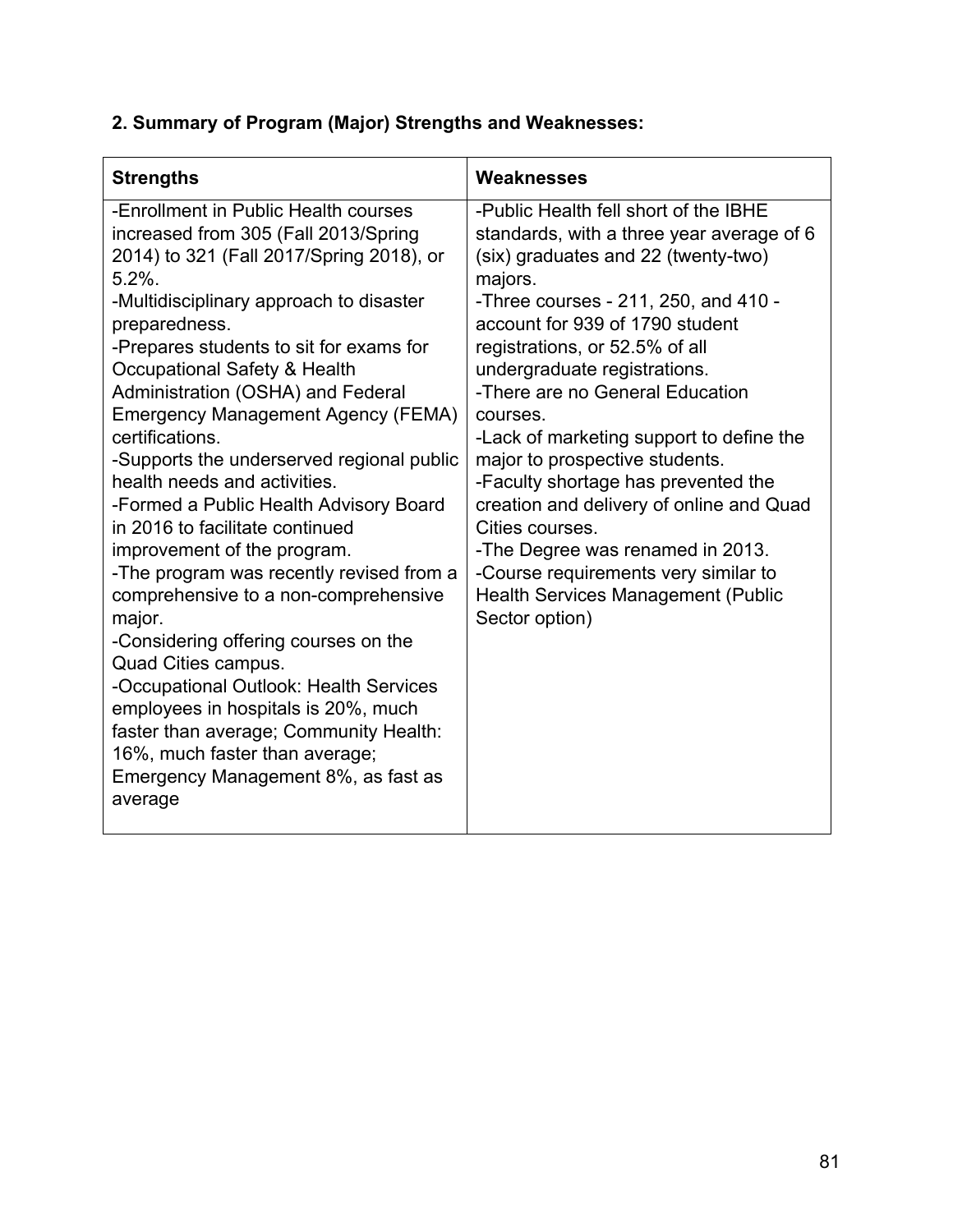#### **3. Recommendations:**

 The Illinois Board of Higher Education (IBHE) requires a report on low-producing programs from Fall 2018 forward. IBHE defines "low producing" programs as undergraduate programs (majors) that have an enrollment of less than 39 declared majors and confer less than 8 degrees annually. However, there is an exception for programs that do not meet this metric if they have "strong institutional justification."

 During our review of the Public Health major, the Public Health Department presented the APER Committee with a proposal to combine the 3 programs (Public Health, Emergency Management and Health Services Management) and create the *Health & Emergency Management* program. The program would be a single degree with 4 options: Public Health & Preparedness, Environmental & Occupational Safety, Emergency Management, and Health Services Management.

 The Academic Program Elimination Review Committee, by a vote of 4 to 0, with 1 abstention, agrees with and recommends this proposal, with the recommendation that the degree should be known as *Public Health & Emergency Management*. If this proposal is accepted, this recommendation would supersede the recommendation made by the APER committee for Emergency Management. The APER committee recommends the new program *Public Health & Emergency Management* unify their course prefixes and develop the major both online and in person and be reviewed in 2 years.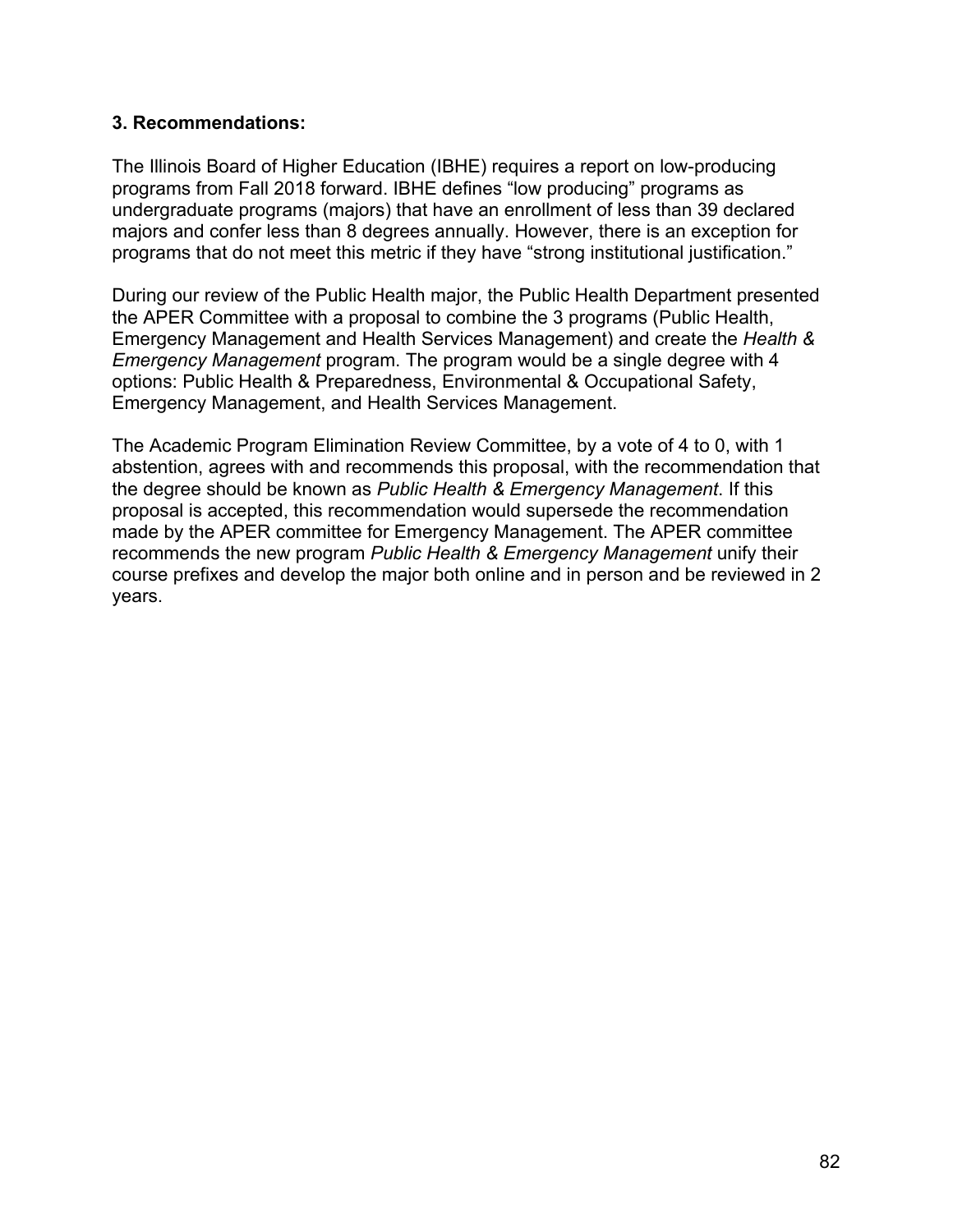**APER Report and Recommendations on Western Illinois University's Program(Major) in Spanish Teacher Education** 

 **Prepared by the Academic Program Elimination Review Committee Submitted to Interim Provost William Clow Academic Program Elimination Review Committee Membership**: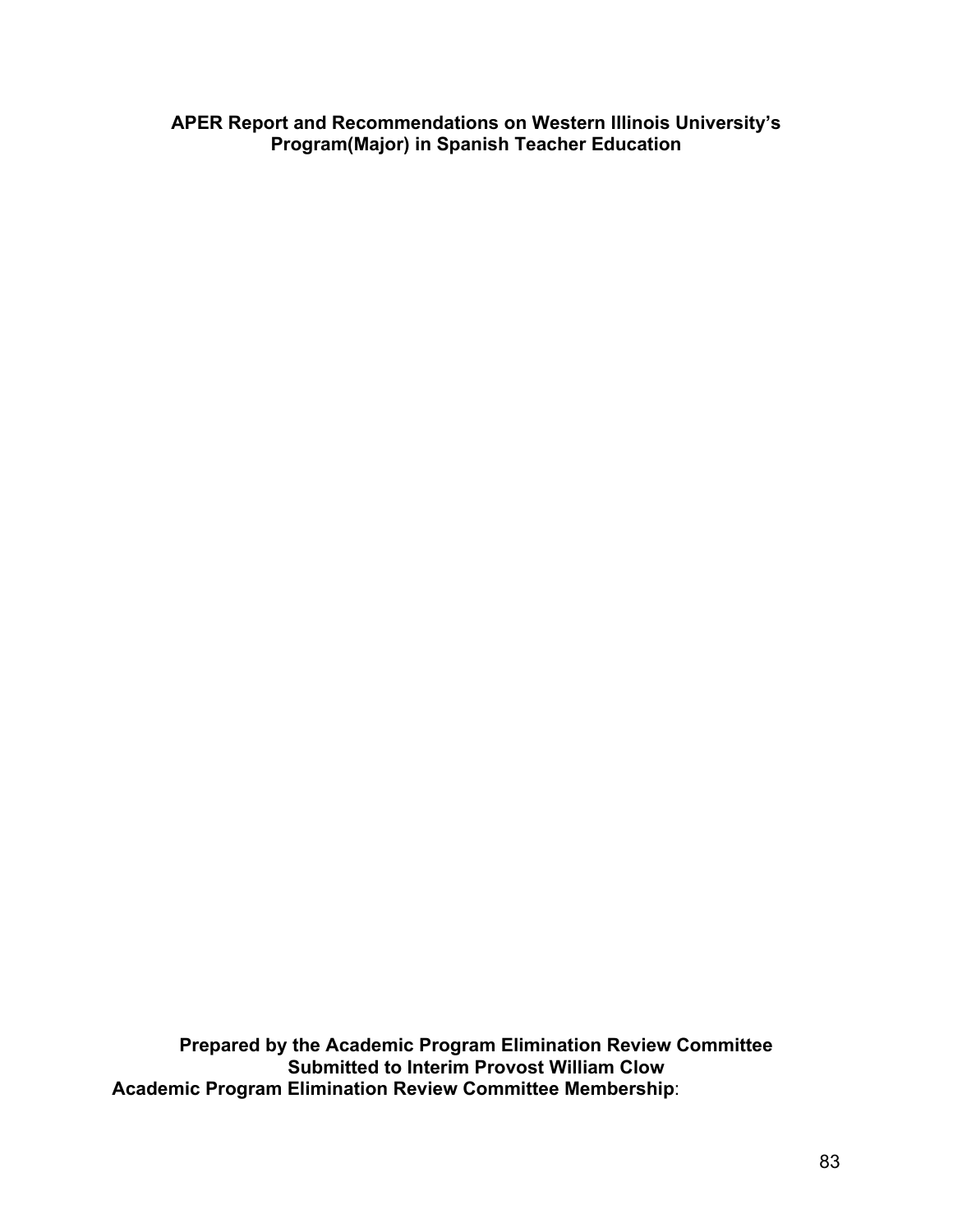As specified in the 2017-2021 UPI contract (26.2), the Academic Program Elimination Review Committee consists of one faculty member from each college and one member from the library, each chosen through elections conducted by the Faculty Senate. The members of the 2018-2019 APER committee include:

 Julia Albarracin, College of Arts and Sciences Barton Jennings, College of Business and Technology Hal Marchand, College of Education and Human Services Henry Oursler, College of Fine Arts & Communication Linda Zellmer, WIU Libraries

Summary:

 In section one, we outline our concerns/observations about the Spanish Teacher Education program (major). In section 2, we condense this information into a table of program "strengths and weaknesses." In section 3, we offer recommendations to the administration on possible actions.

## **1. Overview of APER's Concerns**:

 Knowledge of foreign languages supports degree programs in the areas of education, law enforcement, business, and others. However, Spanish Teacher Education fell far short of the IBHE standards, with a three year average of 0 (zero) graduates and 8 (eight) majors (2016-2018). The program does have 216 minors as of Fall 2018, indicating the importance of the subject and minor to other degree fields.

 The Spanish Education program has seen a significant decrease in General Education enrollment, from 305 (Fall 2013/Spring 2014) to 142 (Fall 2017/Spring 2018), or 53.4%. However, its Non-General Education course registration has held steady - 298 (Fall 2013/Spring 2014) to 299 (Fall 2017/Spring 2018). This means that General Education registration, which was once half of the program's registrations, now represent only one- third of the registrations, with the program seeing a 26.9% decrease in registrations from Fall 2013/Spring 2014 to Fall 2017/Spring 2018 (603 to 441).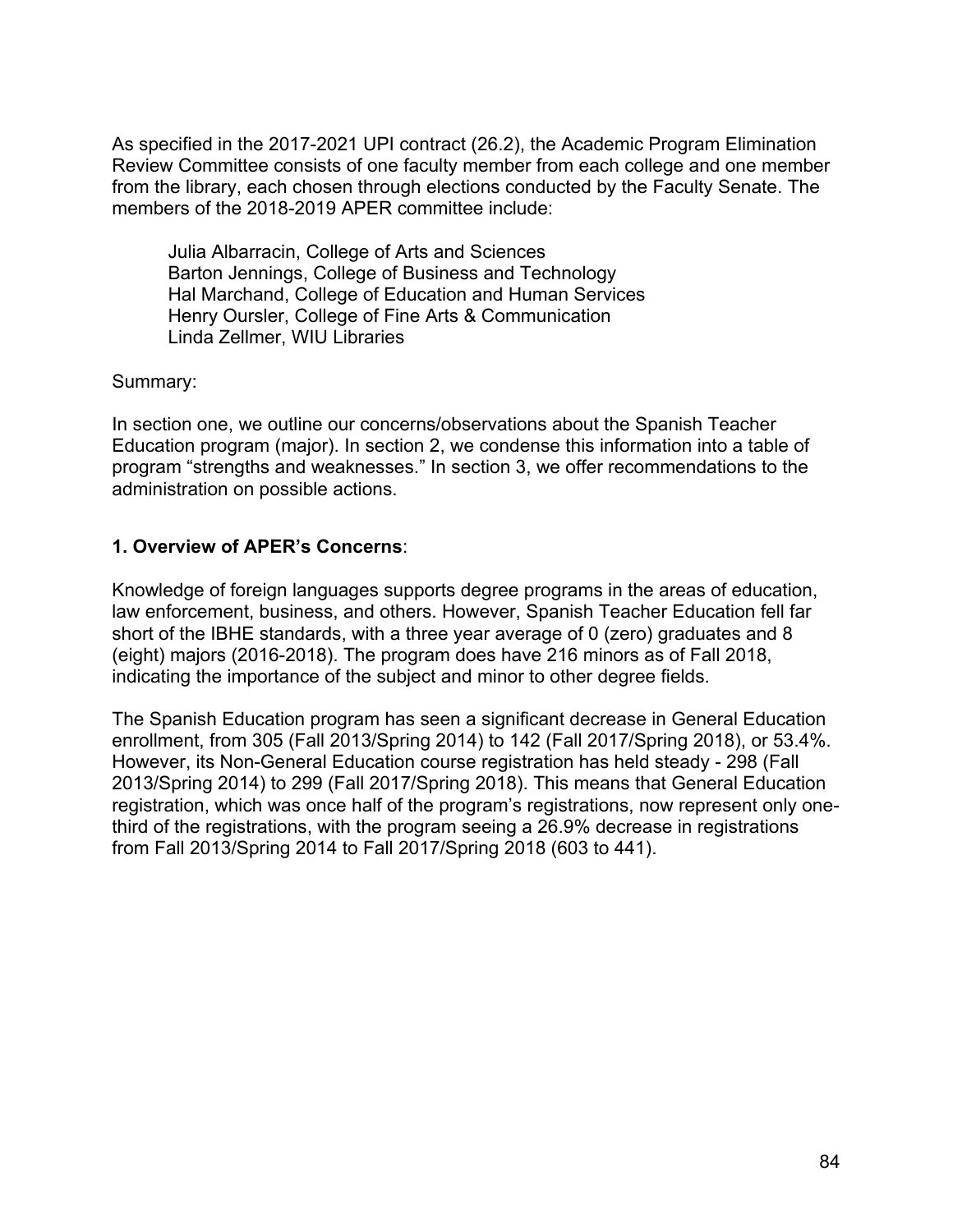# **2. Summary of Program (Major) Strengths and Weaknesses:**

| <b>Strengths</b>                                                                                                                                                                                                                                                                                                                                                                                                          | Weaknesses                                                                                                                                                                                                                                                                                                                                                                                                                                                                                                                                                                                                                                                                                                                                                                                                                                               |
|---------------------------------------------------------------------------------------------------------------------------------------------------------------------------------------------------------------------------------------------------------------------------------------------------------------------------------------------------------------------------------------------------------------------------|----------------------------------------------------------------------------------------------------------------------------------------------------------------------------------------------------------------------------------------------------------------------------------------------------------------------------------------------------------------------------------------------------------------------------------------------------------------------------------------------------------------------------------------------------------------------------------------------------------------------------------------------------------------------------------------------------------------------------------------------------------------------------------------------------------------------------------------------------------|
| -Knowledge of foreign languages support<br>degree programs in the areas of<br>education, law enforcement, and<br>business.<br>-Spanish Education has a large number<br>of minors, 216 during Fall 2018.<br>-Non-General Education course<br>registration has held steady - 298 (Fall<br>2013/Spring 2014) to 299 (Fall<br>2017/Spring 2018).<br>-Illinois ranks 5th in its proportion of<br>Latinos in the United States. | -Spanish Education fell far short of the<br><b>IBHE</b> standards, with a three year<br>average of 0 (zero) graduates and 8<br>(eight) majors.<br>-Three courses (121, 325, 326) account<br>for 1378 of 3345 student registrations, or<br>41.2% of all undergraduate registrations.<br>-Spanish Education General Education<br>course registrations have seen a<br>significant decrease, from 305 (Fall<br>2013/Spring 2014) to 142 (Fall<br>2017/Spring 2018), or 53.4%.<br>-Registration in the four General<br>Education courses (of 27 courses in<br>total), represents 1254 of 3345 student<br>registrations, or 37.5% of all<br>undergraduate registrations.<br>-The reduction in General Education<br>registrations has led to a 26.9% decrease<br>in total registrations from Fall 2013/Spring<br>2014 to Fall 2017/Spring 2018 (603 to<br>441). |

## **3. Recommendations:**

 The Illinois Board of Higher Education (IBHE) requires a report on low-producing programs from Fall 2018 forward. IBHE defines "low producing" programs as undergraduate programs (majors) that have an enrollment of less than 39 declared majors and confer less than 8 degrees annually. However, there is an exception for programs that do not meet this metric if they have "strong institutional justification."

 The Spanish Teacher Education degree program has already entered the phase-out process and changed to an option for the B.A. in Foreign Languages and Cultures degree program on the Macomb Campus, effective Fall 2019.

 Based on the memo of November 1, 2018 from Interim Provost Neumann to Susan Martinelli-Fernandez, Dean of the College of Arts and Sciences, and Luciano Picanço, Chair of Foreign Languages and Literatures, B.A. in Foreign Languages and Cultures